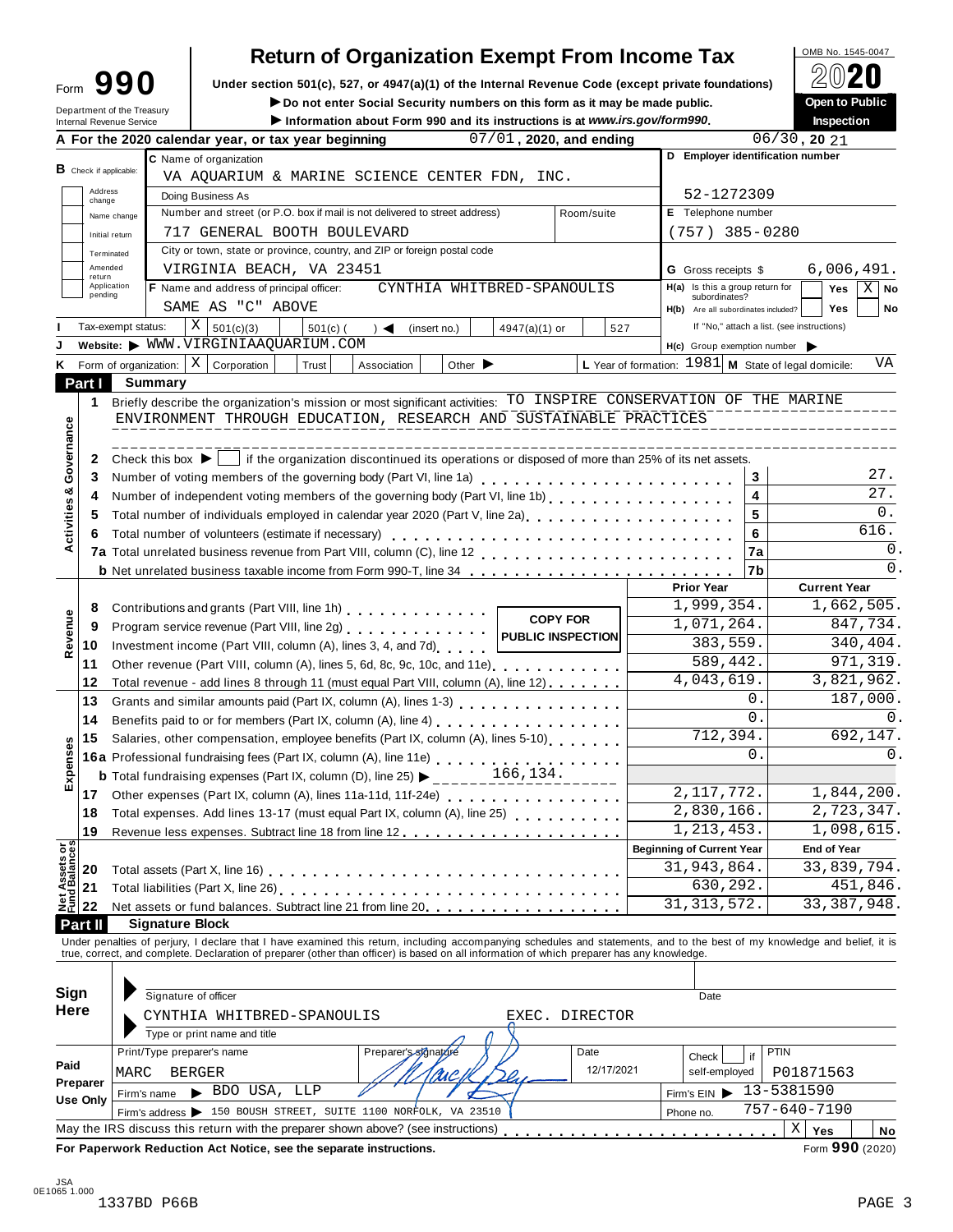| VA AQUARIUM & MARINE SCIENCE CENTER FDN, INC. |  |  |  | 52-1272309 |
|-----------------------------------------------|--|--|--|------------|

| Form 990 (2020)                                                                                                | Page 2                                                                                                                                                                                                                                                                                                                                                                                                                                                                                                                                                                                                                                                                                                                                                                                                                                                                                                                                                                                                                                                                                                                                                                                                                                                                                                                                                                                                                   |
|----------------------------------------------------------------------------------------------------------------|--------------------------------------------------------------------------------------------------------------------------------------------------------------------------------------------------------------------------------------------------------------------------------------------------------------------------------------------------------------------------------------------------------------------------------------------------------------------------------------------------------------------------------------------------------------------------------------------------------------------------------------------------------------------------------------------------------------------------------------------------------------------------------------------------------------------------------------------------------------------------------------------------------------------------------------------------------------------------------------------------------------------------------------------------------------------------------------------------------------------------------------------------------------------------------------------------------------------------------------------------------------------------------------------------------------------------------------------------------------------------------------------------------------------------|
| <b>Statement of Program Service Accomplishments</b>                                                            |                                                                                                                                                                                                                                                                                                                                                                                                                                                                                                                                                                                                                                                                                                                                                                                                                                                                                                                                                                                                                                                                                                                                                                                                                                                                                                                                                                                                                          |
|                                                                                                                |                                                                                                                                                                                                                                                                                                                                                                                                                                                                                                                                                                                                                                                                                                                                                                                                                                                                                                                                                                                                                                                                                                                                                                                                                                                                                                                                                                                                                          |
|                                                                                                                |                                                                                                                                                                                                                                                                                                                                                                                                                                                                                                                                                                                                                                                                                                                                                                                                                                                                                                                                                                                                                                                                                                                                                                                                                                                                                                                                                                                                                          |
|                                                                                                                |                                                                                                                                                                                                                                                                                                                                                                                                                                                                                                                                                                                                                                                                                                                                                                                                                                                                                                                                                                                                                                                                                                                                                                                                                                                                                                                                                                                                                          |
|                                                                                                                |                                                                                                                                                                                                                                                                                                                                                                                                                                                                                                                                                                                                                                                                                                                                                                                                                                                                                                                                                                                                                                                                                                                                                                                                                                                                                                                                                                                                                          |
|                                                                                                                |                                                                                                                                                                                                                                                                                                                                                                                                                                                                                                                                                                                                                                                                                                                                                                                                                                                                                                                                                                                                                                                                                                                                                                                                                                                                                                                                                                                                                          |
|                                                                                                                | X<br><b>Yes</b><br>No                                                                                                                                                                                                                                                                                                                                                                                                                                                                                                                                                                                                                                                                                                                                                                                                                                                                                                                                                                                                                                                                                                                                                                                                                                                                                                                                                                                                    |
|                                                                                                                |                                                                                                                                                                                                                                                                                                                                                                                                                                                                                                                                                                                                                                                                                                                                                                                                                                                                                                                                                                                                                                                                                                                                                                                                                                                                                                                                                                                                                          |
|                                                                                                                |                                                                                                                                                                                                                                                                                                                                                                                                                                                                                                                                                                                                                                                                                                                                                                                                                                                                                                                                                                                                                                                                                                                                                                                                                                                                                                                                                                                                                          |
|                                                                                                                | $X \mid No$<br><b>Yes</b>                                                                                                                                                                                                                                                                                                                                                                                                                                                                                                                                                                                                                                                                                                                                                                                                                                                                                                                                                                                                                                                                                                                                                                                                                                                                                                                                                                                                |
|                                                                                                                |                                                                                                                                                                                                                                                                                                                                                                                                                                                                                                                                                                                                                                                                                                                                                                                                                                                                                                                                                                                                                                                                                                                                                                                                                                                                                                                                                                                                                          |
|                                                                                                                |                                                                                                                                                                                                                                                                                                                                                                                                                                                                                                                                                                                                                                                                                                                                                                                                                                                                                                                                                                                                                                                                                                                                                                                                                                                                                                                                                                                                                          |
| ) (Expenses \$<br>757,031. including grants of \$<br>) (Revenue \$                                             | $693, 954.$ )                                                                                                                                                                                                                                                                                                                                                                                                                                                                                                                                                                                                                                                                                                                                                                                                                                                                                                                                                                                                                                                                                                                                                                                                                                                                                                                                                                                                            |
|                                                                                                                |                                                                                                                                                                                                                                                                                                                                                                                                                                                                                                                                                                                                                                                                                                                                                                                                                                                                                                                                                                                                                                                                                                                                                                                                                                                                                                                                                                                                                          |
|                                                                                                                |                                                                                                                                                                                                                                                                                                                                                                                                                                                                                                                                                                                                                                                                                                                                                                                                                                                                                                                                                                                                                                                                                                                                                                                                                                                                                                                                                                                                                          |
|                                                                                                                |                                                                                                                                                                                                                                                                                                                                                                                                                                                                                                                                                                                                                                                                                                                                                                                                                                                                                                                                                                                                                                                                                                                                                                                                                                                                                                                                                                                                                          |
|                                                                                                                |                                                                                                                                                                                                                                                                                                                                                                                                                                                                                                                                                                                                                                                                                                                                                                                                                                                                                                                                                                                                                                                                                                                                                                                                                                                                                                                                                                                                                          |
|                                                                                                                |                                                                                                                                                                                                                                                                                                                                                                                                                                                                                                                                                                                                                                                                                                                                                                                                                                                                                                                                                                                                                                                                                                                                                                                                                                                                                                                                                                                                                          |
|                                                                                                                |                                                                                                                                                                                                                                                                                                                                                                                                                                                                                                                                                                                                                                                                                                                                                                                                                                                                                                                                                                                                                                                                                                                                                                                                                                                                                                                                                                                                                          |
|                                                                                                                |                                                                                                                                                                                                                                                                                                                                                                                                                                                                                                                                                                                                                                                                                                                                                                                                                                                                                                                                                                                                                                                                                                                                                                                                                                                                                                                                                                                                                          |
|                                                                                                                |                                                                                                                                                                                                                                                                                                                                                                                                                                                                                                                                                                                                                                                                                                                                                                                                                                                                                                                                                                                                                                                                                                                                                                                                                                                                                                                                                                                                                          |
|                                                                                                                |                                                                                                                                                                                                                                                                                                                                                                                                                                                                                                                                                                                                                                                                                                                                                                                                                                                                                                                                                                                                                                                                                                                                                                                                                                                                                                                                                                                                                          |
|                                                                                                                |                                                                                                                                                                                                                                                                                                                                                                                                                                                                                                                                                                                                                                                                                                                                                                                                                                                                                                                                                                                                                                                                                                                                                                                                                                                                                                                                                                                                                          |
|                                                                                                                |                                                                                                                                                                                                                                                                                                                                                                                                                                                                                                                                                                                                                                                                                                                                                                                                                                                                                                                                                                                                                                                                                                                                                                                                                                                                                                                                                                                                                          |
|                                                                                                                | $2,511.$ )                                                                                                                                                                                                                                                                                                                                                                                                                                                                                                                                                                                                                                                                                                                                                                                                                                                                                                                                                                                                                                                                                                                                                                                                                                                                                                                                                                                                               |
|                                                                                                                |                                                                                                                                                                                                                                                                                                                                                                                                                                                                                                                                                                                                                                                                                                                                                                                                                                                                                                                                                                                                                                                                                                                                                                                                                                                                                                                                                                                                                          |
|                                                                                                                |                                                                                                                                                                                                                                                                                                                                                                                                                                                                                                                                                                                                                                                                                                                                                                                                                                                                                                                                                                                                                                                                                                                                                                                                                                                                                                                                                                                                                          |
|                                                                                                                |                                                                                                                                                                                                                                                                                                                                                                                                                                                                                                                                                                                                                                                                                                                                                                                                                                                                                                                                                                                                                                                                                                                                                                                                                                                                                                                                                                                                                          |
|                                                                                                                |                                                                                                                                                                                                                                                                                                                                                                                                                                                                                                                                                                                                                                                                                                                                                                                                                                                                                                                                                                                                                                                                                                                                                                                                                                                                                                                                                                                                                          |
|                                                                                                                |                                                                                                                                                                                                                                                                                                                                                                                                                                                                                                                                                                                                                                                                                                                                                                                                                                                                                                                                                                                                                                                                                                                                                                                                                                                                                                                                                                                                                          |
|                                                                                                                |                                                                                                                                                                                                                                                                                                                                                                                                                                                                                                                                                                                                                                                                                                                                                                                                                                                                                                                                                                                                                                                                                                                                                                                                                                                                                                                                                                                                                          |
|                                                                                                                |                                                                                                                                                                                                                                                                                                                                                                                                                                                                                                                                                                                                                                                                                                                                                                                                                                                                                                                                                                                                                                                                                                                                                                                                                                                                                                                                                                                                                          |
|                                                                                                                |                                                                                                                                                                                                                                                                                                                                                                                                                                                                                                                                                                                                                                                                                                                                                                                                                                                                                                                                                                                                                                                                                                                                                                                                                                                                                                                                                                                                                          |
|                                                                                                                |                                                                                                                                                                                                                                                                                                                                                                                                                                                                                                                                                                                                                                                                                                                                                                                                                                                                                                                                                                                                                                                                                                                                                                                                                                                                                                                                                                                                                          |
|                                                                                                                |                                                                                                                                                                                                                                                                                                                                                                                                                                                                                                                                                                                                                                                                                                                                                                                                                                                                                                                                                                                                                                                                                                                                                                                                                                                                                                                                                                                                                          |
|                                                                                                                |                                                                                                                                                                                                                                                                                                                                                                                                                                                                                                                                                                                                                                                                                                                                                                                                                                                                                                                                                                                                                                                                                                                                                                                                                                                                                                                                                                                                                          |
|                                                                                                                |                                                                                                                                                                                                                                                                                                                                                                                                                                                                                                                                                                                                                                                                                                                                                                                                                                                                                                                                                                                                                                                                                                                                                                                                                                                                                                                                                                                                                          |
|                                                                                                                |                                                                                                                                                                                                                                                                                                                                                                                                                                                                                                                                                                                                                                                                                                                                                                                                                                                                                                                                                                                                                                                                                                                                                                                                                                                                                                                                                                                                                          |
| ) (Expenses \$<br>1,034,146. including grants of \$<br>) (Revenue \$                                           | 151,269.                                                                                                                                                                                                                                                                                                                                                                                                                                                                                                                                                                                                                                                                                                                                                                                                                                                                                                                                                                                                                                                                                                                                                                                                                                                                                                                                                                                                                 |
| RESEARCH AND CONSERVATION - TO CONDUCT AND SUPPORT SCIENTIFIC                                                  |                                                                                                                                                                                                                                                                                                                                                                                                                                                                                                                                                                                                                                                                                                                                                                                                                                                                                                                                                                                                                                                                                                                                                                                                                                                                                                                                                                                                                          |
| RESEARCH AND STEWARDSHIP INITIATIVES IN ORDER TO PRODUCE AND                                                   |                                                                                                                                                                                                                                                                                                                                                                                                                                                                                                                                                                                                                                                                                                                                                                                                                                                                                                                                                                                                                                                                                                                                                                                                                                                                                                                                                                                                                          |
| DISSEMINATE KNOWLEDGE LEADING TO EFFECTIVE CONSERVATION OF THE                                                 |                                                                                                                                                                                                                                                                                                                                                                                                                                                                                                                                                                                                                                                                                                                                                                                                                                                                                                                                                                                                                                                                                                                                                                                                                                                                                                                                                                                                                          |
| MARINE ENVIRONMENT.                                                                                            |                                                                                                                                                                                                                                                                                                                                                                                                                                                                                                                                                                                                                                                                                                                                                                                                                                                                                                                                                                                                                                                                                                                                                                                                                                                                                                                                                                                                                          |
|                                                                                                                |                                                                                                                                                                                                                                                                                                                                                                                                                                                                                                                                                                                                                                                                                                                                                                                                                                                                                                                                                                                                                                                                                                                                                                                                                                                                                                                                                                                                                          |
|                                                                                                                |                                                                                                                                                                                                                                                                                                                                                                                                                                                                                                                                                                                                                                                                                                                                                                                                                                                                                                                                                                                                                                                                                                                                                                                                                                                                                                                                                                                                                          |
|                                                                                                                |                                                                                                                                                                                                                                                                                                                                                                                                                                                                                                                                                                                                                                                                                                                                                                                                                                                                                                                                                                                                                                                                                                                                                                                                                                                                                                                                                                                                                          |
|                                                                                                                |                                                                                                                                                                                                                                                                                                                                                                                                                                                                                                                                                                                                                                                                                                                                                                                                                                                                                                                                                                                                                                                                                                                                                                                                                                                                                                                                                                                                                          |
|                                                                                                                |                                                                                                                                                                                                                                                                                                                                                                                                                                                                                                                                                                                                                                                                                                                                                                                                                                                                                                                                                                                                                                                                                                                                                                                                                                                                                                                                                                                                                          |
|                                                                                                                |                                                                                                                                                                                                                                                                                                                                                                                                                                                                                                                                                                                                                                                                                                                                                                                                                                                                                                                                                                                                                                                                                                                                                                                                                                                                                                                                                                                                                          |
|                                                                                                                |                                                                                                                                                                                                                                                                                                                                                                                                                                                                                                                                                                                                                                                                                                                                                                                                                                                                                                                                                                                                                                                                                                                                                                                                                                                                                                                                                                                                                          |
|                                                                                                                |                                                                                                                                                                                                                                                                                                                                                                                                                                                                                                                                                                                                                                                                                                                                                                                                                                                                                                                                                                                                                                                                                                                                                                                                                                                                                                                                                                                                                          |
| 4d Other program services (Describe on Schedule O.)<br>(Expenses \$<br>including grants of \$<br>) (Revenue \$ |                                                                                                                                                                                                                                                                                                                                                                                                                                                                                                                                                                                                                                                                                                                                                                                                                                                                                                                                                                                                                                                                                                                                                                                                                                                                                                                                                                                                                          |
| Part III<br>4a (Code:<br>4b (Code:                                                                             | 1 Briefly describe the organization's mission:<br>TO INSPIRE CONSERVATION OF THE MARINE ENVIRONMENT THROUGH EDUCATION,<br>RESEARCH AND SUSTAINABLE PRACTICES<br>2 Did the organization undertake any significant program services during the year which were not listed on the<br>If "Yes," describe these new services on Schedule O.<br>3 Did the organization cease conducting, or make significant changes in how it conducts, any program<br>If "Yes," describe these changes on Schedule O.<br>4 Describe the organization's program service accomplishments for each of its three largest program services, as measured by<br>expenses. Section 501(c)(3) and 501(c)(4) organizations are required to report the amount of grants and allocations to others,<br>the total expenses, and revenue, if any, for each program service reported.<br>PROGRAM REVENUE- TO PROVIDE ENGAGING EDUCATIONAL EXPERIENCES THAT<br>MEET THE NEEDS AND EXCEED THE EXPECTATIONS OF THE AQUARIUM'S<br>DIVERSE AUDIENCES IN ORDER TO FOSTER OCEAN LITERACY AND INSPIRE<br>CONSERVATION ACTION.<br>) (Expenses \$<br>524, 524. including grants of \$<br>) (Revenue \$<br>TO PRODUCE ENGAGING, IMMERSIVE EXHIBITS IN ORDER TO<br>EXHIBITS-<br>INSPIRE CONSERVATION ACTIONS BY CREATING EMOTIONAL CONNECTIONS<br>BETWEEN GUESTS AND THE ANIMAL COLLECTION AND ENHANCE UNDERSTANDING<br>OF MARINE SCIENCE THROUGH HANDS-ON EXPLORATION. |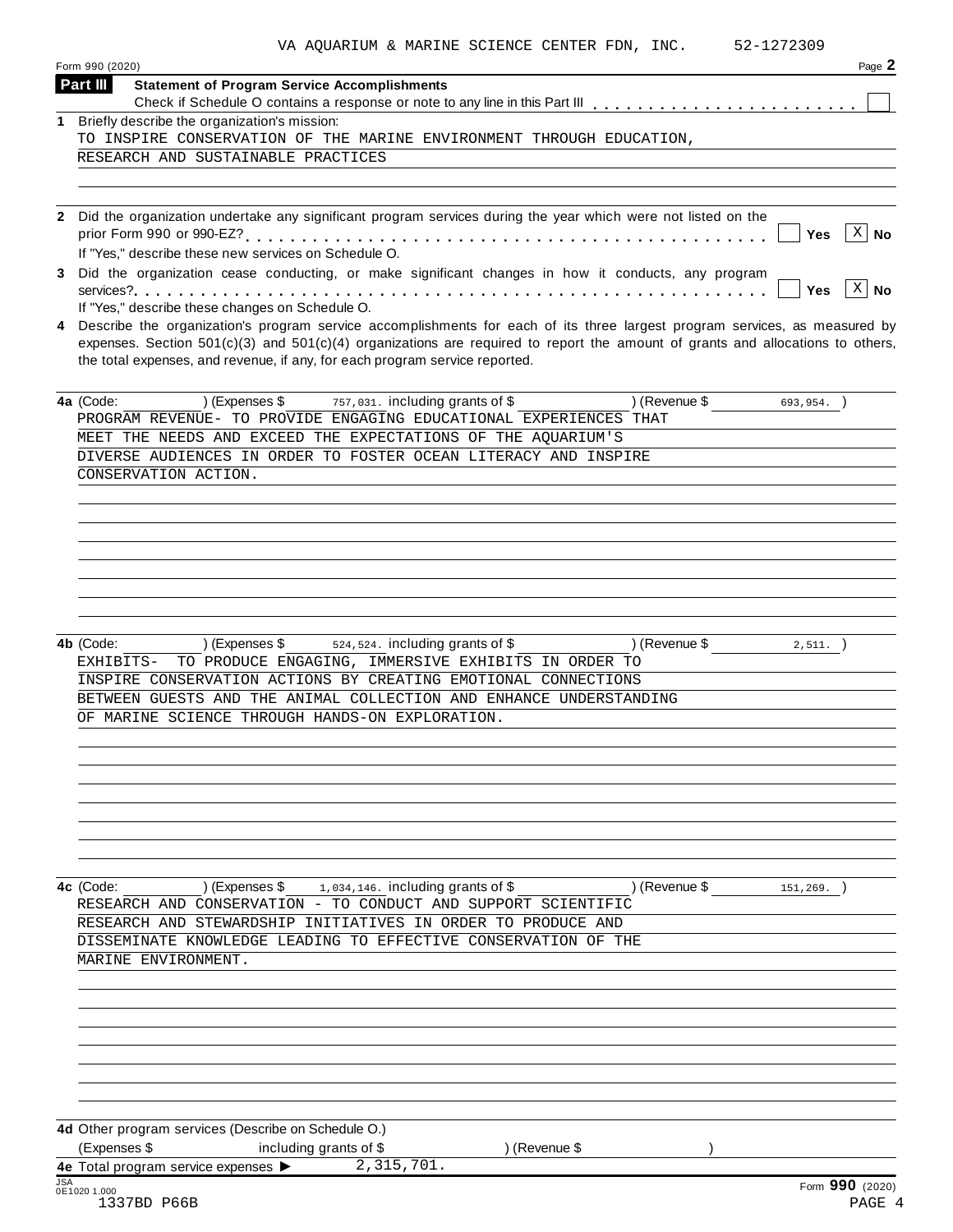|  | -1272309 |  |  |  |  |
|--|----------|--|--|--|--|
|  |          |  |  |  |  |

|         | Form 990 (2020)                                                                                                                                                                                                                                                                                                                                                                               |                 |                         | Page 3 |
|---------|-----------------------------------------------------------------------------------------------------------------------------------------------------------------------------------------------------------------------------------------------------------------------------------------------------------------------------------------------------------------------------------------------|-----------------|-------------------------|--------|
| Part IV | <b>Checklist of Required Schedules</b>                                                                                                                                                                                                                                                                                                                                                        |                 |                         |        |
|         |                                                                                                                                                                                                                                                                                                                                                                                               |                 | Yes                     | No     |
| 1       | Is the organization described in section $501(c)(3)$ or $4947(a)(1)$ (other than a private foundation)? If "Yes,"                                                                                                                                                                                                                                                                             | $\mathbf{1}$    | Χ                       |        |
| 2       | Is the organization required to complete Schedule B, Schedule of Contributors See instructions?                                                                                                                                                                                                                                                                                               | $\mathbf{2}$    | $\overline{\mathbf{x}}$ |        |
| 3       | Did the organization engage in direct or indirect political campaign activities on behalf of or in opposition to                                                                                                                                                                                                                                                                              |                 |                         |        |
|         | candidates for public office? If "Yes," complete Schedule C, Part I.                                                                                                                                                                                                                                                                                                                          | 3               |                         | Χ      |
| 4       | Section 501(c)(3) organizations. Did the organization engage in lobbying activities, or have a section 501(h)                                                                                                                                                                                                                                                                                 |                 |                         |        |
|         | election in effect during the tax year? If "Yes," complete Schedule C, Part II.                                                                                                                                                                                                                                                                                                               | 4               |                         | Χ      |
| 5       | Is the organization a section $501(c)(4)$ , $501(c)(5)$ , or $501(c)(6)$ organization that receives membership dues,                                                                                                                                                                                                                                                                          |                 |                         |        |
|         | assessments, or similar amounts as defined in Revenue Procedure 98-19? If "Yes," complete Schedule C, Part III                                                                                                                                                                                                                                                                                | 5               |                         | Χ      |
| 6       | Did the organization maintain any donor advised funds or any similar funds or accounts for which donors                                                                                                                                                                                                                                                                                       |                 |                         |        |
|         | have the right to provide advice on the distribution or investment of amounts in such funds or accounts? If                                                                                                                                                                                                                                                                                   |                 |                         |        |
|         | "Yes," complete Schedule D, Part $l_1, \ldots, l_k, \ldots, l_k, \ldots, l_k, \ldots, l_k, \ldots, l_k, \ldots, l_k, \ldots, l_k, \ldots, l_k, \ldots, l_k, \ldots, l_k, \ldots, l_k, \ldots, l_k, \ldots, l_k, \ldots, l_k, \ldots, l_k, \ldots, l_k, \ldots, l_k, \ldots, l_k, \ldots, l_k, \ldots, l_k, \ldots, l_k, \ldots, l_k, \ldots, l_k, \ldots, l_k, \ldots, l_k, \ldots, l_k, \ld$ | 6               |                         | Χ      |
| 7       | Did the organization receive or hold a conservation easement, including easements to preserve open space,                                                                                                                                                                                                                                                                                     |                 |                         |        |
|         | the environment, historic land areas, or historic structures? If "Yes," complete Schedule D, Part II.                                                                                                                                                                                                                                                                                         | $\overline{7}$  |                         | Χ      |
| 8       | Did the organization maintain collections of works of art, historical treasures, or other similar assets? If "Yes,"                                                                                                                                                                                                                                                                           |                 | Χ                       |        |
| 9       | Did the organization report an amount in Part X, line 21, for escrow or custodial account liability, serve as a                                                                                                                                                                                                                                                                               | 8               |                         |        |
|         | custodian for amounts not listed in Part X; or provide credit counseling, debt management, credit repair, or                                                                                                                                                                                                                                                                                  |                 |                         |        |
|         |                                                                                                                                                                                                                                                                                                                                                                                               | 9               |                         | Χ      |
| 10      | Did the organization, directly or through a related organization, hold assets in donor-restricted endowments                                                                                                                                                                                                                                                                                  |                 |                         |        |
|         |                                                                                                                                                                                                                                                                                                                                                                                               | 10              | Χ                       |        |
| 11      | If the organization's answer to any of the following questions is "Yes," then complete Schedule D, Parts VI,                                                                                                                                                                                                                                                                                  |                 |                         |        |
|         | VII, VIII, IX, or X as applicable.                                                                                                                                                                                                                                                                                                                                                            |                 |                         |        |
|         | a Did the organization report an amount for land, buildings, and equipment in Part X, line 10? If "Yes,"                                                                                                                                                                                                                                                                                      |                 |                         |        |
|         |                                                                                                                                                                                                                                                                                                                                                                                               | 11a             | Χ                       |        |
|         | <b>b</b> Did the organization report an amount for investments-other securities in Part X, line 12, that is 5% or more                                                                                                                                                                                                                                                                        |                 |                         |        |
|         | of its total assets reported in Part X, line 16? If "Yes," complete Schedule D, Part VII                                                                                                                                                                                                                                                                                                      | 11 <sub>b</sub> |                         | Χ      |
|         | c Did the organization report an amount for investments-program related in Part X, line 13, that is 5% or more                                                                                                                                                                                                                                                                                |                 |                         |        |
|         | of its total assets reported in Part X, line 16? If "Yes," complete Schedule D, Part VIII                                                                                                                                                                                                                                                                                                     | 11c             |                         | Χ      |
|         | d Did the organization report an amount for other assets in Part X, line 15, that is 5% or more of its total assets                                                                                                                                                                                                                                                                           |                 |                         | Χ      |
|         | e Did the organization report an amount for other liabilities in Part X, line 25? If "Yes," complete Schedule D, Part X                                                                                                                                                                                                                                                                       | 11d<br>11e      |                         | X      |
|         | f Did the organization's separate or consolidated financial statements for the tax year include a footnote that addresses                                                                                                                                                                                                                                                                     |                 |                         |        |
|         | the organization's liability for uncertain tax positions under FIN 48 (ASC 740)? If "Yes," complete Schedule D, Part X                                                                                                                                                                                                                                                                        | 11f             | Χ                       |        |
|         | 12a Did the organization obtain separate, independent audited financial statements for the tax year? If "Yes," complete                                                                                                                                                                                                                                                                       |                 |                         |        |
|         |                                                                                                                                                                                                                                                                                                                                                                                               | 12a             | X                       |        |
|         | <b>b</b> Was the organization included in consolidated, independent audited financial statements for the tax year? If                                                                                                                                                                                                                                                                         |                 |                         |        |
|         | "Yes," and if the organization answered "No" to line 12a, then completing Schedule D, Parts XI and XII is optional                                                                                                                                                                                                                                                                            | 12 <sub>b</sub> |                         | X      |
| 13      | Is the organization a school described in section $170(b)(1)(A)(ii)$ ? If "Yes," complete Schedule E.                                                                                                                                                                                                                                                                                         | 13              |                         | Χ      |
|         | 14a Did the organization maintain an office, employees, or agents outside of the United States?.                                                                                                                                                                                                                                                                                              | 14a             |                         | X      |
|         | <b>b</b> Did the organization have aggregate revenues or expenses of more than \$10,000 from grantmaking,                                                                                                                                                                                                                                                                                     |                 |                         |        |
|         | fundraising, business, investment, and program service activities outside the United States, or aggregate                                                                                                                                                                                                                                                                                     |                 |                         |        |
|         | foreign investments valued at \$100,000 or more? If "Yes," complete Schedule F, Parts I and IV                                                                                                                                                                                                                                                                                                | 14b             |                         | Χ      |
| 15      | Did the organization report on Part IX, column (A), line 3, more than \$5,000 of grants or other assistance to or                                                                                                                                                                                                                                                                             |                 |                         |        |
|         |                                                                                                                                                                                                                                                                                                                                                                                               | 15              |                         | Χ      |
| 16      | Did the organization report on Part IX, column (A), line 3, more than \$5,000 of aggregate grants or other                                                                                                                                                                                                                                                                                    |                 |                         | Χ      |
|         | assistance to or for foreign individuals? If "Yes," complete Schedule F, Parts III and IV<br>Did the organization report a total of more than \$15,000 of expenses for professional fundraising services on                                                                                                                                                                                   | 16              |                         |        |
| 17      | Part IX, column (A), lines 6 and 11e? If "Yes," complete Schedule G, Part I See instructions                                                                                                                                                                                                                                                                                                  | 17              |                         | Χ      |
| 18      | Did the organization report more than \$15,000 total of fundraising event gross income and contributions on                                                                                                                                                                                                                                                                                   |                 |                         |        |
|         |                                                                                                                                                                                                                                                                                                                                                                                               | 18              | Χ                       |        |
| 19      | Did the organization report more than \$15,000 of gross income from gaming activities on Part VIII, line 9a?                                                                                                                                                                                                                                                                                  |                 |                         |        |
|         |                                                                                                                                                                                                                                                                                                                                                                                               | 19              |                         | Χ      |
|         | 20a Did the organization operate one or more hospital facilities? If "Yes," complete Schedule H                                                                                                                                                                                                                                                                                               | 20a             |                         | Χ      |
|         | <b>b</b> If "Yes" to line 20a, did the organization attach a copy of its audited financial statements to this return?                                                                                                                                                                                                                                                                         | 20 <sub>b</sub> |                         |        |
| 21      | Did the organization report more than \$5,000 of grants or other assistance to any domestic organization or                                                                                                                                                                                                                                                                                   |                 |                         |        |
|         | domestic government on Part IX, column (A), line 1? If "Yes," complete Schedule I, Parts I and II                                                                                                                                                                                                                                                                                             | 21              | Χ                       |        |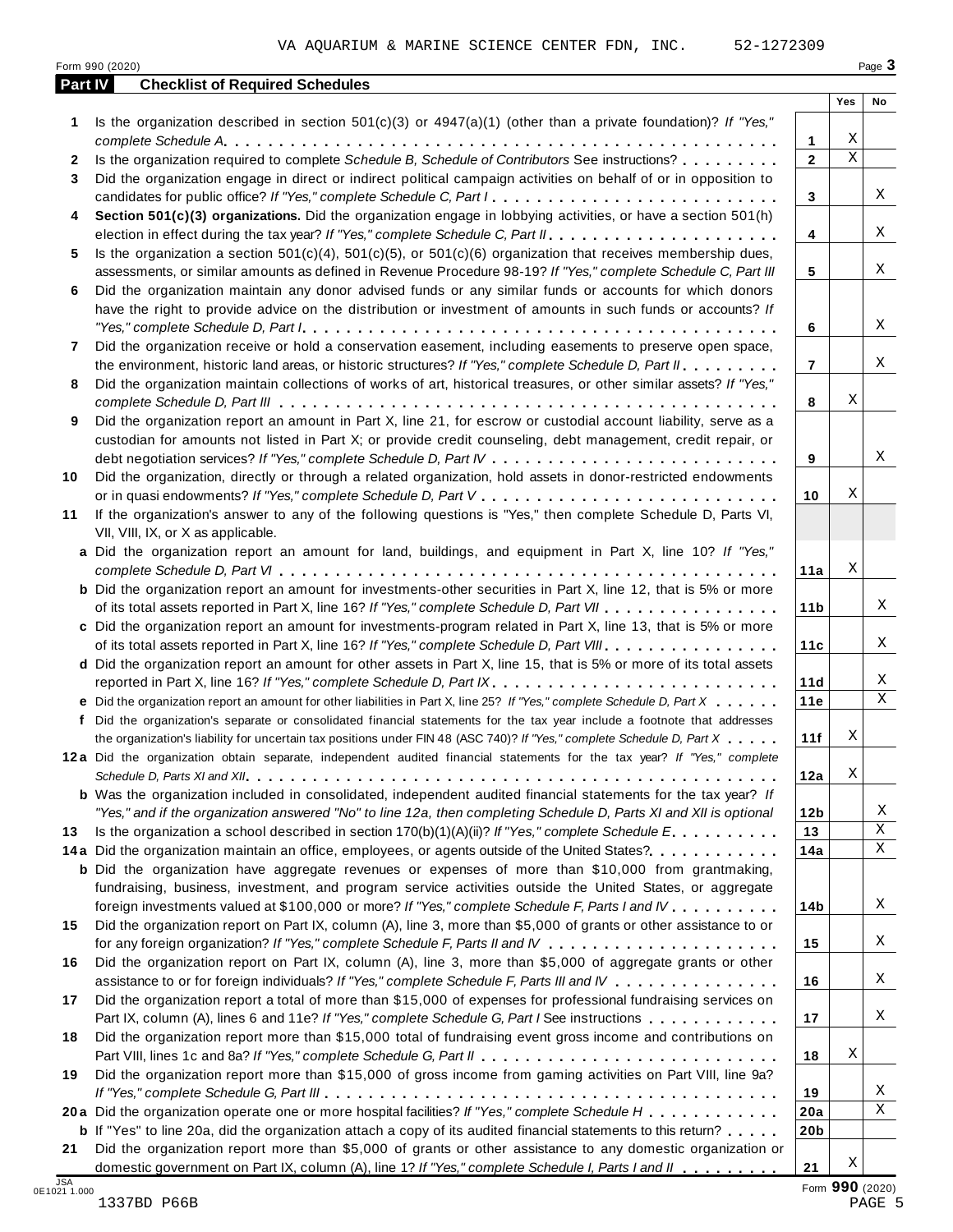|               | Form 990 (2020)                                                                                                           |                 |                 | Page 4      |
|---------------|---------------------------------------------------------------------------------------------------------------------------|-----------------|-----------------|-------------|
| Part IV       | <b>Checklist of Required Schedules (continued)</b>                                                                        |                 |                 |             |
|               |                                                                                                                           |                 | Yes             | No          |
| 22            | Did the organization report more than \$5,000 of grants or other assistance to or for domestic individuals on             |                 |                 |             |
|               | Part IX, column (A), line 2? If "Yes," complete Schedule I, Parts I and III                                               | 22              |                 | Χ           |
| 23            | Did the organization answer "Yes" to Part VII, Section A, line 3, 4, or 5 about compensation of the                       |                 |                 |             |
|               | organization's current and former officers, directors, trustees, key employees, and highest compensated                   |                 |                 |             |
|               |                                                                                                                           | 23              |                 | Χ           |
|               | 24a Did the organization have a tax-exempt bond issue with an outstanding principal amount of more than                   |                 |                 |             |
|               | \$100,000 as of the last day of the year, that was issued after December 31, 2002? If "Yes," answer lines 24b             |                 |                 |             |
|               | through 24d and complete Schedule K. If "No," go to line 25a                                                              | 24a             |                 | Χ           |
|               | <b>b</b> Did the organization invest any proceeds of tax-exempt bonds beyond a temporary period exception?                | 24 <sub>b</sub> |                 |             |
|               | c Did the organization maintain an escrow account other than a refunding escrow at any time during the year               |                 |                 |             |
|               |                                                                                                                           | 24c             |                 |             |
|               | <b>d</b> Did the organization act as an "on behalf of" issuer for bonds outstanding at any time during the year? $\dots$  | 24d             |                 |             |
|               | 25a Section 501(c)(3), 501(c)(4), and 501(c)(29) organizations. Did the organization engage in an excess benefit          |                 |                 |             |
|               | transaction with a disqualified person during the year? If "Yes," complete Schedule L, Part I.                            | 25a             |                 | Χ           |
|               | <b>b</b> Is the organization aware that it engaged in an excess benefit transaction with a disqualified person in a prior |                 |                 |             |
|               | year, and that the transaction has not been reported on any of the organization's prior Forms 990 or 990-EZ?              |                 |                 |             |
|               |                                                                                                                           | 25b             |                 | Χ           |
| 26            | Did the organization report any amount on Part X, line 5 or 22, for receivables from or payables to any current           |                 |                 |             |
|               | or former officer, director, trustee, key employee, creator or founder, substantial contributor, or 35%                   |                 |                 |             |
|               | controlled entity or family member of any of these persons? If "Yes," complete Schedule L, Part II.                       | 26              |                 | Χ           |
|               |                                                                                                                           |                 |                 |             |
| 27            | Did the organization provide a grant or other assistance to any current or former officer, director, trustee, key         |                 |                 |             |
|               | employee, creator or founder, substantial contributor or employee thereof, a grant selection committee                    |                 |                 |             |
|               | member, or to a 35% controlled entity (including an employee thereof) or family member of any of these                    |                 |                 |             |
|               |                                                                                                                           | 27              |                 | Χ           |
| 28            | Was the organization a party to a business transaction with one of the following parties (see Schedule L,                 |                 |                 |             |
|               | Part IV instructions, for applicable filing thresholds, conditions, and exceptions):                                      |                 |                 |             |
|               | a A current or former officer, director, trustee, key employee, creator or founder, or substantial contributor? If        |                 |                 |             |
|               |                                                                                                                           | 28a             |                 | X           |
|               | <b>b</b> A family member of any individual described in line 28a? If "Yes," complete Schedule L, Part IV.                 | 28 <sub>b</sub> |                 | X           |
|               | c A 35% controlled entity of one or more individuals and/or organizations described in lines 28a or 28b? If               |                 |                 |             |
|               |                                                                                                                           | 28c             |                 | X           |
| 29            | Did the organization receive more than \$25,000 in non-cash contributions? If "Yes," complete Schedule M                  | 29              |                 | X           |
| 30            | Did the organization receive contributions of art, historical treasures, or other similar assets, or qualified            |                 |                 |             |
|               |                                                                                                                           | 30              |                 | Χ           |
| 31            | Did the organization liquidate, terminate, or dissolve and cease operations? If "Yes," complete Schedule N, Part I        | 31              |                 | $\mathbf X$ |
| 32            | Did the organization sell, exchange, dispose of, or transfer more than 25% of its net assets? If "Yes,"                   |                 |                 |             |
|               |                                                                                                                           | 32              |                 | Χ           |
| 33            | Did the organization own 100% of an entity disregarded as separate from the organization under Regulations                |                 |                 |             |
|               | sections 301.7701-2 and 301.7701-3? If "Yes," complete Schedule R, Part $l_1, \ldots, l_l, l_l, \ldots, l_l, l_l, l_l$    | 33              |                 | Χ           |
| 34            | Was the organization related to any tax-exempt or taxable entity? If "Yes," complete Schedule R, Part II, III,            |                 |                 |             |
|               |                                                                                                                           | 34              |                 | Χ           |
|               | 35a Did the organization have a controlled entity within the meaning of section 512(b)(13)?                               | 35a             |                 | X           |
|               | <b>b</b> If "Yes" to line 35a, did the organization receive any payment from or engage in any transaction with a          |                 |                 |             |
|               | controlled entity within the meaning of section 512(b)(13)? If "Yes," complete Schedule R, Part V, line 2                 | 35 <sub>b</sub> |                 |             |
|               |                                                                                                                           |                 |                 |             |
| 36            | Section 501(c)(3) organizations. Did the organization make any transfers to an exempt non-charitable                      |                 |                 | Χ           |
|               | related organization? If "Yes," complete Schedule R, Part V, line 2.                                                      | 36              |                 |             |
| 37            | Did the organization conduct more than 5% of its activities through an entity that is not a related organization          |                 |                 |             |
|               | and that is treated as a partnership for federal income tax purposes? If "Yes," complete Schedule R, Part VI              | 37              |                 | Χ           |
| 38            | Did the organization complete Schedule O and provide explanations in Schedule O for Part VI, lines 11b and                |                 |                 |             |
|               | 19? Note: All Form 990 filers are required to complete Schedule O.                                                        | 38              | Χ               |             |
| <b>Part V</b> | <b>Statements Regarding Other IRS Filings and Tax Compliance</b>                                                          |                 |                 |             |
|               |                                                                                                                           |                 |                 |             |
|               |                                                                                                                           |                 | Yes             | No          |
|               | 26<br>1a Enter the number reported in Box 3 of Form 1096. Enter -0- if not applicable   1a                                |                 |                 |             |
|               | 0.<br><b>b</b> Enter the number of Forms W-2G included in line 1a. Enter -0- if not applicable   1b                       |                 |                 |             |
|               | c Did the organization comply with backup withholding rules for reportable payments to vendors and                        |                 |                 |             |
|               |                                                                                                                           | 1 <sub>c</sub>  | Χ               |             |
| <b>JSA</b>    | 0E1030 1.000                                                                                                              |                 | Form 990 (2020) |             |
|               |                                                                                                                           |                 |                 |             |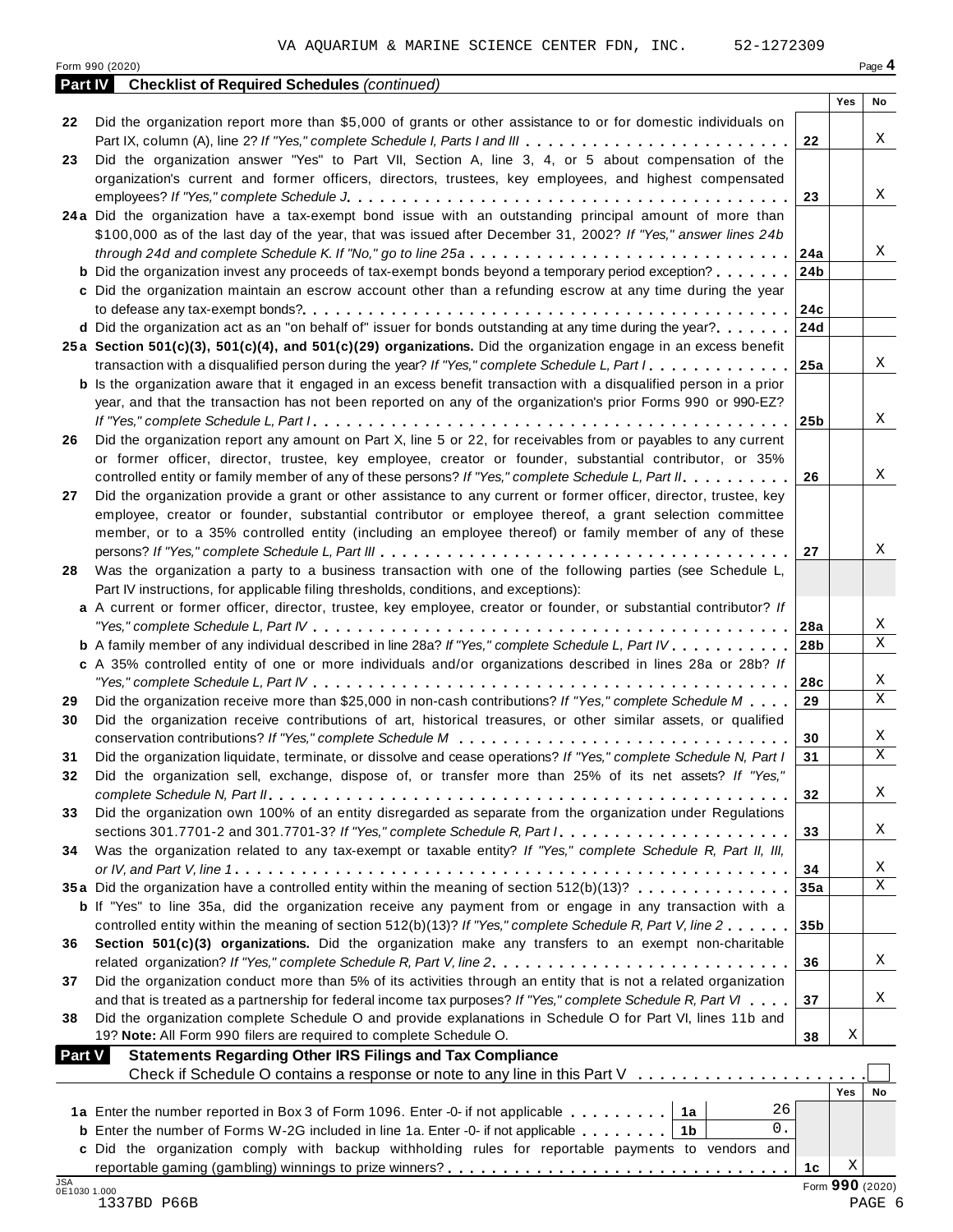|        | Form 990 (2020)                                                                                                                                                                                                                     |     |     | Page 5 |
|--------|-------------------------------------------------------------------------------------------------------------------------------------------------------------------------------------------------------------------------------------|-----|-----|--------|
| Part V | <b>Statements Regarding Other IRS Filings and Tax Compliance (continued)</b>                                                                                                                                                        |     |     |        |
|        |                                                                                                                                                                                                                                     |     | Yes | No     |
|        | 2a Enter the number of employees reported on Form W-3, Transmittal of Wage and Tax                                                                                                                                                  |     |     |        |
|        | 0.<br>Statements, filed for the calendar year ending with or within the year covered by this return. $2a$                                                                                                                           |     |     |        |
|        | <b>b</b> If at least one is reported on line 2a, did the organization file all required federal employment tax returns?                                                                                                             | 2b  |     |        |
|        | <b>Note:</b> If the sum of lines 1a and 2a is greater than 250, you may be required to e-file (see instructions).                                                                                                                   |     |     |        |
|        | 3a Did the organization have unrelated business gross income of \$1,000 or more during the year?                                                                                                                                    | 3a  |     | Χ      |
|        | <b>b</b> If "Yes," has it filed a Form 990-T for this year? If "No" to line 3b, provide an explanation on Schedule O                                                                                                                | 3b  |     |        |
|        | 4a At any time during the calendar year, did the organization have an interest in, or a signature or other authority over,                                                                                                          |     |     |        |
|        | a financial account in a foreign country (such as a bank account, securities account, or other financial account)?                                                                                                                  | 4a  |     | Χ      |
|        | <b>b</b> If "Yes," enter the name of the foreign country $\blacktriangleright$                                                                                                                                                      |     |     |        |
|        | See instructions for filing requirements for FinCEN Form 114, Report of Foreign Bank and Financial Accounts (FBAR).                                                                                                                 |     |     |        |
|        | 5a Was the organization a party to a prohibited tax shelter transaction at any time during the tax year?                                                                                                                            | 5a  |     | Χ      |
|        | <b>b</b> Did any taxable party notify the organization that it was or is a party to a prohibited tax shelter transaction?                                                                                                           | 5b  |     | Χ      |
|        | c If "Yes" to line 5a or 5b, did the organization file Form 8886-T?                                                                                                                                                                 | 5c  |     |        |
|        | 6a Does the organization have annual gross receipts that are normally greater than \$100,000, and did the                                                                                                                           |     |     |        |
|        | organization solicit any contributions that were not tax deductible as charitable contributions?                                                                                                                                    | 6a  |     | Χ      |
|        | <b>b</b> If "Yes," did the organization include with every solicitation an express statement that such contributions or                                                                                                             |     |     |        |
|        |                                                                                                                                                                                                                                     | 6b  |     |        |
| 7      | Organizations that may receive deductible contributions under section 170(c).                                                                                                                                                       |     |     |        |
|        | a Did the organization receive a payment in excess of \$75 made partly as a contribution and partly for goods                                                                                                                       |     |     |        |
|        |                                                                                                                                                                                                                                     | 7а  | Χ   |        |
|        | <b>b</b> If "Yes," did the organization notify the donor of the value of the goods or services provided?                                                                                                                            | 7b  | Χ   |        |
|        | c Did the organization sell, exchange, or otherwise dispose of tangible personal property for which it was                                                                                                                          |     |     |        |
|        |                                                                                                                                                                                                                                     | 7с  |     | Χ      |
|        | 7d<br><b>d</b> If "Yes," indicate the number of Forms 8282 filed during the year $\dots \dots \dots \dots \dots$                                                                                                                    |     |     |        |
|        | e Did the organization receive any funds, directly or indirectly, to pay premiums on a personal benefit contract?                                                                                                                   | 7е  |     | Χ      |
|        | f Did the organization, during the year, pay premiums, directly or indirectly, on a personal benefit contract?                                                                                                                      | 7f  |     | Χ      |
|        | If the organization received a contribution of qualified intellectual property, did the organization file Form 8899 as required?                                                                                                    | 7g  |     |        |
|        | h If the organization received a contribution of cars, boats, airplanes, or other vehicles, did the organization file a Form 1098-C?                                                                                                | 7h  |     |        |
| 8      | Sponsoring organizations maintaining donor advised funds. Did a donor advised fund maintained by the                                                                                                                                |     |     |        |
|        | sponsoring organization have excess business holdings at any time during the year?                                                                                                                                                  | 8   |     |        |
| 9      | Sponsoring organizations maintaining donor advised funds.                                                                                                                                                                           |     |     |        |
|        | a Did the sponsoring organization make any taxable distributions under section 4966?                                                                                                                                                | 9а  |     |        |
|        | <b>b</b> Did the sponsoring organization make a distribution to a donor, donor advisor, or related person?                                                                                                                          | 9b  |     |        |
|        | 10 Section 501(c)(7) organizations. Enter:                                                                                                                                                                                          |     |     |        |
|        | 10a <br>a Initiation fees and capital contributions included on Part VIII, line 12                                                                                                                                                  |     |     |        |
|        | 10b<br><b>b</b> Gross receipts, included on Form 990, Part VIII, line 12, for public use of club facilities $\ldots$ .                                                                                                              |     |     |        |
| 11     | Section 501(c)(12) organizations. Enter:                                                                                                                                                                                            |     |     |        |
|        | 11a                                                                                                                                                                                                                                 |     |     |        |
|        | b Gross income from other sources (Do not net amounts due or paid to other sources                                                                                                                                                  |     |     |        |
|        | 11b                                                                                                                                                                                                                                 |     |     |        |
|        | 12a Section 4947(a)(1) non-exempt charitable trusts. Is the organization filing Form 990 in lieu of Form 1041?                                                                                                                      | 12a |     |        |
|        | 12b<br><b>b</b> If "Yes," enter the amount of tax-exempt interest received or accrued during the year                                                                                                                               |     |     |        |
| 13.    | Section 501(c)(29) qualified nonprofit health insurance issuers.                                                                                                                                                                    |     |     |        |
|        | a Is the organization licensed to issue qualified health plans in more than one state?                                                                                                                                              | 13а |     |        |
|        | Note: See the instructions for additional information the organization must report on Schedule O.                                                                                                                                   |     |     |        |
|        | <b>b</b> Enter the amount of reserves the organization is required to maintain by the states in which                                                                                                                               |     |     |        |
|        | 13b<br>the organization is licensed to issue qualified health plans $\ldots \ldots \ldots \ldots \ldots \ldots \ldots$                                                                                                              |     |     |        |
|        | 13c                                                                                                                                                                                                                                 |     |     |        |
|        | 14a Did the organization receive any payments for indoor tanning services during the tax year?                                                                                                                                      | 14a |     | Χ      |
|        |                                                                                                                                                                                                                                     | 14b |     |        |
|        | <b>b</b> If "Yes," has it filed a Form 720 to report these payments? If "No," provide an explanation on Schedule O<br>Is the organization subject to the section 4960 tax on payment(s) of more than \$1,000,000 in remuneration or |     |     |        |
| 15     |                                                                                                                                                                                                                                     | 15  |     | Χ      |
|        | If "Yes," see instructions and file Form 4720, Schedule N.                                                                                                                                                                          |     |     |        |
|        |                                                                                                                                                                                                                                     | 16  |     | Χ      |
| 16     | Is the organization an educational institution subject to the section 4968 excise tax on net investment income?<br>If "Yes," complete Form 4720, Schedule O.                                                                        |     |     |        |

Form **990** (2020)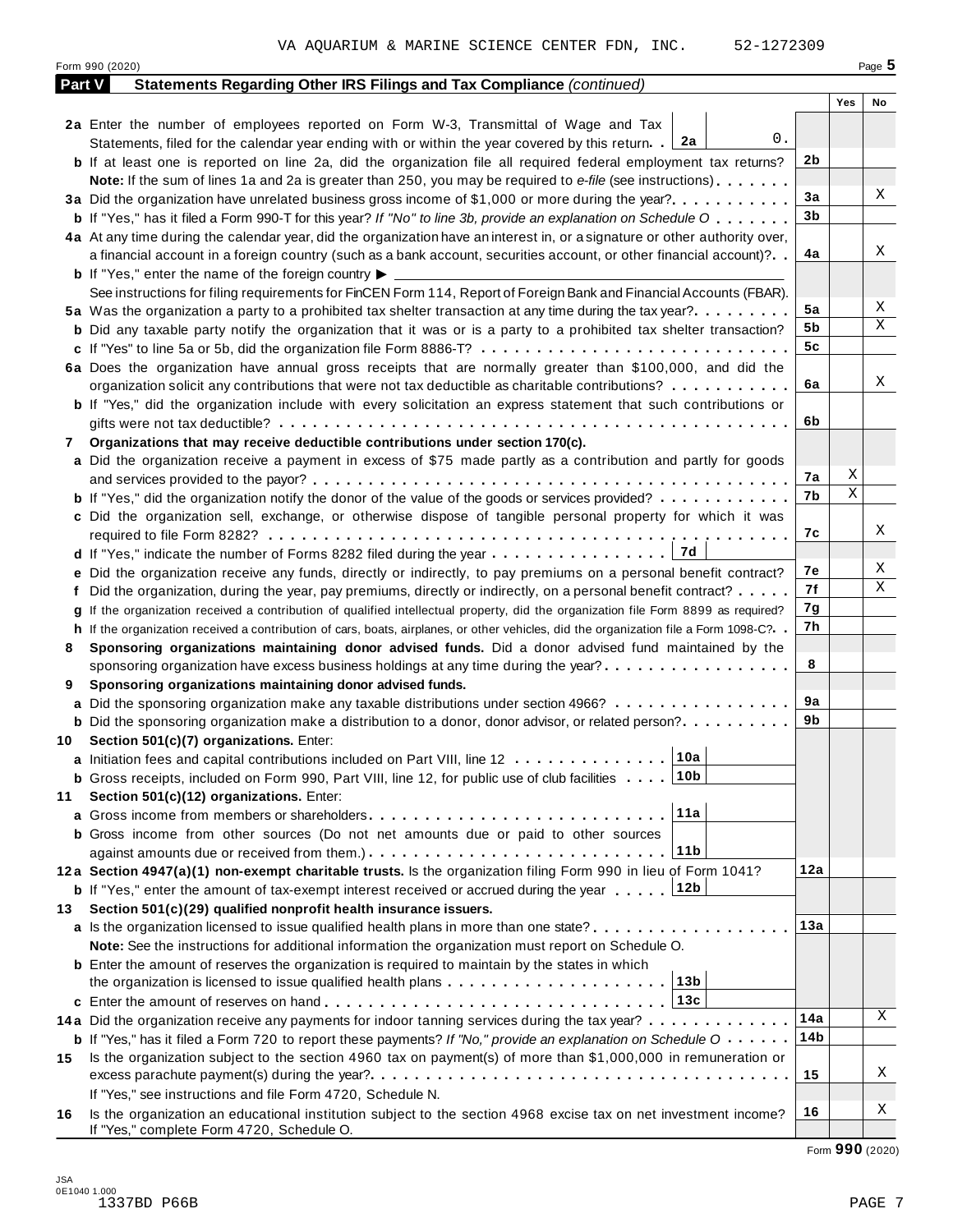|         | VA AQUARIUM & MARINE SCIENCE CENTER FDN, INC.<br>52-1272309<br>Form 990 (2020)                                                                                                                                                                                                                                                                     |                 |     | Page $6$  |
|---------|----------------------------------------------------------------------------------------------------------------------------------------------------------------------------------------------------------------------------------------------------------------------------------------------------------------------------------------------------|-----------------|-----|-----------|
| Part VI | Governance, Management, and Disclosure For each "Yes" response to lines 2 through 7b below, and for a "No"<br>response to line 8a, 8b, or 10b below, describe the circumstances, processes, or changes on Schedule O. See instructions.                                                                                                            |                 |     |           |
|         |                                                                                                                                                                                                                                                                                                                                                    |                 |     | X         |
|         | <b>Section A. Governing Body and Management</b>                                                                                                                                                                                                                                                                                                    |                 |     |           |
|         |                                                                                                                                                                                                                                                                                                                                                    |                 | Yes | <b>No</b> |
|         | 27<br>1a<br>1a Enter the number of voting members of the governing body at the end of the tax year<br>If there are material differences in voting rights among members of the governing body, or<br>if the governing body delegated broad authority to an executive committee or similar<br>committee, explain on Schedule O.<br>27<br>1b          |                 |     |           |
| b       | Enter the number of voting members included on line 1a, above, who are independent                                                                                                                                                                                                                                                                 |                 |     |           |
| 2       | Did any officer, director, trustee, or key employee have a family relationship or a business relationship with                                                                                                                                                                                                                                     | $\mathbf{2}$    |     | X         |
| 3       | Did the organization delegate control over management duties customarily performed by or under the direct                                                                                                                                                                                                                                          | 3               |     | Χ         |
|         | supervision of officers, directors, trustees, or key employees to a management company or other person?                                                                                                                                                                                                                                            | 4               |     | Χ         |
| 4       | Did the organization make any significant changes to its governing documents since the prior Form 990 was filed?                                                                                                                                                                                                                                   | 5               |     | Χ         |
| 5       | Did the organization become aware during the year of a significant diversion of the organization's assets?                                                                                                                                                                                                                                         | 6               |     | X         |
| 6       |                                                                                                                                                                                                                                                                                                                                                    |                 |     |           |
| 7a      | Did the organization have members, stockholders, or other persons who had the power to elect or appoint                                                                                                                                                                                                                                            | 7а              |     | X         |
|         | b Are any governance decisions of the organization reserved to (or subject to approval by) members,                                                                                                                                                                                                                                                |                 |     |           |
|         |                                                                                                                                                                                                                                                                                                                                                    | 7b              |     | Χ         |
| 8       | Did the organization contemporaneously document the meetings held or written actions undertaken during<br>the year by the following:                                                                                                                                                                                                               |                 |     |           |
| a       |                                                                                                                                                                                                                                                                                                                                                    | 8a              | Χ   |           |
|         |                                                                                                                                                                                                                                                                                                                                                    | 8b              | Χ   |           |
| 9       | Is there any officer, director, trustee, or key employee listed in Part VII, Section A, who cannot be reached at                                                                                                                                                                                                                                   |                 |     | Χ         |
|         | the organization's mailing address? If "Yes," provide the names and addresses on Schedule O.                                                                                                                                                                                                                                                       | 9               |     |           |
|         | Section B. Policies (This Section B requests information about policies not required by the Internal Revenue Code.)                                                                                                                                                                                                                                |                 | Yes | No        |
|         |                                                                                                                                                                                                                                                                                                                                                    |                 |     | Χ         |
|         | 10a Did the organization have local chapters, branches, or affiliates?                                                                                                                                                                                                                                                                             | 10a             |     |           |
|         | <b>b</b> If "Yes," did the organization have written policies and procedures governing the activities of such chapters,                                                                                                                                                                                                                            |                 |     |           |
|         | affiliates, and branches to ensure their operations are consistent with the organization's exempt purposes?                                                                                                                                                                                                                                        | 10 <sub>b</sub> | Χ   |           |
|         | 11a Has the organization provided a complete copy of this Form 990 to all members of its governing body before filing the form?                                                                                                                                                                                                                    | 11a             |     |           |
| b       | Describe in Schedule O the process, if any, used by the organization to review this Form 990.                                                                                                                                                                                                                                                      |                 |     |           |
| 12a     | Did the organization have a written conflict of interest policy? If "No," go to line 13                                                                                                                                                                                                                                                            | 12a             | X   |           |
|         | <b>b</b> Were officers, directors, or trustees, and key employees required to disclose annually interests that could give                                                                                                                                                                                                                          | 12 <sub>b</sub> | X   |           |
|         | Did the organization regularly and consistently monitor and enforce compliance with the policy? If "Yes,"                                                                                                                                                                                                                                          | 12c             | X   |           |
|         | Did the organization have a written whistleblower policy?                                                                                                                                                                                                                                                                                          | 13              | Χ   |           |
| 13      |                                                                                                                                                                                                                                                                                                                                                    | 14              | Χ   |           |
| 14      | Did the organization have a written document retention and destruction policy?                                                                                                                                                                                                                                                                     |                 |     |           |
| 15      | Did the process for determining compensation of the following persons include a review and approval by                                                                                                                                                                                                                                             |                 |     |           |
|         | independent persons, comparability data, and contemporaneous substantiation of the deliberation and decision?                                                                                                                                                                                                                                      | 15a             |     | Χ         |
| a       |                                                                                                                                                                                                                                                                                                                                                    | 15b             |     | X         |
| b       |                                                                                                                                                                                                                                                                                                                                                    |                 |     |           |
|         | If "Yes" to line 15a or 15b, describe the process in Schedule O (see instructions).                                                                                                                                                                                                                                                                |                 |     |           |
|         | 16a Did the organization invest in, contribute assets to, or participate in a joint venture or similar arrangement                                                                                                                                                                                                                                 | 16a             |     | Χ         |
|         | <b>b</b> If "Yes," did the organization follow a written policy or procedure requiring the organization to evaluate its<br>participation in joint venture arrangements under applicable federal tax law, and take steps to safeguard the                                                                                                           |                 |     |           |
|         |                                                                                                                                                                                                                                                                                                                                                    | 16 <sub>b</sub> |     |           |
|         | <b>Section C. Disclosure</b>                                                                                                                                                                                                                                                                                                                       |                 |     |           |
| 17      | List the states with which a copy of this Form 990 is required to be filed $\blacktriangleright$                                                                                                                                                                                                                                                   |                 |     |           |
| 18      | Section 6104 requires an organization to make its Forms 1023 (1024 or 1024-A, if applicable), 990, and 990-T (Section 501(c)<br>(3)s only) available for public inspection. Indicate how you made these available. Check all that apply.<br>X<br>$\mathbf{X}$<br>Upon request<br>Own website<br>Another's website<br>Other (explain on Schedule O) |                 |     |           |
| 19      | Describe on Schedule O whether (and if so, how) the organization made its governing documents, conflict of interest policy,                                                                                                                                                                                                                        |                 |     |           |
|         | and financial statements available to the public during the tax year.                                                                                                                                                                                                                                                                              |                 |     |           |
| 20      | State the name, address, and telephone number of the person who possesses the organization's books and records $\blacktriangleright$ critical south south seater. We also the 757-385-0280                                                                                                                                                         |                 |     |           |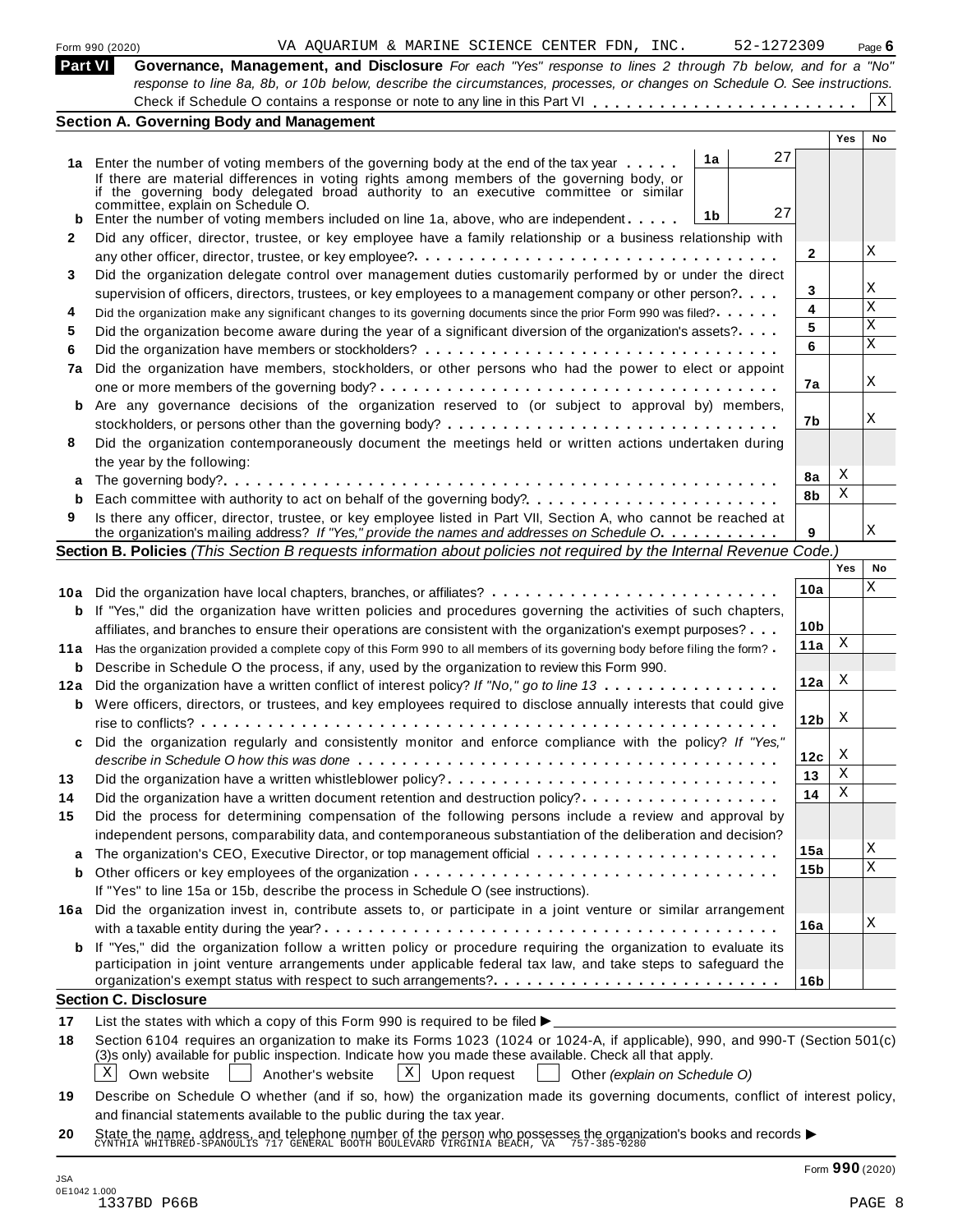organization's tax year.

| <b>Part VIII</b> Compensation of Officers, Directors, Trustees, Key Employees, Highest Compensated Employees, and                 |  |  |  |  |  |  |
|-----------------------------------------------------------------------------------------------------------------------------------|--|--|--|--|--|--|
| <b>Independent Contractors</b>                                                                                                    |  |  |  |  |  |  |
|                                                                                                                                   |  |  |  |  |  |  |
| Section A. Officers, Directors, Trustees, Key Employees, and Highest Compensated Employees                                        |  |  |  |  |  |  |
| 1a Complete this table for all persons required to be listed. Report compensation for the calendar year ending with or within the |  |  |  |  |  |  |

anization's lax year.<br>● List all of the organization's **current** officers, directors, trustees (whether individuals or organizations), regardless of amount of<br>nnensation Enter -0- in columns (D) (E) and (E) if no compensa compensation. Enter -0- in columns (D), (E), and (F) if no compensation was paid.

• List all of the organization's current key employees, if any. See instructions for definition of "key employee."

■ List all of the organization's current key employees, if any. See instructions for definition of "key employee."<br>■ List the organization's five current highest compensated employees (other than an officer, director, tru who received reportable compensation (Box 5 of Form W-2 and/or Box 7 of Form 1099-MISC) of more than \$100,000 from the organization and any related organizations. %

List all of the organization's **former** officers, key employees, and highest compensated employees who received more than \$100,000 of reportable compensation from the organization and any related organizations.

% List all of the organization's **former directors or trustees** that received, in the capacity as a former director or trustee of the organization, more than \$10,000 of reportable compensation from the organization and any related organizations. See instructions for the order in which to list the persons above.

 $\mathbb{X}$  Check this box if neither the organization nor any related organization compensated any current officer, director, or trustee.

| (A)                                          | (B)                                                                         |                                   |                       | (C)         | Position     |                                                                                                 |        | (D)                                    | (E)                                        | (F)                                                   |
|----------------------------------------------|-----------------------------------------------------------------------------|-----------------------------------|-----------------------|-------------|--------------|-------------------------------------------------------------------------------------------------|--------|----------------------------------------|--------------------------------------------|-------------------------------------------------------|
| Name and title                               | Average<br>hours<br>per week                                                |                                   |                       |             |              | (do not check more than one<br>box, unless person is both an<br>officer and a director/trustee) |        | Reportable<br>compensation<br>from the | Reportable<br>compensation<br>from related | <b>Estimated amount</b><br>of other<br>compensation   |
|                                              | (list any<br>hours for<br>related<br>organizations<br>below<br>dotted line) | Individual trustee<br>or director | Institutional trustee | Officer     | Key employee | Highest compensated<br>employee                                                                 | Former | organization<br>(W-2/1099-MISC)        | organizations<br>(W-2/1099-MISC)           | from the<br>organization and<br>related organizations |
| (1) SALVATORE J. DABIERO                     | 2.00                                                                        |                                   |                       |             |              |                                                                                                 |        |                                        |                                            |                                                       |
| CHAIRPERSON                                  | 0.                                                                          | Χ                                 |                       | $\mathbf X$ |              |                                                                                                 |        | $\mathbf 0$                            | $\mathbf 0$                                | $0$ .                                                 |
| (2) THOMAS E. FRAIM SR.                      | .20                                                                         |                                   |                       |             |              |                                                                                                 |        |                                        |                                            |                                                       |
| PAST CHAIR                                   | 0.                                                                          | Χ                                 |                       | Χ           |              |                                                                                                 |        | $0$ .                                  | $0$ .                                      | 0.                                                    |
| (3) DANIEL R. PETERSON                       | 2.00                                                                        |                                   |                       |             |              |                                                                                                 |        |                                        |                                            |                                                       |
| TREAS., CHAIR OF FIN & AUD COMM              | 0.                                                                          | X                                 |                       | X           |              |                                                                                                 |        | $\overline{0}$                         | $\mathbf 0$                                | 0.                                                    |
| (4) ROBERT C. FORT                           | 2.00                                                                        |                                   |                       |             |              |                                                                                                 |        |                                        |                                            |                                                       |
| OFFICER AT LARGE                             | 0.                                                                          | Χ                                 |                       | Χ           |              |                                                                                                 |        | $\mathbf{0}$                           | 0                                          | 0.                                                    |
| (5) THOMAS M. MCNICHOLAS III                 | .20                                                                         |                                   |                       |             |              |                                                                                                 |        |                                        |                                            |                                                       |
| CHAIR OF MISSION AND ADVOCACY                | 0.                                                                          | X                                 |                       | X           |              |                                                                                                 |        | 0                                      | 0                                          | $\mathsf 0$ .                                         |
| (6) SHERRI L. MILES                          | 2.00                                                                        |                                   |                       |             |              |                                                                                                 |        |                                        |                                            |                                                       |
| SECRETARY                                    | 0.                                                                          | X                                 |                       | X           |              |                                                                                                 |        | $\mathbf 0$                            | 0                                          | $\mathsf 0$ .                                         |
| (7) ANDREW W. VAKOS                          | 2.00                                                                        |                                   |                       |             |              |                                                                                                 |        |                                        |                                            |                                                       |
| CHAIR OF GOV. AND DEVEL.<br><b>COMM</b>      | 0.                                                                          | Χ                                 |                       | $\mathbf X$ |              |                                                                                                 |        | 0                                      | $\mathsf{O}$ .                             | $\mathsf 0$ .                                         |
| (8) BUFFY BAREFOOT                           | .20                                                                         |                                   |                       |             |              |                                                                                                 |        |                                        |                                            |                                                       |
| BOARD MEMBER/DIRECTOR                        | 0.                                                                          | $\rm X$                           |                       |             |              |                                                                                                 |        | $\mathbf 0$                            | 0                                          | 0.                                                    |
| (9) DAVID C. BURTON<br>BOARD MEMBER/DIRECTOR | .20<br>О.                                                                   |                                   |                       |             |              |                                                                                                 |        | 0                                      | 0                                          | 0.                                                    |
| (10) BARBARA CIARA                           | .20                                                                         | Χ                                 |                       |             |              |                                                                                                 |        |                                        |                                            |                                                       |
| BOARD MEMBER/DIRECTOR                        | 0.                                                                          | Χ                                 |                       |             |              |                                                                                                 |        | 0                                      | $\mathbf 0$                                | $0$ .                                                 |
| (11) MICHELLE COLLINS                        | .20                                                                         |                                   |                       |             |              |                                                                                                 |        |                                        |                                            |                                                       |
| BOARD MEMBER/DIRECTOR                        | О.                                                                          | Χ                                 |                       |             |              |                                                                                                 |        | 0.                                     | $0$ .                                      | 0.                                                    |
| (12) MARK DREYFUS                            | .20                                                                         |                                   |                       |             |              |                                                                                                 |        |                                        |                                            |                                                       |
| BOARD MEMBER/DIRECTOR                        | 0.                                                                          | X                                 |                       |             |              |                                                                                                 |        | 0                                      | 0                                          | 0.                                                    |
| (13) GEORGE A. FAATZ                         | .20                                                                         |                                   |                       |             |              |                                                                                                 |        |                                        |                                            |                                                       |
| BOARD MEMBER/DIRECTOR                        | 0.                                                                          | Χ                                 |                       |             |              |                                                                                                 |        | 0                                      | 0                                          | $0$ .                                                 |
| (14) CHRIS B. GRAVES                         | .20                                                                         |                                   |                       |             |              |                                                                                                 |        |                                        |                                            |                                                       |
| BOARD MEMBER/DIRECTOR                        | 0.                                                                          | X                                 |                       |             |              |                                                                                                 |        | 0                                      | 0                                          | 0.                                                    |

Form **990** (2020)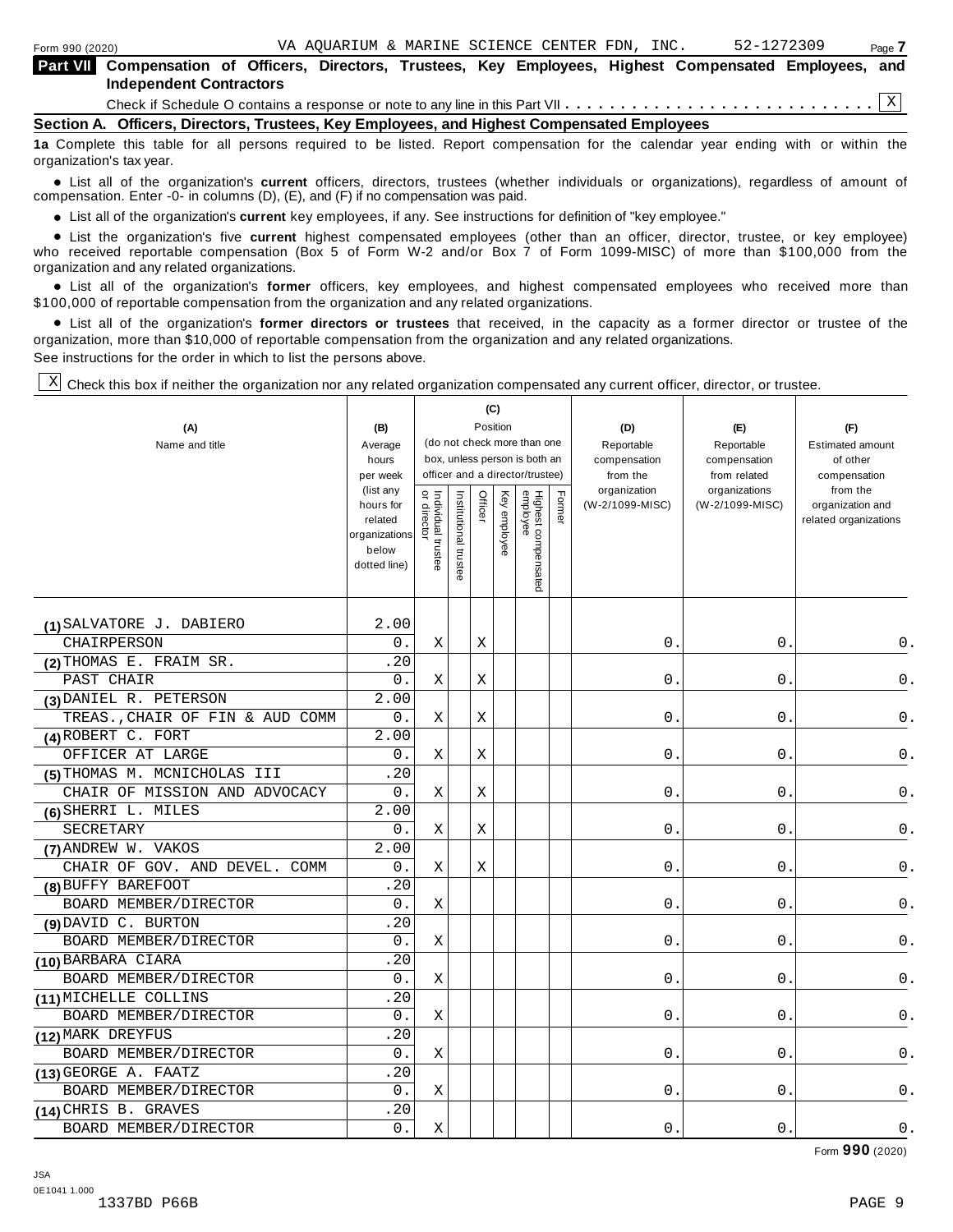| (15) BERT ""BURR"" HENDERSON, IV<br>BOARD MEMBER/DIRECTOR<br>16) KATHERINE M. HINES<br>BOARD MEMBER/DIRECTOR<br>17) MOLLIE S. KORTE<br>BOARD MEMBER/DIRECTOR<br>18) TROY A. LINDSEY<br>BOARD MEMBER/DIRECTOR<br>(19) CORY D. MAYO | related<br>organizations<br>below dotted<br>line)<br>.20<br>$0$ .<br>.20<br>0.<br>.20<br>0.<br>.20                                                                                                                                                                                                                                                                                    | Individual trustee<br>  or director<br>Χ<br>Χ                                                                                          | Institutional truste                                                            | Officer | Key employee                                            | Highest compensated<br>employee | Former | organization<br>(W-2/1099-MISC) | (W-2/1099-MISC)                                     | from the<br>organization<br>and related<br>organizations                                                                                                                                                                                                                                                                                                                                                                                                                                                                                                                                                                                                                                                                                                                                                                                                                                                                                                                                                                                                                                                                                                                            |
|-----------------------------------------------------------------------------------------------------------------------------------------------------------------------------------------------------------------------------------|---------------------------------------------------------------------------------------------------------------------------------------------------------------------------------------------------------------------------------------------------------------------------------------------------------------------------------------------------------------------------------------|----------------------------------------------------------------------------------------------------------------------------------------|---------------------------------------------------------------------------------|---------|---------------------------------------------------------|---------------------------------|--------|---------------------------------|-----------------------------------------------------|-------------------------------------------------------------------------------------------------------------------------------------------------------------------------------------------------------------------------------------------------------------------------------------------------------------------------------------------------------------------------------------------------------------------------------------------------------------------------------------------------------------------------------------------------------------------------------------------------------------------------------------------------------------------------------------------------------------------------------------------------------------------------------------------------------------------------------------------------------------------------------------------------------------------------------------------------------------------------------------------------------------------------------------------------------------------------------------------------------------------------------------------------------------------------------------|
|                                                                                                                                                                                                                                   |                                                                                                                                                                                                                                                                                                                                                                                       |                                                                                                                                        |                                                                                 |         |                                                         |                                 |        |                                 |                                                     |                                                                                                                                                                                                                                                                                                                                                                                                                                                                                                                                                                                                                                                                                                                                                                                                                                                                                                                                                                                                                                                                                                                                                                                     |
|                                                                                                                                                                                                                                   |                                                                                                                                                                                                                                                                                                                                                                                       |                                                                                                                                        |                                                                                 |         |                                                         |                                 |        |                                 |                                                     |                                                                                                                                                                                                                                                                                                                                                                                                                                                                                                                                                                                                                                                                                                                                                                                                                                                                                                                                                                                                                                                                                                                                                                                     |
|                                                                                                                                                                                                                                   |                                                                                                                                                                                                                                                                                                                                                                                       |                                                                                                                                        |                                                                                 |         |                                                         |                                 |        | 0                               | 0.                                                  | 0.                                                                                                                                                                                                                                                                                                                                                                                                                                                                                                                                                                                                                                                                                                                                                                                                                                                                                                                                                                                                                                                                                                                                                                                  |
|                                                                                                                                                                                                                                   |                                                                                                                                                                                                                                                                                                                                                                                       |                                                                                                                                        |                                                                                 |         |                                                         |                                 |        | 0                               | 0.                                                  | 0.                                                                                                                                                                                                                                                                                                                                                                                                                                                                                                                                                                                                                                                                                                                                                                                                                                                                                                                                                                                                                                                                                                                                                                                  |
|                                                                                                                                                                                                                                   |                                                                                                                                                                                                                                                                                                                                                                                       |                                                                                                                                        |                                                                                 |         |                                                         |                                 |        |                                 |                                                     |                                                                                                                                                                                                                                                                                                                                                                                                                                                                                                                                                                                                                                                                                                                                                                                                                                                                                                                                                                                                                                                                                                                                                                                     |
|                                                                                                                                                                                                                                   |                                                                                                                                                                                                                                                                                                                                                                                       | X                                                                                                                                      |                                                                                 |         |                                                         |                                 |        | 0                               | 0.                                                  | 0.                                                                                                                                                                                                                                                                                                                                                                                                                                                                                                                                                                                                                                                                                                                                                                                                                                                                                                                                                                                                                                                                                                                                                                                  |
|                                                                                                                                                                                                                                   |                                                                                                                                                                                                                                                                                                                                                                                       |                                                                                                                                        |                                                                                 |         |                                                         |                                 |        |                                 |                                                     |                                                                                                                                                                                                                                                                                                                                                                                                                                                                                                                                                                                                                                                                                                                                                                                                                                                                                                                                                                                                                                                                                                                                                                                     |
|                                                                                                                                                                                                                                   | 0.                                                                                                                                                                                                                                                                                                                                                                                    | Χ                                                                                                                                      |                                                                                 |         |                                                         |                                 |        | 0                               | 0.                                                  | 0.                                                                                                                                                                                                                                                                                                                                                                                                                                                                                                                                                                                                                                                                                                                                                                                                                                                                                                                                                                                                                                                                                                                                                                                  |
|                                                                                                                                                                                                                                   | .20                                                                                                                                                                                                                                                                                                                                                                                   |                                                                                                                                        |                                                                                 |         |                                                         |                                 |        |                                 |                                                     |                                                                                                                                                                                                                                                                                                                                                                                                                                                                                                                                                                                                                                                                                                                                                                                                                                                                                                                                                                                                                                                                                                                                                                                     |
| BOARD MEMBER/DIRECTOR                                                                                                                                                                                                             | 0.                                                                                                                                                                                                                                                                                                                                                                                    | Χ                                                                                                                                      |                                                                                 |         |                                                         |                                 |        | 0                               | 0.                                                  | 0.                                                                                                                                                                                                                                                                                                                                                                                                                                                                                                                                                                                                                                                                                                                                                                                                                                                                                                                                                                                                                                                                                                                                                                                  |
| 20) SCOTT D. MILLER                                                                                                                                                                                                               | .20                                                                                                                                                                                                                                                                                                                                                                                   |                                                                                                                                        |                                                                                 |         |                                                         |                                 |        |                                 |                                                     |                                                                                                                                                                                                                                                                                                                                                                                                                                                                                                                                                                                                                                                                                                                                                                                                                                                                                                                                                                                                                                                                                                                                                                                     |
|                                                                                                                                                                                                                                   | $0$ .                                                                                                                                                                                                                                                                                                                                                                                 | X                                                                                                                                      |                                                                                 |         |                                                         |                                 |        | 0                               | 0.                                                  | 0.                                                                                                                                                                                                                                                                                                                                                                                                                                                                                                                                                                                                                                                                                                                                                                                                                                                                                                                                                                                                                                                                                                                                                                                  |
|                                                                                                                                                                                                                                   | .20                                                                                                                                                                                                                                                                                                                                                                                   |                                                                                                                                        |                                                                                 |         |                                                         |                                 |        |                                 |                                                     |                                                                                                                                                                                                                                                                                                                                                                                                                                                                                                                                                                                                                                                                                                                                                                                                                                                                                                                                                                                                                                                                                                                                                                                     |
|                                                                                                                                                                                                                                   | $0$ .                                                                                                                                                                                                                                                                                                                                                                                 | X                                                                                                                                      |                                                                                 |         |                                                         |                                 |        | 0                               | 0.                                                  | 0.                                                                                                                                                                                                                                                                                                                                                                                                                                                                                                                                                                                                                                                                                                                                                                                                                                                                                                                                                                                                                                                                                                                                                                                  |
|                                                                                                                                                                                                                                   |                                                                                                                                                                                                                                                                                                                                                                                       |                                                                                                                                        |                                                                                 |         |                                                         |                                 |        |                                 |                                                     |                                                                                                                                                                                                                                                                                                                                                                                                                                                                                                                                                                                                                                                                                                                                                                                                                                                                                                                                                                                                                                                                                                                                                                                     |
|                                                                                                                                                                                                                                   |                                                                                                                                                                                                                                                                                                                                                                                       |                                                                                                                                        |                                                                                 |         |                                                         |                                 |        |                                 |                                                     | 0.                                                                                                                                                                                                                                                                                                                                                                                                                                                                                                                                                                                                                                                                                                                                                                                                                                                                                                                                                                                                                                                                                                                                                                                  |
|                                                                                                                                                                                                                                   |                                                                                                                                                                                                                                                                                                                                                                                       |                                                                                                                                        |                                                                                 |         |                                                         |                                 |        |                                 |                                                     |                                                                                                                                                                                                                                                                                                                                                                                                                                                                                                                                                                                                                                                                                                                                                                                                                                                                                                                                                                                                                                                                                                                                                                                     |
|                                                                                                                                                                                                                                   |                                                                                                                                                                                                                                                                                                                                                                                       |                                                                                                                                        |                                                                                 |         |                                                         |                                 |        |                                 |                                                     | 0.                                                                                                                                                                                                                                                                                                                                                                                                                                                                                                                                                                                                                                                                                                                                                                                                                                                                                                                                                                                                                                                                                                                                                                                  |
|                                                                                                                                                                                                                                   |                                                                                                                                                                                                                                                                                                                                                                                       |                                                                                                                                        |                                                                                 |         |                                                         |                                 |        |                                 |                                                     |                                                                                                                                                                                                                                                                                                                                                                                                                                                                                                                                                                                                                                                                                                                                                                                                                                                                                                                                                                                                                                                                                                                                                                                     |
|                                                                                                                                                                                                                                   |                                                                                                                                                                                                                                                                                                                                                                                       |                                                                                                                                        |                                                                                 |         |                                                         |                                 |        |                                 |                                                     | 0.                                                                                                                                                                                                                                                                                                                                                                                                                                                                                                                                                                                                                                                                                                                                                                                                                                                                                                                                                                                                                                                                                                                                                                                  |
|                                                                                                                                                                                                                                   |                                                                                                                                                                                                                                                                                                                                                                                       |                                                                                                                                        |                                                                                 |         |                                                         |                                 |        |                                 |                                                     | 0.                                                                                                                                                                                                                                                                                                                                                                                                                                                                                                                                                                                                                                                                                                                                                                                                                                                                                                                                                                                                                                                                                                                                                                                  |
|                                                                                                                                                                                                                                   |                                                                                                                                                                                                                                                                                                                                                                                       |                                                                                                                                        |                                                                                 |         |                                                         |                                 |        |                                 |                                                     | 0.                                                                                                                                                                                                                                                                                                                                                                                                                                                                                                                                                                                                                                                                                                                                                                                                                                                                                                                                                                                                                                                                                                                                                                                  |
|                                                                                                                                                                                                                                   |                                                                                                                                                                                                                                                                                                                                                                                       |                                                                                                                                        |                                                                                 |         |                                                         |                                 |        |                                 |                                                     | $0$ .                                                                                                                                                                                                                                                                                                                                                                                                                                                                                                                                                                                                                                                                                                                                                                                                                                                                                                                                                                                                                                                                                                                                                                               |
|                                                                                                                                                                                                                                   |                                                                                                                                                                                                                                                                                                                                                                                       |                                                                                                                                        |                                                                                 |         |                                                         |                                 |        | $\mathbf 0$ .                   | 0                                                   | 0.                                                                                                                                                                                                                                                                                                                                                                                                                                                                                                                                                                                                                                                                                                                                                                                                                                                                                                                                                                                                                                                                                                                                                                                  |
|                                                                                                                                                                                                                                   |                                                                                                                                                                                                                                                                                                                                                                                       |                                                                                                                                        |                                                                                 |         |                                                         |                                 |        |                                 |                                                     | <b>Yes</b><br>No.<br>X<br>3                                                                                                                                                                                                                                                                                                                                                                                                                                                                                                                                                                                                                                                                                                                                                                                                                                                                                                                                                                                                                                                                                                                                                         |
|                                                                                                                                                                                                                                   |                                                                                                                                                                                                                                                                                                                                                                                       |                                                                                                                                        |                                                                                 |         |                                                         |                                 |        |                                 |                                                     | X<br>4<br>х<br>5                                                                                                                                                                                                                                                                                                                                                                                                                                                                                                                                                                                                                                                                                                                                                                                                                                                                                                                                                                                                                                                                                                                                                                    |
|                                                                                                                                                                                                                                   |                                                                                                                                                                                                                                                                                                                                                                                       |                                                                                                                                        |                                                                                 |         |                                                         |                                 |        |                                 |                                                     |                                                                                                                                                                                                                                                                                                                                                                                                                                                                                                                                                                                                                                                                                                                                                                                                                                                                                                                                                                                                                                                                                                                                                                                     |
|                                                                                                                                                                                                                                   |                                                                                                                                                                                                                                                                                                                                                                                       |                                                                                                                                        |                                                                                 |         |                                                         |                                 |        |                                 |                                                     |                                                                                                                                                                                                                                                                                                                                                                                                                                                                                                                                                                                                                                                                                                                                                                                                                                                                                                                                                                                                                                                                                                                                                                                     |
| (A)                                                                                                                                                                                                                               |                                                                                                                                                                                                                                                                                                                                                                                       |                                                                                                                                        |                                                                                 |         |                                                         |                                 |        | (B)                             |                                                     | (C)<br>Compensation                                                                                                                                                                                                                                                                                                                                                                                                                                                                                                                                                                                                                                                                                                                                                                                                                                                                                                                                                                                                                                                                                                                                                                 |
|                                                                                                                                                                                                                                   |                                                                                                                                                                                                                                                                                                                                                                                       |                                                                                                                                        |                                                                                 |         |                                                         |                                 |        |                                 |                                                     |                                                                                                                                                                                                                                                                                                                                                                                                                                                                                                                                                                                                                                                                                                                                                                                                                                                                                                                                                                                                                                                                                                                                                                                     |
|                                                                                                                                                                                                                                   |                                                                                                                                                                                                                                                                                                                                                                                       |                                                                                                                                        |                                                                                 |         |                                                         |                                 |        |                                 |                                                     |                                                                                                                                                                                                                                                                                                                                                                                                                                                                                                                                                                                                                                                                                                                                                                                                                                                                                                                                                                                                                                                                                                                                                                                     |
|                                                                                                                                                                                                                                   |                                                                                                                                                                                                                                                                                                                                                                                       |                                                                                                                                        |                                                                                 |         |                                                         |                                 |        |                                 |                                                     |                                                                                                                                                                                                                                                                                                                                                                                                                                                                                                                                                                                                                                                                                                                                                                                                                                                                                                                                                                                                                                                                                                                                                                                     |
|                                                                                                                                                                                                                                   |                                                                                                                                                                                                                                                                                                                                                                                       |                                                                                                                                        |                                                                                 |         |                                                         |                                 |        |                                 |                                                     |                                                                                                                                                                                                                                                                                                                                                                                                                                                                                                                                                                                                                                                                                                                                                                                                                                                                                                                                                                                                                                                                                                                                                                                     |
|                                                                                                                                                                                                                                   | BOARD MEMBER/DIRECTOR<br>21) WILLIAM C. (TREY) OGLESBY III<br>BOARD MEMBER/DIRECTOR<br>22) CAROLYN D. ROBERTSON<br>BOARD MEMBER/DIRECTOR<br>23) CHRISTOPHER W. RUSBULDT<br>BOARD MEMBER/DIRECTOR<br>24) BERT SCHMIDT<br>BOARD MEMBER/DIRECTOR<br>25) STEPHEN M. SNYDER<br>BOARD MEMBER/DIRECTOR<br>1b Sub-total<br><b>Section B. Independent Contractors</b><br>year.<br>ATTACHMENT 1 | .20<br>$0$ .<br>.20<br>0.<br>.20<br>0.<br>.20<br>$0$ .<br>reportable compensation from the organization ▶<br>Name and business address | Χ<br>Χ<br>X<br>Χ<br>more than \$100,000 in compensation from the organization ▶ | 0.      | c Total from continuation sheets to Part VII, Section A |                                 |        |                                 | 0<br>0<br>0<br>0<br>$\mathbf 0$ .<br>$\mathbf{0}$ . | 0.<br>0.<br>0.<br>$0$ .<br>0<br>0<br>2 Total number of individuals (including but not limited to those listed above) who received more than \$100,000 of<br>Did the organization list any former officer, director, or trustee, key employee, or highest compensated<br>employee on line 1a? If "Yes," complete Schedule J for such individual<br>For any individual listed on line 1a, is the sum of reportable compensation and other compensation from the<br>organization and related organizations greater than \$150,000? If "Yes," complete Schedule J for such<br>Did any person listed on line 1a receive or accrue compensation from any unrelated organization or individual<br>for services rendered to the organization? If "Yes," complete Schedule J for such person<br>Complete this table for your five highest compensated independent contractors that received more than \$100,000 of<br>compensation from the organization. Report compensation for the calendar year ending with or within the organization's tax<br>Description of services<br>2 Total number of independent contractors (including but not limited to those listed above) who received<br>3 |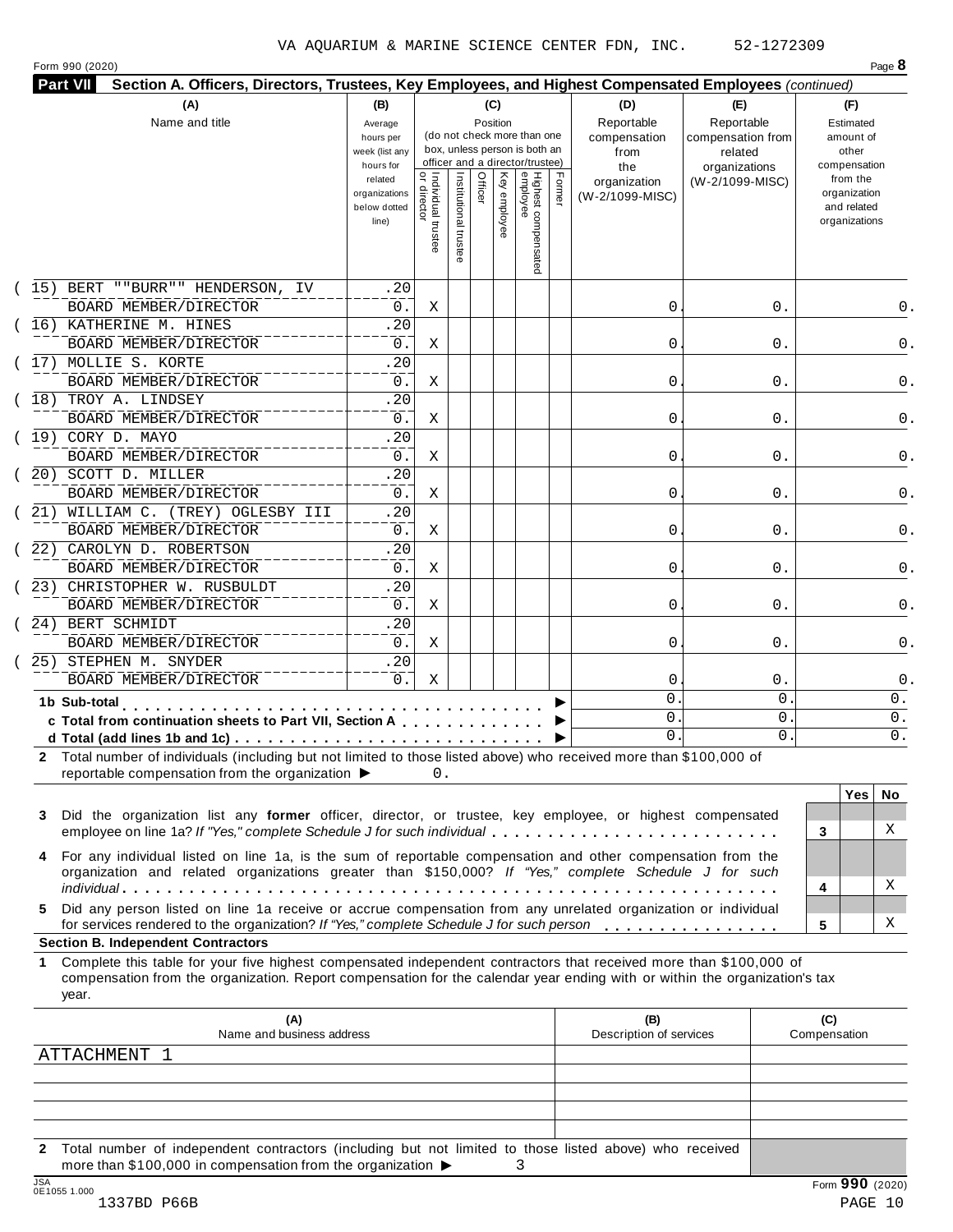| <b>Part VII</b><br>Section A. Officers, Directors, Trustees, Key Employees, and Highest Compensated Employees (continued)                                                                                                                                                                                   |                                                                |                                     |                       |                 |              |                                                                    |        |                                           |                                                   |                                                                          |
|-------------------------------------------------------------------------------------------------------------------------------------------------------------------------------------------------------------------------------------------------------------------------------------------------------------|----------------------------------------------------------------|-------------------------------------|-----------------------|-----------------|--------------|--------------------------------------------------------------------|--------|-------------------------------------------|---------------------------------------------------|--------------------------------------------------------------------------|
| (A)<br>Name and title                                                                                                                                                                                                                                                                                       | (B)<br>Average<br>hours per<br>week (list any                  |                                     |                       | (C)<br>Position |              | (do not check more than one<br>box, unless person is both an       |        | (D)<br>Reportable<br>compensation<br>from | (E)<br>Reportable<br>compensation from<br>related | (F)<br>Estimated<br>amount of<br>other                                   |
|                                                                                                                                                                                                                                                                                                             | hours for<br>related<br>organizations<br>below dotted<br>line) | Individual trustee<br>  or director | Institutional trustee | Officer         | Key employee | officer and a director/trustee)<br>Highest compensated<br>employee | Former | the<br>organization<br>(W-2/1099-MISC)    | organizations<br>(W-2/1099-MISC)                  | compensation<br>from the<br>organization<br>and related<br>organizations |
| 26) MICHAEL STANDING, JR.<br>BOARD MEMBER/DIRECTOR                                                                                                                                                                                                                                                          | .20<br>$0$ .                                                   | Χ                                   |                       |                 |              |                                                                    |        | 0                                         | 0.                                                | 0.                                                                       |
| 27) RAYMOND F. TOLL<br>BOARD MEMBER/DIRECTOR                                                                                                                                                                                                                                                                | .20<br>0.                                                      | Χ                                   |                       |                 |              |                                                                    |        | 0                                         | 0.                                                | 0.                                                                       |
| 28) CYNTHIA WHITBRED-SPANOULIS<br>EXECUTIVE DIRECTOR                                                                                                                                                                                                                                                        | 40.00<br>0.                                                    |                                     |                       | Χ               |              |                                                                    |        | 0                                         | 0.                                                | 0.                                                                       |
|                                                                                                                                                                                                                                                                                                             |                                                                |                                     |                       |                 |              |                                                                    |        |                                           |                                                   |                                                                          |
|                                                                                                                                                                                                                                                                                                             |                                                                |                                     |                       |                 |              |                                                                    |        |                                           |                                                   |                                                                          |
|                                                                                                                                                                                                                                                                                                             |                                                                |                                     |                       |                 |              |                                                                    |        |                                           |                                                   |                                                                          |
|                                                                                                                                                                                                                                                                                                             |                                                                |                                     |                       |                 |              |                                                                    |        |                                           |                                                   |                                                                          |
|                                                                                                                                                                                                                                                                                                             |                                                                |                                     |                       |                 |              |                                                                    |        |                                           |                                                   |                                                                          |
|                                                                                                                                                                                                                                                                                                             |                                                                |                                     |                       |                 |              |                                                                    |        |                                           |                                                   |                                                                          |
|                                                                                                                                                                                                                                                                                                             |                                                                |                                     |                       |                 |              |                                                                    |        |                                           |                                                   |                                                                          |
|                                                                                                                                                                                                                                                                                                             |                                                                |                                     |                       |                 |              |                                                                    |        |                                           |                                                   |                                                                          |
| 1b Sub-total<br>c Total from continuation sheets to Part VII, Section A                                                                                                                                                                                                                                     |                                                                |                                     |                       |                 |              |                                                                    |        | 0                                         | 0                                                 | 0.                                                                       |
| 2 Total number of individuals (including but not limited to those listed above) who received more than \$100,000 of<br>reportable compensation from the organization $\blacktriangleright$                                                                                                                  |                                                                | 0.                                  |                       |                 |              |                                                                    |        |                                           |                                                   |                                                                          |
| Did the organization list any former officer, director, or trustee, key employee, or highest compensated<br>3<br>employee on line 1a? If "Yes," complete Schedule J for such individual                                                                                                                     |                                                                |                                     |                       |                 |              |                                                                    |        |                                           |                                                   | Yes<br>No.<br>X<br>3                                                     |
| For any individual listed on line 1a, is the sum of reportable compensation and other compensation from the<br>4<br>organization and related organizations greater than \$150,000? If "Yes," complete Schedule J for such                                                                                   |                                                                |                                     |                       |                 |              |                                                                    |        |                                           |                                                   | Χ<br>4                                                                   |
| Did any person listed on line 1a receive or accrue compensation from any unrelated organization or individual<br>5.<br>for services rendered to the organization? If "Yes," complete Schedule J for such person                                                                                             |                                                                |                                     |                       |                 |              |                                                                    |        |                                           |                                                   | Χ<br>5                                                                   |
| <b>Section B. Independent Contractors</b><br>Complete this table for your five highest compensated independent contractors that received more than \$100,000 of<br>1<br>compensation from the organization. Report compensation for the calendar year ending with or within the organization's tax<br>year. |                                                                |                                     |                       |                 |              |                                                                    |        |                                           |                                                   |                                                                          |
|                                                                                                                                                                                                                                                                                                             |                                                                |                                     |                       |                 |              |                                                                    |        | (B)                                       |                                                   |                                                                          |

**2** Total number of independent contractors (including but not limited to those listed above) who received more than \$100,000 in compensation from the organization  $\blacktriangleright$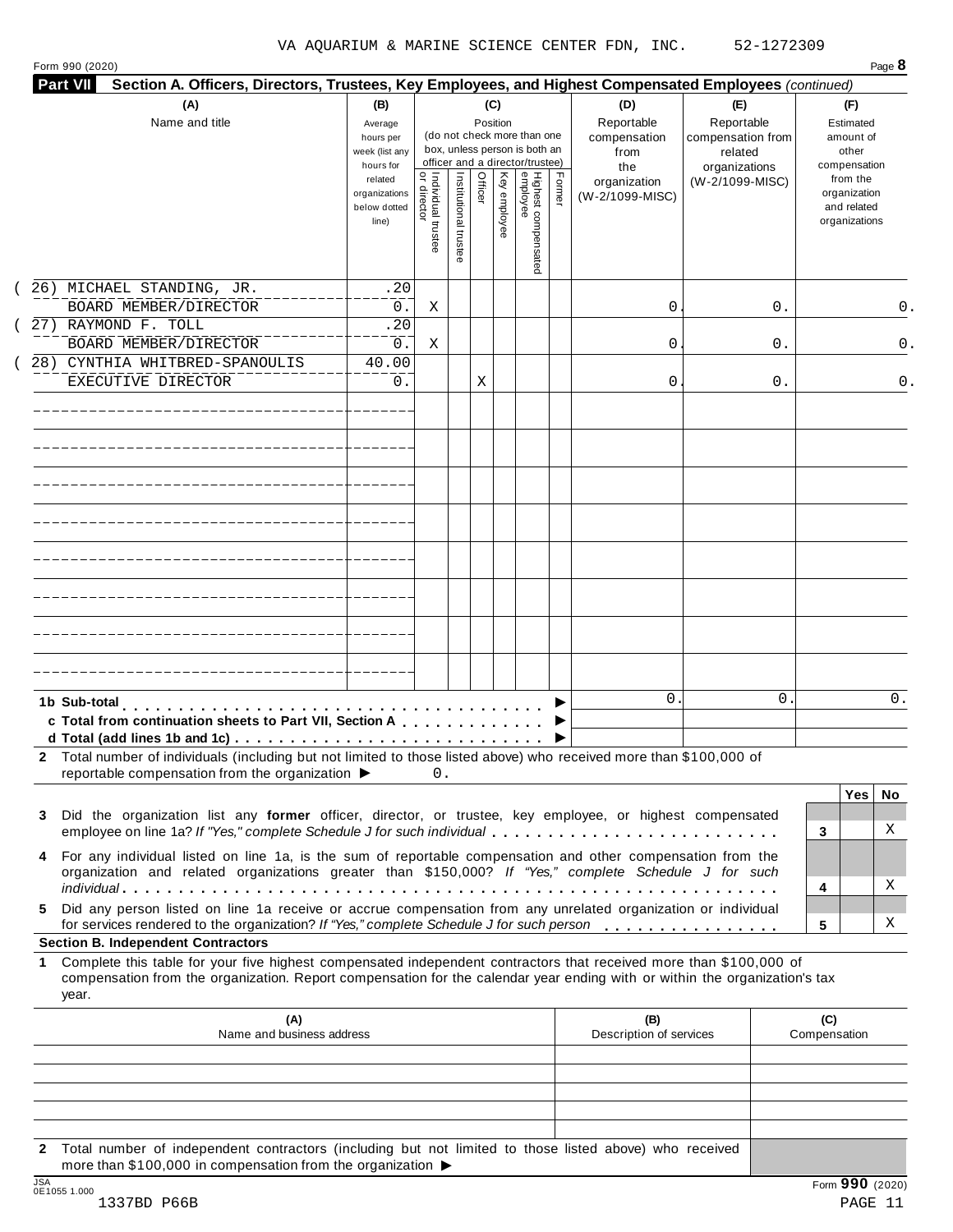**Part VIII Statement of Revenue**

#### Statement of Revenue<br>Check if Schedule O contains a response or note to any line in this Part VIII **manual Check if Schedule O contains (D)** Revenue excluded from tax under sections 512-514 **(A)** Total revenue **(B)** Related or exempt function revenue **(C)** Unrelated business revenue **1a** Federated campaigns **manual**<br> **b** Membership dues **manual c** Fundraising events **manual**<br>**d** Related organizations **manual** Federated campaigns **manual** Membership dues **man m m m m m m m m m m m**<br>Fundraising events **man m m m m m m m m m 1b 1c 1d 1e 1f f d** Related organizations<br>**e** Government grants (contributions) **g** Noncash contributions included in<br>lines 1a-1f **matures** in metal of state in the state of state in the state in the state in the state in the state in the state in the state in the state in the state in the state in th All other contributions, gifts, grants, and similar amounts not included above  $\blacksquare$ **<sup>h</sup> Total.** Add lines 1a-1f m m m m m m m m m m m m m m m m m m I **Contributions, Gifts, Grants and Other Similar A mounts**  $h$ Business Code **2a PROGRAM REVENUE**<br> **b RESEARCH AND CONSERVATION** 900099 153,780. 153,780. 153,780. **cd f e 6a** Gross rents<br> **b** Less: rental expenses **6b c** Rental income or (loss) **6c** | **b** Less: cost or other basis<br>and sales expenses and sales expenses<br> **c**Gain or (loss) All other program service revenue <sup>m</sup> <sup>m</sup> <sup>m</sup> <sup>m</sup> <sup>m</sup> **<sup>g</sup> Total.** Add lines 2a-2f <sup>m</sup> <sup>m</sup> <sup>m</sup> <sup>m</sup> <sup>m</sup> <sup>m</sup> <sup>m</sup> <sup>m</sup> <sup>m</sup> <sup>m</sup> <sup>m</sup> <sup>m</sup> <sup>m</sup> <sup>m</sup> <sup>m</sup> <sup>m</sup> <sup>m</sup> <sup>m</sup> <sup>I</sup> Program<br>Reve<br>. . . . . **Service<br>Revenue<br>a**<br>a<br>a **3** Investment income (including dividends, interest, and Investment income (including dividends, interest, and<br>other similar amounts)  $\blacksquare$  $\frac{1}{\epsilon}$  $\begin{array}{|c|c|c|}\n\hline\n\hline\n\end{array}$  $\overline{\phantom{0}}$  $\bullet$  $\begin{array}{|c|c|c|}\n\hline\n\hline\n\end{array}$  $\overrightarrow{ }$  $\overrightarrow{ }$ **4 5** Income from investment of tax-exempt bond proceeds m Royalties om investment of tax-exempt bond proceeds . (i) Real (ii) Personal Gross rents m m m m m **6a 7a** other than inventory **7b 7c <sup>d</sup>** Net rental income or (loss) m m m m m m m m m m m m m m m m **7a** Gross amount from sales of assets and sales expenses **<sup>d</sup>** Net gain or (loss) m m m m m m m m m m m m m m m m m m m m **8a** Gross income from fundraising **b** Less: direct expenses **9a** activities. See Part IV, line 19<br>**b** Less: direct expenses **manual 10a** Gross sales of inventory, less **b** Less: cost of goods sold **........** 10b **11a** CONCESSIONS<br>**b** OTHER INCOME **c** events (not including \$ of contributions reported on line **8a 8b 9a 9b 10a** of contributions reported on line<br>1c). See Part IV, line 18 c Net income or (loss) from fundraising events **manual** income from gaming activities. See Part IV, line 19 **c** Net income or (loss) from gaming activities manners  $\blacktriangleright$ returns and allowances Less: cost of goods sold <sup>m</sup> <sup>m</sup> <sup>m</sup> <sup>m</sup> <sup>m</sup> <sup>m</sup> <sup>m</sup> <sup>m</sup> **<sup>c</sup>** Net income or (loss) from sales of inventory<sup>m</sup> <sup>m</sup> <sup>m</sup> <sup>m</sup> <sup>m</sup> <sup>m</sup> <sup>m</sup> <sup>m</sup> **Other Revenue** Business Code **c**  $\frac{1}{\text{All other revenue}}$  **a d** All other revenue<br>
<u>e Total. Add lines 11a-11d</u><br>
<u>——————————————————</u> **Miscellaneous**<br>
Revenue<br> **Revenue**<br> **a**<br> **a**<br> **a**<br> **a <sup>12</sup> Total revenue.** See instructions m m m m m m m m m m m m m I 693,650. 968,855. 1,662,505. PROGRAM REVENUE 1900099 800099 693,954. 693,954. 847,734. 107,131. 107,131. 0.  $\mathbf{0}$ .  $\mathbf{0}$ . 2,318,715. 1,000. 1,945,187. 141,255  $-140,255$ 233,273. 319,671. 98,087. 221,584. 221,584. 0.  $\mathbf{0}$ .  $\mathbf{0}$ . 0.  $\mathbf{0}$ .  $\mathbf{0}$ . CONCESSIONS | 900099 | 746,802. | | | 746,802. OTHER INCOME 900099 2,933. 2,933. 749,735. 3,821,962. 847,734. 1,311,723.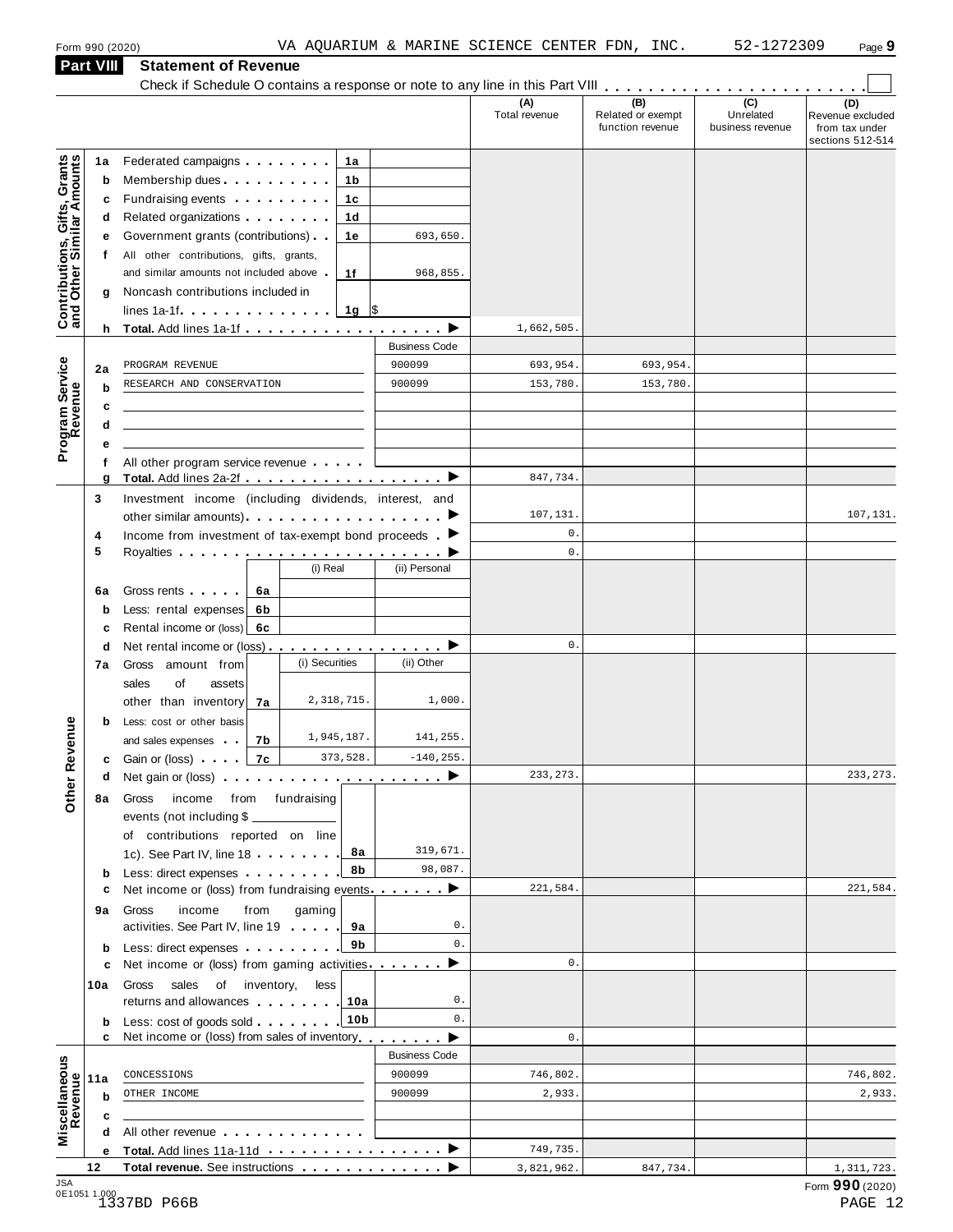**Part IX Statement of Functional Expenses**

|    | Section 501(c)(3) and 501(c)(4) organizations must complete all columns. All other organizations must complete column (A).                 |                       |                                    |                                           |                                |
|----|--------------------------------------------------------------------------------------------------------------------------------------------|-----------------------|------------------------------------|-------------------------------------------|--------------------------------|
|    |                                                                                                                                            |                       |                                    |                                           | $\mathbf{x}$                   |
|    | Do not include amounts reported on lines 6b, 7b,<br>8b, 9b, and 10b of Part VIII.                                                          | (A)<br>Total expenses | (B)<br>Program service<br>expenses | (C)<br>Management and<br>general expenses | (D)<br>Fundraising<br>expenses |
|    | 1 Grants and other assistance to domestic organizations                                                                                    |                       |                                    |                                           |                                |
|    | and domestic governments. See Part IV, line 21                                                                                             | 187,000.              | 187,000.                           |                                           |                                |
|    | 2 Grants and other assistance to domestic                                                                                                  |                       |                                    |                                           |                                |
|    | individuals. See Part IV, line 22                                                                                                          | 0.                    |                                    |                                           |                                |
|    | 3 Grants and other assistance to foreign                                                                                                   |                       |                                    |                                           |                                |
|    | organizations,<br>foreign<br>governments,<br>and                                                                                           | 0.                    |                                    |                                           |                                |
|    | foreign individuals. See Part IV, lines 15 and 16                                                                                          | 0.                    |                                    |                                           |                                |
|    | Benefits paid to or for members                                                                                                            |                       |                                    |                                           |                                |
| 5. | Compensation of current officers, directors,                                                                                               | 0.                    |                                    |                                           |                                |
|    | trustees, and key employees expressed and the state of                                                                                     |                       |                                    |                                           |                                |
|    | 6 Compensation not included above to disqualified                                                                                          |                       |                                    |                                           |                                |
|    | persons (as defined under section 4958(f)(1)) and<br>persons described in section 4958(c)(3)(B)                                            | 0.                    |                                    |                                           |                                |
|    |                                                                                                                                            | 518,067.              | 355,954.                           | 70,726.                                   | 91,387.                        |
|    | 7 Other salaries and wages<br>1.1.1.1.1.1                                                                                                  |                       |                                    |                                           |                                |
|    | 8 Pension plan accruals and contributions (include<br>section 401(k) and 403(b) employer contributions)                                    | 0.                    |                                    |                                           |                                |
|    |                                                                                                                                            | 137,596.              | 97,347.                            | 22,405.                                   | 17,844.                        |
| 9  | Other employee benefits                                                                                                                    | 36,484.               | 27,352.                            | 4,957.                                    | 4,175.                         |
| 10 | Payroll taxes<br>11 Fees for services (nonemployees):                                                                                      |                       |                                    |                                           |                                |
|    | a Management                                                                                                                               | 0.                    |                                    |                                           |                                |
|    | $b$ Legal $\ldots$ , $\ldots$ , $\ldots$ , $\ldots$ , $\ldots$ , $\ldots$                                                                  | 4,766.                | 100.                               | 4,391                                     | 275.                           |
|    | c Accounting                                                                                                                               | 26,200.               |                                    | 26, 200.                                  |                                |
|    |                                                                                                                                            | $0$ .                 |                                    |                                           |                                |
|    | e Professional fundraising services. See Part IV, line 17                                                                                  | $\Omega$ .            |                                    |                                           |                                |
|    | f Investment management fees                                                                                                               | 40,250.               |                                    | 40,250                                    |                                |
|    | <b>g</b> Other. (If line 11g amount exceeds 10% of line 25, column                                                                         |                       |                                    |                                           |                                |
|    | (A) amount, list line 11g expenses on Schedule O.)                                                                                         | 507.                  | 507.                               |                                           |                                |
|    | 12 Advertising and promotion                                                                                                               | 27,545.               | 20,554.                            | 5,276.                                    | 1,715.                         |
| 13 | Office expenses                                                                                                                            | 0.                    |                                    |                                           |                                |
| 14 | Information technology                                                                                                                     | 0.                    |                                    |                                           |                                |
| 15 |                                                                                                                                            | $\Omega$ .            |                                    |                                           |                                |
| 16 | Occupancy entering the set of the set of the set of the set of the set of the set of the set of the set of the                             | 60,096.               | 60,096.                            |                                           |                                |
| 17 |                                                                                                                                            | 920.                  | 817.                               | 90                                        | 13.                            |
|    | Payments of travel or entertainment expenses                                                                                               |                       |                                    |                                           |                                |
|    | for any federal, state, or local public officials                                                                                          | $\mathsf{O}$          |                                    |                                           |                                |
|    | 19 Conferences, conventions, and meetings                                                                                                  | 490                   |                                    | 480                                       | 10.                            |
| 20 | Interest $\ldots$ , $\ldots$ , $\ldots$ , $\ldots$ , $\ldots$ , $\ldots$ , $\ldots$                                                        | 0.                    |                                    |                                           |                                |
| 21 | Payments to affiliates <b>Exercise 20</b>                                                                                                  | $\Omega$ .            |                                    |                                           |                                |
| 22 | Depreciation, depletion, and amortization                                                                                                  | 512,782.              | 504,442.                           | 8,340                                     |                                |
| 23 | Insurance experience and the set of the set of the set of the set of the set of the set of the set of the set o                            | 24,576.               | 17,027.                            | 7,549                                     |                                |
| 24 | Other expenses. Itemize expenses not covered                                                                                               |                       |                                    |                                           |                                |
|    | above (List miscellaneous expenses on line 24e. If                                                                                         |                       |                                    |                                           |                                |
|    | line 24e amount exceeds 10% of line 25, column                                                                                             |                       |                                    |                                           |                                |
|    | (A) amount, list line 24e expenses on Schedule O.)                                                                                         |                       |                                    |                                           |                                |
|    | CONTRACTUAL SERVICES                                                                                                                       | 656,127.              | 604,719.                           | 31,866                                    | 19,542.                        |
|    | <b>b</b> ANIMAL AQUISITION                                                                                                                 | 186,443.              | 186,443.                           |                                           |                                |
|    | <b>c</b> SMALL TOOLS & EQUIPMENT                                                                                                           | 54,844.               | 46,342.                            | 290                                       | 8,212.                         |
|    | dDUES AND SUBSCRIPTIONS                                                                                                                    | 48,901.               | 46,173.                            | 2,308.                                    | 420.                           |
|    | e All other expenses                                                                                                                       | 199,753.              | 160,828.                           | 16,384.                                   | 22,541.                        |
|    | 25 Total functional expenses. Add lines 1 through 24e                                                                                      | 2,723,347.            | 2,315,701.                         | 241,512.                                  | 166,134.                       |
| 26 | Joint costs. Complete this line only if the<br>organization reported in column (B) joint costs<br>from a combined educational campaign and |                       |                                    |                                           |                                |
|    | fundraising solicitation. Check here $\blacktriangleright$<br>if                                                                           |                       |                                    |                                           |                                |
|    | following SOP 98-2 (ASC 958-720)                                                                                                           | 0.                    |                                    |                                           |                                |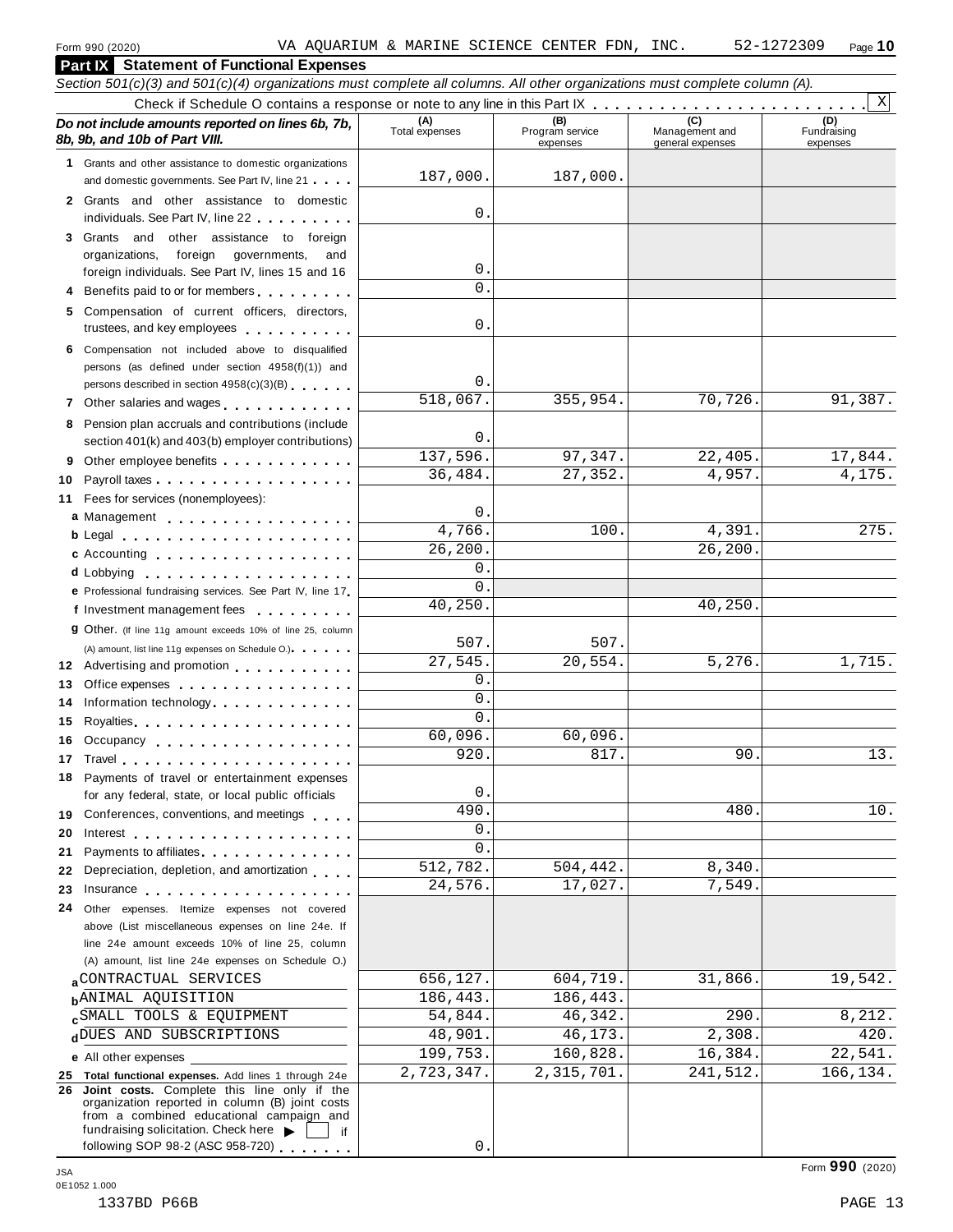| Page |  |
|------|--|
|      |  |

| Part X<br><b>Balance Sheet</b><br>(A)<br>(B)<br>Beginning of year<br>End of year<br>0.<br>$\mathbf{1}$<br>1<br>6,742,020.<br>4,973,080.<br>$\overline{2}$<br>2<br>2,392,214.<br>$\overline{\mathbf{3}}$<br>3<br>509, 413.<br>170,512.<br>$\overline{\mathbf{4}}$<br>Accounts receivable, net<br>4<br>Loans and other receivables from any current or former officer, director,<br>5<br>trustee, key employee, creator or founder, substantial contributor, or 35%<br>0.<br>$5\phantom{1}$<br>controlled entity or family member of any of these persons<br>Loans and other receivables from other disqualified persons (as defined<br>6<br>0.<br>$6\phantom{1}$<br>under section $4958(f)(1)$ , and persons described in section $4958(c)(3)(B)$<br>0.<br>$\overline{7}$<br>Assets<br>7<br>0.<br>8<br>8<br>159,057.<br>156,000.<br>9<br>9<br>10a Land, buildings, and equipment: cost or other<br>26,834,358.<br>basis. Complete Part VI of Schedule D 10a<br>7,413,911.<br>$17,408,113.$ 10c<br>19, 420, 447.<br>7,008,038.<br>5,071,948.<br>11<br>11<br>0.<br>0.<br>12<br>12<br>Investments - other securities. See Part IV, line 11.<br>0.<br>$0$ .<br>13<br>13<br>Investments - program-related. See Part IV, line 11.<br>$0$ .<br>0.<br>14<br>14<br>0.<br>0.<br>15<br>15<br>31,943,864.<br>33,839,794.<br>16<br>16<br>Total assets. Add lines 1 through 15 (must equal line 33)<br>358,491.<br>256,828.<br>17<br>17<br>$0$ .<br>0.<br>18<br>18<br>99,801.<br>58,381.<br>19<br>19<br>0.<br>0.<br>20<br>20<br>0.<br>0.<br>21<br>21<br>Escrow or custodial account liability. Complete Part IV of Schedule D.<br>22<br>Loans and other payables to any current or former officer, director,<br>Liabilities<br>trustee, key employee, creator or founder, substantial contributor, or 35%<br>$0$ .<br>0.<br>22<br>controlled entity or family member of any of these persons<br>0.<br>0.<br>23<br>Secured mortgages and notes payable to unrelated third parties<br>23<br>172,000.<br>$\overline{136,}637.$<br>24<br>24<br>Unsecured notes and loans payable to unrelated third parties.<br>25<br>Other liabilities (including federal income tax, payables to related third<br>parties, and other liabilities not included on lines 17-24). Complete Part X<br>0.<br>0.<br>25<br>630, 292.<br>451,846.<br>26<br>26<br>$\mid x \mid$<br>Organizations that follow FASB ASC 958, check here ><br><b>Fund Balances</b><br>and complete lines 27, 28, 32, and 33.<br>23,108,836.<br>27,389,334.<br>27<br>27<br>8,204,736.<br>5,998,614.<br>28<br>28<br>Organizations that do not follow FASB ASC 958, check here ▶<br>and complete lines 29 through 33.<br>Net Assets or<br>29<br>Capital stock or trust principal, or current funds<br>29 | Form 990 (2020) |                                                                   |    | Page 11     |
|------------------------------------------------------------------------------------------------------------------------------------------------------------------------------------------------------------------------------------------------------------------------------------------------------------------------------------------------------------------------------------------------------------------------------------------------------------------------------------------------------------------------------------------------------------------------------------------------------------------------------------------------------------------------------------------------------------------------------------------------------------------------------------------------------------------------------------------------------------------------------------------------------------------------------------------------------------------------------------------------------------------------------------------------------------------------------------------------------------------------------------------------------------------------------------------------------------------------------------------------------------------------------------------------------------------------------------------------------------------------------------------------------------------------------------------------------------------------------------------------------------------------------------------------------------------------------------------------------------------------------------------------------------------------------------------------------------------------------------------------------------------------------------------------------------------------------------------------------------------------------------------------------------------------------------------------------------------------------------------------------------------------------------------------------------------------------------------------------------------------------------------------------------------------------------------------------------------------------------------------------------------------------------------------------------------------------------------------------------------------------------------------------------------------------------------------------------------------------------------------------------------------------------------------------------------------------------------------------------------------------------------------------------------------------------------------------------------------------------------|-----------------|-------------------------------------------------------------------|----|-------------|
|                                                                                                                                                                                                                                                                                                                                                                                                                                                                                                                                                                                                                                                                                                                                                                                                                                                                                                                                                                                                                                                                                                                                                                                                                                                                                                                                                                                                                                                                                                                                                                                                                                                                                                                                                                                                                                                                                                                                                                                                                                                                                                                                                                                                                                                                                                                                                                                                                                                                                                                                                                                                                                                                                                                                          |                 |                                                                   |    |             |
|                                                                                                                                                                                                                                                                                                                                                                                                                                                                                                                                                                                                                                                                                                                                                                                                                                                                                                                                                                                                                                                                                                                                                                                                                                                                                                                                                                                                                                                                                                                                                                                                                                                                                                                                                                                                                                                                                                                                                                                                                                                                                                                                                                                                                                                                                                                                                                                                                                                                                                                                                                                                                                                                                                                                          |                 |                                                                   |    |             |
|                                                                                                                                                                                                                                                                                                                                                                                                                                                                                                                                                                                                                                                                                                                                                                                                                                                                                                                                                                                                                                                                                                                                                                                                                                                                                                                                                                                                                                                                                                                                                                                                                                                                                                                                                                                                                                                                                                                                                                                                                                                                                                                                                                                                                                                                                                                                                                                                                                                                                                                                                                                                                                                                                                                                          |                 |                                                                   |    |             |
|                                                                                                                                                                                                                                                                                                                                                                                                                                                                                                                                                                                                                                                                                                                                                                                                                                                                                                                                                                                                                                                                                                                                                                                                                                                                                                                                                                                                                                                                                                                                                                                                                                                                                                                                                                                                                                                                                                                                                                                                                                                                                                                                                                                                                                                                                                                                                                                                                                                                                                                                                                                                                                                                                                                                          |                 |                                                                   |    | 0.          |
|                                                                                                                                                                                                                                                                                                                                                                                                                                                                                                                                                                                                                                                                                                                                                                                                                                                                                                                                                                                                                                                                                                                                                                                                                                                                                                                                                                                                                                                                                                                                                                                                                                                                                                                                                                                                                                                                                                                                                                                                                                                                                                                                                                                                                                                                                                                                                                                                                                                                                                                                                                                                                                                                                                                                          |                 |                                                                   |    |             |
|                                                                                                                                                                                                                                                                                                                                                                                                                                                                                                                                                                                                                                                                                                                                                                                                                                                                                                                                                                                                                                                                                                                                                                                                                                                                                                                                                                                                                                                                                                                                                                                                                                                                                                                                                                                                                                                                                                                                                                                                                                                                                                                                                                                                                                                                                                                                                                                                                                                                                                                                                                                                                                                                                                                                          |                 |                                                                   |    | 1,772,816.  |
|                                                                                                                                                                                                                                                                                                                                                                                                                                                                                                                                                                                                                                                                                                                                                                                                                                                                                                                                                                                                                                                                                                                                                                                                                                                                                                                                                                                                                                                                                                                                                                                                                                                                                                                                                                                                                                                                                                                                                                                                                                                                                                                                                                                                                                                                                                                                                                                                                                                                                                                                                                                                                                                                                                                                          |                 |                                                                   |    |             |
|                                                                                                                                                                                                                                                                                                                                                                                                                                                                                                                                                                                                                                                                                                                                                                                                                                                                                                                                                                                                                                                                                                                                                                                                                                                                                                                                                                                                                                                                                                                                                                                                                                                                                                                                                                                                                                                                                                                                                                                                                                                                                                                                                                                                                                                                                                                                                                                                                                                                                                                                                                                                                                                                                                                                          |                 |                                                                   |    |             |
|                                                                                                                                                                                                                                                                                                                                                                                                                                                                                                                                                                                                                                                                                                                                                                                                                                                                                                                                                                                                                                                                                                                                                                                                                                                                                                                                                                                                                                                                                                                                                                                                                                                                                                                                                                                                                                                                                                                                                                                                                                                                                                                                                                                                                                                                                                                                                                                                                                                                                                                                                                                                                                                                                                                                          |                 |                                                                   |    |             |
|                                                                                                                                                                                                                                                                                                                                                                                                                                                                                                                                                                                                                                                                                                                                                                                                                                                                                                                                                                                                                                                                                                                                                                                                                                                                                                                                                                                                                                                                                                                                                                                                                                                                                                                                                                                                                                                                                                                                                                                                                                                                                                                                                                                                                                                                                                                                                                                                                                                                                                                                                                                                                                                                                                                                          |                 |                                                                   |    | 0.          |
|                                                                                                                                                                                                                                                                                                                                                                                                                                                                                                                                                                                                                                                                                                                                                                                                                                                                                                                                                                                                                                                                                                                                                                                                                                                                                                                                                                                                                                                                                                                                                                                                                                                                                                                                                                                                                                                                                                                                                                                                                                                                                                                                                                                                                                                                                                                                                                                                                                                                                                                                                                                                                                                                                                                                          |                 |                                                                   |    |             |
|                                                                                                                                                                                                                                                                                                                                                                                                                                                                                                                                                                                                                                                                                                                                                                                                                                                                                                                                                                                                                                                                                                                                                                                                                                                                                                                                                                                                                                                                                                                                                                                                                                                                                                                                                                                                                                                                                                                                                                                                                                                                                                                                                                                                                                                                                                                                                                                                                                                                                                                                                                                                                                                                                                                                          |                 |                                                                   |    | 0.          |
|                                                                                                                                                                                                                                                                                                                                                                                                                                                                                                                                                                                                                                                                                                                                                                                                                                                                                                                                                                                                                                                                                                                                                                                                                                                                                                                                                                                                                                                                                                                                                                                                                                                                                                                                                                                                                                                                                                                                                                                                                                                                                                                                                                                                                                                                                                                                                                                                                                                                                                                                                                                                                                                                                                                                          |                 |                                                                   |    | 0.          |
|                                                                                                                                                                                                                                                                                                                                                                                                                                                                                                                                                                                                                                                                                                                                                                                                                                                                                                                                                                                                                                                                                                                                                                                                                                                                                                                                                                                                                                                                                                                                                                                                                                                                                                                                                                                                                                                                                                                                                                                                                                                                                                                                                                                                                                                                                                                                                                                                                                                                                                                                                                                                                                                                                                                                          |                 |                                                                   |    | 0.          |
|                                                                                                                                                                                                                                                                                                                                                                                                                                                                                                                                                                                                                                                                                                                                                                                                                                                                                                                                                                                                                                                                                                                                                                                                                                                                                                                                                                                                                                                                                                                                                                                                                                                                                                                                                                                                                                                                                                                                                                                                                                                                                                                                                                                                                                                                                                                                                                                                                                                                                                                                                                                                                                                                                                                                          |                 |                                                                   |    |             |
|                                                                                                                                                                                                                                                                                                                                                                                                                                                                                                                                                                                                                                                                                                                                                                                                                                                                                                                                                                                                                                                                                                                                                                                                                                                                                                                                                                                                                                                                                                                                                                                                                                                                                                                                                                                                                                                                                                                                                                                                                                                                                                                                                                                                                                                                                                                                                                                                                                                                                                                                                                                                                                                                                                                                          |                 |                                                                   |    |             |
|                                                                                                                                                                                                                                                                                                                                                                                                                                                                                                                                                                                                                                                                                                                                                                                                                                                                                                                                                                                                                                                                                                                                                                                                                                                                                                                                                                                                                                                                                                                                                                                                                                                                                                                                                                                                                                                                                                                                                                                                                                                                                                                                                                                                                                                                                                                                                                                                                                                                                                                                                                                                                                                                                                                                          |                 |                                                                   |    |             |
|                                                                                                                                                                                                                                                                                                                                                                                                                                                                                                                                                                                                                                                                                                                                                                                                                                                                                                                                                                                                                                                                                                                                                                                                                                                                                                                                                                                                                                                                                                                                                                                                                                                                                                                                                                                                                                                                                                                                                                                                                                                                                                                                                                                                                                                                                                                                                                                                                                                                                                                                                                                                                                                                                                                                          |                 |                                                                   |    |             |
|                                                                                                                                                                                                                                                                                                                                                                                                                                                                                                                                                                                                                                                                                                                                                                                                                                                                                                                                                                                                                                                                                                                                                                                                                                                                                                                                                                                                                                                                                                                                                                                                                                                                                                                                                                                                                                                                                                                                                                                                                                                                                                                                                                                                                                                                                                                                                                                                                                                                                                                                                                                                                                                                                                                                          |                 |                                                                   |    |             |
|                                                                                                                                                                                                                                                                                                                                                                                                                                                                                                                                                                                                                                                                                                                                                                                                                                                                                                                                                                                                                                                                                                                                                                                                                                                                                                                                                                                                                                                                                                                                                                                                                                                                                                                                                                                                                                                                                                                                                                                                                                                                                                                                                                                                                                                                                                                                                                                                                                                                                                                                                                                                                                                                                                                                          |                 |                                                                   |    |             |
|                                                                                                                                                                                                                                                                                                                                                                                                                                                                                                                                                                                                                                                                                                                                                                                                                                                                                                                                                                                                                                                                                                                                                                                                                                                                                                                                                                                                                                                                                                                                                                                                                                                                                                                                                                                                                                                                                                                                                                                                                                                                                                                                                                                                                                                                                                                                                                                                                                                                                                                                                                                                                                                                                                                                          |                 |                                                                   |    |             |
|                                                                                                                                                                                                                                                                                                                                                                                                                                                                                                                                                                                                                                                                                                                                                                                                                                                                                                                                                                                                                                                                                                                                                                                                                                                                                                                                                                                                                                                                                                                                                                                                                                                                                                                                                                                                                                                                                                                                                                                                                                                                                                                                                                                                                                                                                                                                                                                                                                                                                                                                                                                                                                                                                                                                          |                 |                                                                   |    |             |
|                                                                                                                                                                                                                                                                                                                                                                                                                                                                                                                                                                                                                                                                                                                                                                                                                                                                                                                                                                                                                                                                                                                                                                                                                                                                                                                                                                                                                                                                                                                                                                                                                                                                                                                                                                                                                                                                                                                                                                                                                                                                                                                                                                                                                                                                                                                                                                                                                                                                                                                                                                                                                                                                                                                                          |                 |                                                                   |    |             |
|                                                                                                                                                                                                                                                                                                                                                                                                                                                                                                                                                                                                                                                                                                                                                                                                                                                                                                                                                                                                                                                                                                                                                                                                                                                                                                                                                                                                                                                                                                                                                                                                                                                                                                                                                                                                                                                                                                                                                                                                                                                                                                                                                                                                                                                                                                                                                                                                                                                                                                                                                                                                                                                                                                                                          |                 |                                                                   |    |             |
|                                                                                                                                                                                                                                                                                                                                                                                                                                                                                                                                                                                                                                                                                                                                                                                                                                                                                                                                                                                                                                                                                                                                                                                                                                                                                                                                                                                                                                                                                                                                                                                                                                                                                                                                                                                                                                                                                                                                                                                                                                                                                                                                                                                                                                                                                                                                                                                                                                                                                                                                                                                                                                                                                                                                          |                 |                                                                   |    |             |
|                                                                                                                                                                                                                                                                                                                                                                                                                                                                                                                                                                                                                                                                                                                                                                                                                                                                                                                                                                                                                                                                                                                                                                                                                                                                                                                                                                                                                                                                                                                                                                                                                                                                                                                                                                                                                                                                                                                                                                                                                                                                                                                                                                                                                                                                                                                                                                                                                                                                                                                                                                                                                                                                                                                                          |                 |                                                                   |    |             |
|                                                                                                                                                                                                                                                                                                                                                                                                                                                                                                                                                                                                                                                                                                                                                                                                                                                                                                                                                                                                                                                                                                                                                                                                                                                                                                                                                                                                                                                                                                                                                                                                                                                                                                                                                                                                                                                                                                                                                                                                                                                                                                                                                                                                                                                                                                                                                                                                                                                                                                                                                                                                                                                                                                                                          |                 |                                                                   |    |             |
|                                                                                                                                                                                                                                                                                                                                                                                                                                                                                                                                                                                                                                                                                                                                                                                                                                                                                                                                                                                                                                                                                                                                                                                                                                                                                                                                                                                                                                                                                                                                                                                                                                                                                                                                                                                                                                                                                                                                                                                                                                                                                                                                                                                                                                                                                                                                                                                                                                                                                                                                                                                                                                                                                                                                          |                 |                                                                   |    |             |
|                                                                                                                                                                                                                                                                                                                                                                                                                                                                                                                                                                                                                                                                                                                                                                                                                                                                                                                                                                                                                                                                                                                                                                                                                                                                                                                                                                                                                                                                                                                                                                                                                                                                                                                                                                                                                                                                                                                                                                                                                                                                                                                                                                                                                                                                                                                                                                                                                                                                                                                                                                                                                                                                                                                                          |                 |                                                                   |    |             |
|                                                                                                                                                                                                                                                                                                                                                                                                                                                                                                                                                                                                                                                                                                                                                                                                                                                                                                                                                                                                                                                                                                                                                                                                                                                                                                                                                                                                                                                                                                                                                                                                                                                                                                                                                                                                                                                                                                                                                                                                                                                                                                                                                                                                                                                                                                                                                                                                                                                                                                                                                                                                                                                                                                                                          |                 |                                                                   |    |             |
|                                                                                                                                                                                                                                                                                                                                                                                                                                                                                                                                                                                                                                                                                                                                                                                                                                                                                                                                                                                                                                                                                                                                                                                                                                                                                                                                                                                                                                                                                                                                                                                                                                                                                                                                                                                                                                                                                                                                                                                                                                                                                                                                                                                                                                                                                                                                                                                                                                                                                                                                                                                                                                                                                                                                          |                 |                                                                   |    |             |
|                                                                                                                                                                                                                                                                                                                                                                                                                                                                                                                                                                                                                                                                                                                                                                                                                                                                                                                                                                                                                                                                                                                                                                                                                                                                                                                                                                                                                                                                                                                                                                                                                                                                                                                                                                                                                                                                                                                                                                                                                                                                                                                                                                                                                                                                                                                                                                                                                                                                                                                                                                                                                                                                                                                                          |                 |                                                                   |    |             |
|                                                                                                                                                                                                                                                                                                                                                                                                                                                                                                                                                                                                                                                                                                                                                                                                                                                                                                                                                                                                                                                                                                                                                                                                                                                                                                                                                                                                                                                                                                                                                                                                                                                                                                                                                                                                                                                                                                                                                                                                                                                                                                                                                                                                                                                                                                                                                                                                                                                                                                                                                                                                                                                                                                                                          |                 |                                                                   |    |             |
|                                                                                                                                                                                                                                                                                                                                                                                                                                                                                                                                                                                                                                                                                                                                                                                                                                                                                                                                                                                                                                                                                                                                                                                                                                                                                                                                                                                                                                                                                                                                                                                                                                                                                                                                                                                                                                                                                                                                                                                                                                                                                                                                                                                                                                                                                                                                                                                                                                                                                                                                                                                                                                                                                                                                          |                 |                                                                   |    |             |
|                                                                                                                                                                                                                                                                                                                                                                                                                                                                                                                                                                                                                                                                                                                                                                                                                                                                                                                                                                                                                                                                                                                                                                                                                                                                                                                                                                                                                                                                                                                                                                                                                                                                                                                                                                                                                                                                                                                                                                                                                                                                                                                                                                                                                                                                                                                                                                                                                                                                                                                                                                                                                                                                                                                                          |                 |                                                                   |    |             |
|                                                                                                                                                                                                                                                                                                                                                                                                                                                                                                                                                                                                                                                                                                                                                                                                                                                                                                                                                                                                                                                                                                                                                                                                                                                                                                                                                                                                                                                                                                                                                                                                                                                                                                                                                                                                                                                                                                                                                                                                                                                                                                                                                                                                                                                                                                                                                                                                                                                                                                                                                                                                                                                                                                                                          |                 |                                                                   |    |             |
|                                                                                                                                                                                                                                                                                                                                                                                                                                                                                                                                                                                                                                                                                                                                                                                                                                                                                                                                                                                                                                                                                                                                                                                                                                                                                                                                                                                                                                                                                                                                                                                                                                                                                                                                                                                                                                                                                                                                                                                                                                                                                                                                                                                                                                                                                                                                                                                                                                                                                                                                                                                                                                                                                                                                          |                 |                                                                   |    |             |
|                                                                                                                                                                                                                                                                                                                                                                                                                                                                                                                                                                                                                                                                                                                                                                                                                                                                                                                                                                                                                                                                                                                                                                                                                                                                                                                                                                                                                                                                                                                                                                                                                                                                                                                                                                                                                                                                                                                                                                                                                                                                                                                                                                                                                                                                                                                                                                                                                                                                                                                                                                                                                                                                                                                                          |                 |                                                                   |    |             |
|                                                                                                                                                                                                                                                                                                                                                                                                                                                                                                                                                                                                                                                                                                                                                                                                                                                                                                                                                                                                                                                                                                                                                                                                                                                                                                                                                                                                                                                                                                                                                                                                                                                                                                                                                                                                                                                                                                                                                                                                                                                                                                                                                                                                                                                                                                                                                                                                                                                                                                                                                                                                                                                                                                                                          |                 |                                                                   |    |             |
|                                                                                                                                                                                                                                                                                                                                                                                                                                                                                                                                                                                                                                                                                                                                                                                                                                                                                                                                                                                                                                                                                                                                                                                                                                                                                                                                                                                                                                                                                                                                                                                                                                                                                                                                                                                                                                                                                                                                                                                                                                                                                                                                                                                                                                                                                                                                                                                                                                                                                                                                                                                                                                                                                                                                          |                 |                                                                   |    |             |
|                                                                                                                                                                                                                                                                                                                                                                                                                                                                                                                                                                                                                                                                                                                                                                                                                                                                                                                                                                                                                                                                                                                                                                                                                                                                                                                                                                                                                                                                                                                                                                                                                                                                                                                                                                                                                                                                                                                                                                                                                                                                                                                                                                                                                                                                                                                                                                                                                                                                                                                                                                                                                                                                                                                                          |                 |                                                                   |    |             |
|                                                                                                                                                                                                                                                                                                                                                                                                                                                                                                                                                                                                                                                                                                                                                                                                                                                                                                                                                                                                                                                                                                                                                                                                                                                                                                                                                                                                                                                                                                                                                                                                                                                                                                                                                                                                                                                                                                                                                                                                                                                                                                                                                                                                                                                                                                                                                                                                                                                                                                                                                                                                                                                                                                                                          |                 |                                                                   |    |             |
|                                                                                                                                                                                                                                                                                                                                                                                                                                                                                                                                                                                                                                                                                                                                                                                                                                                                                                                                                                                                                                                                                                                                                                                                                                                                                                                                                                                                                                                                                                                                                                                                                                                                                                                                                                                                                                                                                                                                                                                                                                                                                                                                                                                                                                                                                                                                                                                                                                                                                                                                                                                                                                                                                                                                          |                 |                                                                   |    |             |
|                                                                                                                                                                                                                                                                                                                                                                                                                                                                                                                                                                                                                                                                                                                                                                                                                                                                                                                                                                                                                                                                                                                                                                                                                                                                                                                                                                                                                                                                                                                                                                                                                                                                                                                                                                                                                                                                                                                                                                                                                                                                                                                                                                                                                                                                                                                                                                                                                                                                                                                                                                                                                                                                                                                                          | 30              | Paid-in or capital surplus, or land, building, or equipment fund. | 30 |             |
| Retained earnings, endowment, accumulated income, or other funds<br>31<br>31                                                                                                                                                                                                                                                                                                                                                                                                                                                                                                                                                                                                                                                                                                                                                                                                                                                                                                                                                                                                                                                                                                                                                                                                                                                                                                                                                                                                                                                                                                                                                                                                                                                                                                                                                                                                                                                                                                                                                                                                                                                                                                                                                                                                                                                                                                                                                                                                                                                                                                                                                                                                                                                             |                 |                                                                   |    |             |
| 31, 313, 572.<br>32<br>32                                                                                                                                                                                                                                                                                                                                                                                                                                                                                                                                                                                                                                                                                                                                                                                                                                                                                                                                                                                                                                                                                                                                                                                                                                                                                                                                                                                                                                                                                                                                                                                                                                                                                                                                                                                                                                                                                                                                                                                                                                                                                                                                                                                                                                                                                                                                                                                                                                                                                                                                                                                                                                                                                                                |                 |                                                                   |    | 33,387,948. |
| 31,943,864.<br>33,839,794.<br>33<br>Total liabilities and net assets/fund balances<br>33                                                                                                                                                                                                                                                                                                                                                                                                                                                                                                                                                                                                                                                                                                                                                                                                                                                                                                                                                                                                                                                                                                                                                                                                                                                                                                                                                                                                                                                                                                                                                                                                                                                                                                                                                                                                                                                                                                                                                                                                                                                                                                                                                                                                                                                                                                                                                                                                                                                                                                                                                                                                                                                 |                 |                                                                   |    |             |

Form **990** (2020)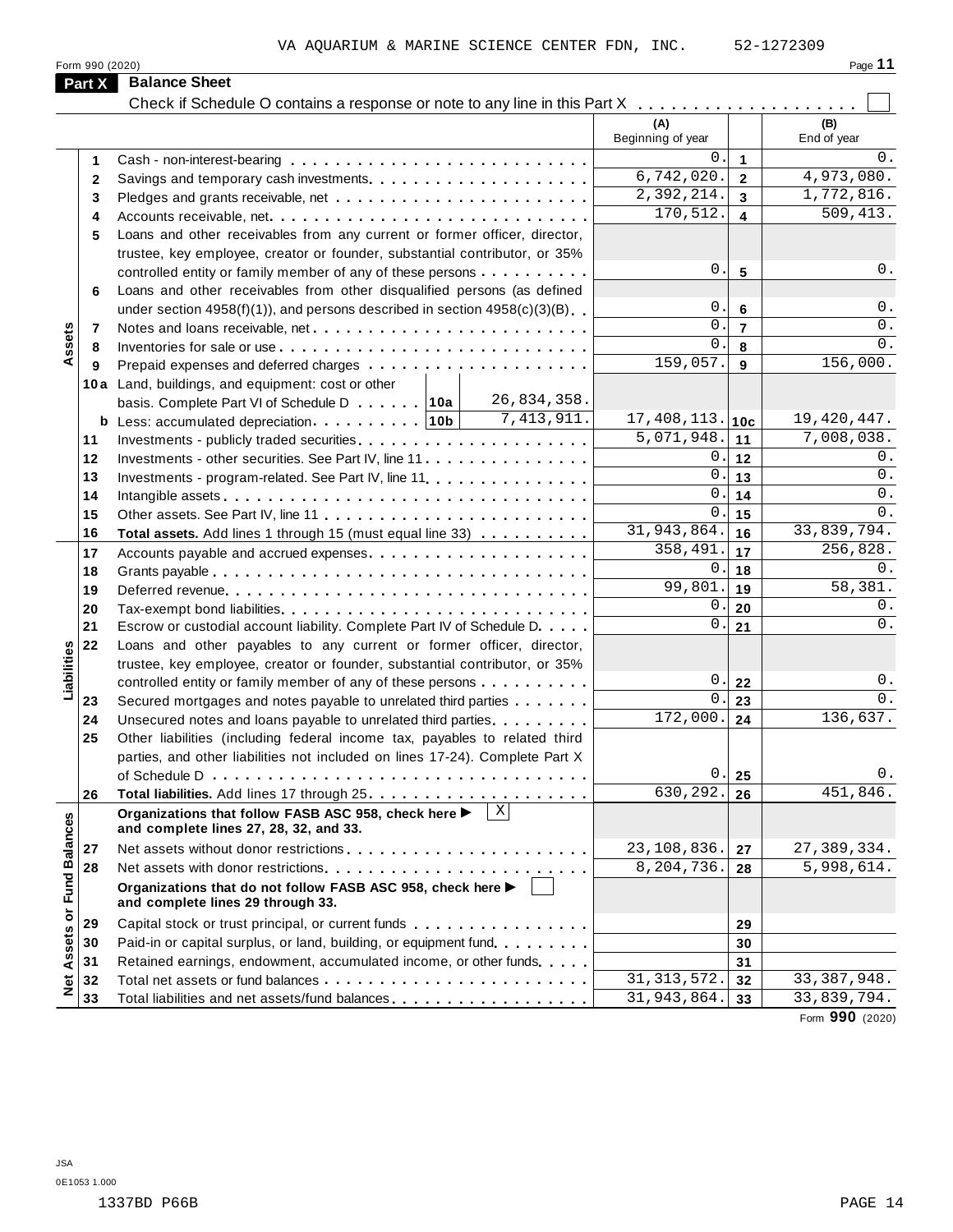VA AQUARIUM & MARINE SCIENCE CENTER FDN, INC. 52-1272309

|                 | Form 990 (2020)                                                                                                                                                                                                                                                                                                                                            |                |                |               | Page 12 |
|-----------------|------------------------------------------------------------------------------------------------------------------------------------------------------------------------------------------------------------------------------------------------------------------------------------------------------------------------------------------------------------|----------------|----------------|---------------|---------|
| <b>Part XI</b>  | <b>Reconciliation of Net Assets</b>                                                                                                                                                                                                                                                                                                                        |                |                |               |         |
|                 |                                                                                                                                                                                                                                                                                                                                                            |                |                |               |         |
| 1               |                                                                                                                                                                                                                                                                                                                                                            | $\mathbf{1}$   |                | 3,821,962.    |         |
| 2               |                                                                                                                                                                                                                                                                                                                                                            | $\overline{2}$ |                | 2,723,347.    |         |
| 3               |                                                                                                                                                                                                                                                                                                                                                            | $\mathbf{3}$   |                | 1,098,615.    |         |
| 4               | Net assets or fund balances at beginning of year (must equal Part X, line 32, column (A))                                                                                                                                                                                                                                                                  | 4              |                | 31, 313, 572. |         |
| 5               |                                                                                                                                                                                                                                                                                                                                                            | 5              |                | 975,761.      |         |
| 6               |                                                                                                                                                                                                                                                                                                                                                            | 6              |                |               | 0.      |
| 7               |                                                                                                                                                                                                                                                                                                                                                            | $\overline{7}$ |                |               | 0.      |
| 8               |                                                                                                                                                                                                                                                                                                                                                            | 8              |                |               | 0.      |
| 9               | Other changes in net assets or fund balances (explain on Schedule O).                                                                                                                                                                                                                                                                                      | 9              |                |               | 0.      |
| 10              | Net assets or fund balances at end of year. Combine lines 3 through 9 (must equal Part X, line                                                                                                                                                                                                                                                             |                |                |               |         |
|                 |                                                                                                                                                                                                                                                                                                                                                            | 10             |                | 33, 387, 948. |         |
| <b>Part XII</b> | <b>Financial Statements and Reporting</b>                                                                                                                                                                                                                                                                                                                  |                |                |               |         |
|                 |                                                                                                                                                                                                                                                                                                                                                            |                |                |               |         |
| 1               | $X$ Accrual<br>Other<br>Accounting method used to prepare the Form 990:  <br>Cash<br>If the organization changed its method of accounting from a prior year or checked "Other," explain in<br>Schedule O.                                                                                                                                                  |                |                | Yes           | No      |
|                 | 2a Were the organization's financial statements compiled or reviewed by an independent accountant?<br>If "Yes," check a box below to indicate whether the financial statements for the year were compiled or<br>reviewed on a separate basis, consolidated basis, or both:<br>Separate basis<br>Consolidated basis<br>Both consolidated and separate basis |                | 2a             |               | X       |
|                 | <b>b</b> Were the organization's financial statements audited by an independent accountant?<br>If "Yes," check a box below to indicate whether the financial statements for the year were audited on a<br>separate basis, consolidated basis, or both:<br>$X$ Separate basis<br>Consolidated basis<br>Both consolidated and separate basis                 |                | 2 <sub>b</sub> | Χ             |         |
|                 | c If "Yes" to line 2a or 2b, does the organization have a committee that assumes responsibility for oversight of                                                                                                                                                                                                                                           |                |                |               |         |
|                 | the audit, review, or compilation of its financial statements and selection of an independent accountant?                                                                                                                                                                                                                                                  |                | 2c             | Χ             |         |
|                 | If the organization changed either its oversight process or selection process during the tax year, explain on<br>Schedule O.                                                                                                                                                                                                                               |                |                |               |         |
|                 | 3a As a result of a federal award, was the organization required to undergo an audit or audits as set forth in the                                                                                                                                                                                                                                         |                |                |               |         |
|                 |                                                                                                                                                                                                                                                                                                                                                            |                | 3a             |               | X       |
|                 | <b>b</b> If "Yes," did the organization undergo the required audit or audits? If the organization did not undergo the                                                                                                                                                                                                                                      |                |                |               |         |
|                 | required audit or audits, explain why on Schedule O and describe any steps taken to undergo such audits                                                                                                                                                                                                                                                    |                | 3 <sub>b</sub> | $000$ (2020)  |         |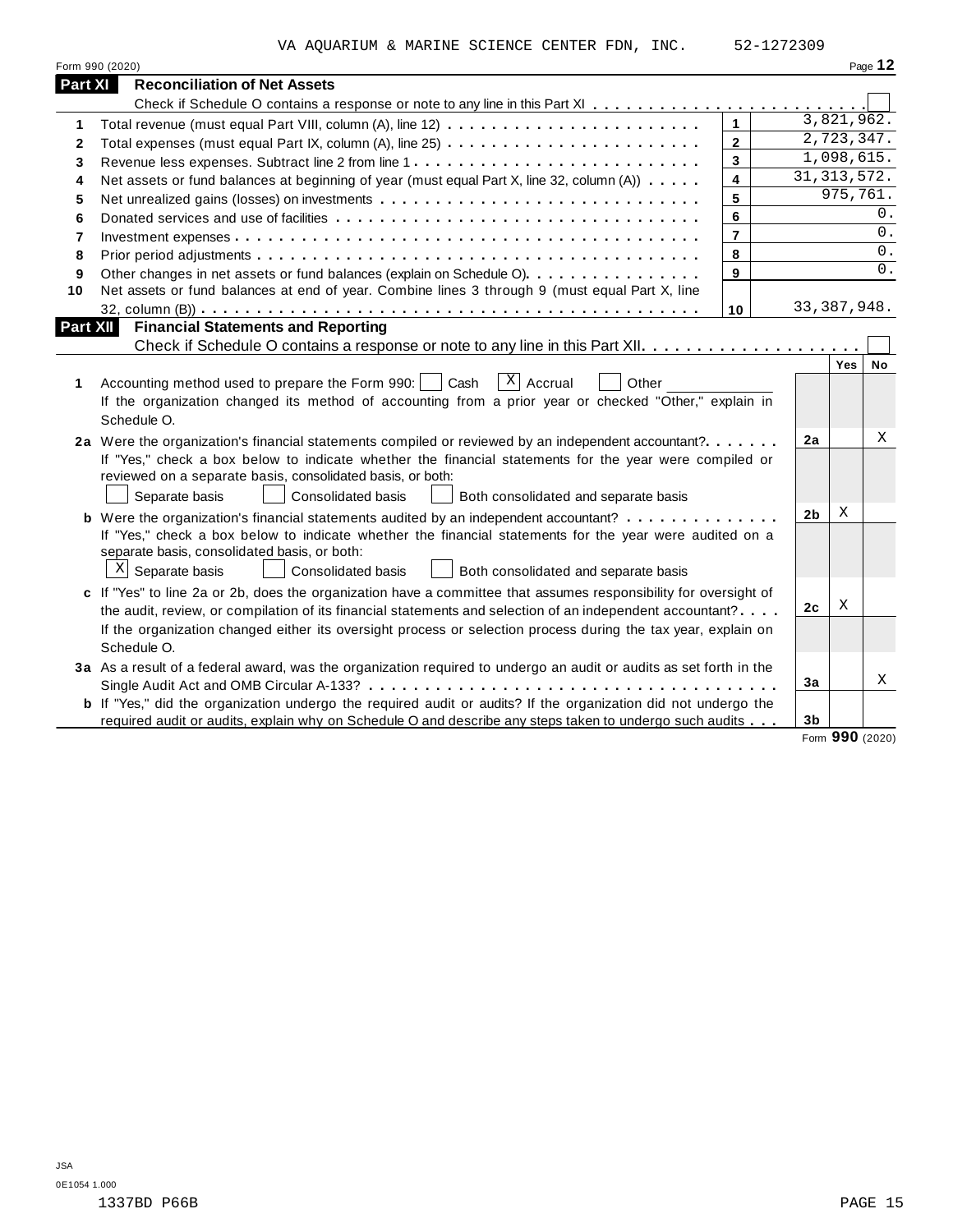| <b>SCHEDULE A</b> |  |
|-------------------|--|
|                   |  |

## **CHEDULE A Public Charity Status and Public Support**  $\frac{100\text{dB No. }1545-0047}{000\text{dB No.}}$

(Form 990 or 990-EZ) complete if the organization is a section 501(c)(3) organization or a section 4947(a)(1) nonexempt charitable trust.  $2020$ 

|                                 |                                    |                                   |                                                            | Complete if the organization is a section 501(c)(3) organization or a section 4947(a)(1) nonexempt charitable trust. |     |                                                      |                                                                                                                                                                                                                                                                                                                                                                                                                                                                                                        | BWŁU                                                                                                                             |
|---------------------------------|------------------------------------|-----------------------------------|------------------------------------------------------------|----------------------------------------------------------------------------------------------------------------------|-----|------------------------------------------------------|--------------------------------------------------------------------------------------------------------------------------------------------------------------------------------------------------------------------------------------------------------------------------------------------------------------------------------------------------------------------------------------------------------------------------------------------------------------------------------------------------------|----------------------------------------------------------------------------------------------------------------------------------|
| <b>Internal Revenue Service</b> | Department of the Treasury         |                                   |                                                            | Attach to Form 990 or Form 990-EZ.<br>Go to www.irs.gov/Form990 for instructions and the latest information.         |     |                                                      |                                                                                                                                                                                                                                                                                                                                                                                                                                                                                                        | Open to Public<br>Inspection                                                                                                     |
|                                 | Name of the organization           |                                   |                                                            |                                                                                                                      |     |                                                      | <b>Employer identification number</b>                                                                                                                                                                                                                                                                                                                                                                                                                                                                  |                                                                                                                                  |
|                                 |                                    |                                   | VA AQUARIUM & MARINE SCIENCE CENTER FDN, INC.              |                                                                                                                      |     |                                                      | 52-1272309                                                                                                                                                                                                                                                                                                                                                                                                                                                                                             |                                                                                                                                  |
| Part I                          |                                    |                                   |                                                            |                                                                                                                      |     |                                                      | Reason for Public Charity Status. (All organizations must complete this part.) See instructions.                                                                                                                                                                                                                                                                                                                                                                                                       |                                                                                                                                  |
|                                 |                                    |                                   |                                                            | The organization is not a private foundation because it is: (For lines 1 through 12, check only one box.)            |     |                                                      |                                                                                                                                                                                                                                                                                                                                                                                                                                                                                                        |                                                                                                                                  |
| 1                               |                                    |                                   |                                                            | A church, convention of churches, or association of churches described in section 170(b)(1)(A)(i).                   |     |                                                      |                                                                                                                                                                                                                                                                                                                                                                                                                                                                                                        |                                                                                                                                  |
| 2                               |                                    |                                   |                                                            | A school described in section 170(b)(1)(A)(ii). (Attach Schedule E (Form 990 or 990-EZ).)                            |     |                                                      |                                                                                                                                                                                                                                                                                                                                                                                                                                                                                                        |                                                                                                                                  |
| 3                               |                                    |                                   |                                                            | A hospital or a cooperative hospital service organization described in section 170(b)(1)(A)(iii).                    |     |                                                      |                                                                                                                                                                                                                                                                                                                                                                                                                                                                                                        |                                                                                                                                  |
| 4                               |                                    | hospital's name, city, and state: |                                                            |                                                                                                                      |     |                                                      | A medical research organization operated in conjunction with a hospital described in section 170(b)(1)(A)(iii). Enter the                                                                                                                                                                                                                                                                                                                                                                              |                                                                                                                                  |
| 5                               |                                    |                                   |                                                            |                                                                                                                      |     |                                                      |                                                                                                                                                                                                                                                                                                                                                                                                                                                                                                        | An organization operated for the benefit of a college or university owned or operated by a governmental unit described in        |
|                                 |                                    |                                   | section 170(b)(1)(A)(iv). (Complete Part II.)              |                                                                                                                      |     |                                                      |                                                                                                                                                                                                                                                                                                                                                                                                                                                                                                        |                                                                                                                                  |
| 6                               |                                    |                                   |                                                            | A federal, state, or local government or governmental unit described in section 170(b)(1)(A)(v).                     |     |                                                      |                                                                                                                                                                                                                                                                                                                                                                                                                                                                                                        |                                                                                                                                  |
| X<br>7                          |                                    |                                   |                                                            |                                                                                                                      |     |                                                      |                                                                                                                                                                                                                                                                                                                                                                                                                                                                                                        | An organization that normally receives a substantial part of its support from a governmental unit or from the general public     |
|                                 |                                    |                                   | described in section 170(b)(1)(A)(vi). (Complete Part II.) |                                                                                                                      |     |                                                      |                                                                                                                                                                                                                                                                                                                                                                                                                                                                                                        |                                                                                                                                  |
| 8                               |                                    |                                   |                                                            | A community trust described in section 170(b)(1)(A)(vi). (Complete Part II.)                                         |     |                                                      |                                                                                                                                                                                                                                                                                                                                                                                                                                                                                                        |                                                                                                                                  |
| 9                               |                                    |                                   |                                                            |                                                                                                                      |     |                                                      | An agricultural research organization described in section 170(b)(1)(A)(ix) operated in conjunction with a land-grant college                                                                                                                                                                                                                                                                                                                                                                          |                                                                                                                                  |
|                                 |                                    |                                   |                                                            |                                                                                                                      |     |                                                      | or university or a non-land-grant college of agriculture (see instructions). Enter the name, city, and state of the college or                                                                                                                                                                                                                                                                                                                                                                         |                                                                                                                                  |
|                                 | university:                        |                                   |                                                            |                                                                                                                      |     |                                                      |                                                                                                                                                                                                                                                                                                                                                                                                                                                                                                        |                                                                                                                                  |
| 10                              |                                    |                                   |                                                            | acquired by the organization after June 30, 1975. See section 509(a)(2). (Complete Part III.)                        |     |                                                      | An organization that normally receives (1) more than 331/3% of its support from contributions, membership fees, and gross<br>receipts from activities related to its exempt functions, subject to certain exceptions; and (2) no more than 331/3 % of its<br>support from gross investment income and unrelated business taxable income (less section 511 tax) from businesses                                                                                                                         |                                                                                                                                  |
| 11                              |                                    |                                   |                                                            | An organization organized and operated exclusively to test for public safety. See section 509(a)(4).                 |     |                                                      |                                                                                                                                                                                                                                                                                                                                                                                                                                                                                                        |                                                                                                                                  |
| 12                              |                                    |                                   |                                                            |                                                                                                                      |     |                                                      |                                                                                                                                                                                                                                                                                                                                                                                                                                                                                                        | An organization organized and operated exclusively for the benefit of, to perform the functions of, or to carry out the purposes |
|                                 |                                    |                                   |                                                            |                                                                                                                      |     |                                                      |                                                                                                                                                                                                                                                                                                                                                                                                                                                                                                        | of one or more publicly supported organizations described in section 509(a)(1) or section 509(a)(2). See section 509(a)(3).      |
|                                 |                                    |                                   |                                                            |                                                                                                                      |     |                                                      |                                                                                                                                                                                                                                                                                                                                                                                                                                                                                                        | Check the box in lines 12a through 12d that describes the type of supporting organization and complete lines 12e, 12f, and 12g.  |
| a<br>b                          |                                    |                                   |                                                            | supporting organization. You must complete Part IV, Sections A and B.                                                |     |                                                      | Type I. A supporting organization operated, supervised, or controlled by its supported organization(s), typically by giving<br>the supported organization(s) the power to regularly appoint or elect a majority of the directors or trustees of the<br>Type II. A supporting organization supervised or controlled in connection with its supported organization(s), by having<br>control or management of the supporting organization vested in the same persons that control or manage the supported |                                                                                                                                  |
|                                 |                                    |                                   |                                                            | organization(s). You must complete Part IV, Sections A and C.                                                        |     |                                                      |                                                                                                                                                                                                                                                                                                                                                                                                                                                                                                        |                                                                                                                                  |
| c                               |                                    |                                   |                                                            |                                                                                                                      |     |                                                      | Type III functionally integrated. A supporting organization operated in connection with, and functionally integrated with,                                                                                                                                                                                                                                                                                                                                                                             |                                                                                                                                  |
|                                 |                                    |                                   |                                                            | its supported organization(s) (see instructions). You must complete Part IV, Sections A, D, and E.                   |     |                                                      |                                                                                                                                                                                                                                                                                                                                                                                                                                                                                                        |                                                                                                                                  |
| d                               |                                    |                                   |                                                            |                                                                                                                      |     |                                                      | Type III non-functionally integrated. A supporting organization operated in connection with its supported organization(s)                                                                                                                                                                                                                                                                                                                                                                              |                                                                                                                                  |
|                                 |                                    |                                   |                                                            |                                                                                                                      |     |                                                      | that is not functionally integrated. The organization generally must satisfy a distribution requirement and an attentiveness                                                                                                                                                                                                                                                                                                                                                                           |                                                                                                                                  |
|                                 |                                    |                                   |                                                            | requirement (see instructions). You must complete Part IV, Sections A and D, and Part V.                             |     |                                                      |                                                                                                                                                                                                                                                                                                                                                                                                                                                                                                        |                                                                                                                                  |
| е                               |                                    |                                   |                                                            |                                                                                                                      |     |                                                      | Check this box if the organization received a written determination from the IRS that it is a Type I, Type II, Type III                                                                                                                                                                                                                                                                                                                                                                                |                                                                                                                                  |
|                                 |                                    |                                   |                                                            | functionally integrated, or Type III non-functionally integrated supporting organization.                            |     |                                                      |                                                                                                                                                                                                                                                                                                                                                                                                                                                                                                        |                                                                                                                                  |
| t                               |                                    |                                   |                                                            |                                                                                                                      |     |                                                      |                                                                                                                                                                                                                                                                                                                                                                                                                                                                                                        |                                                                                                                                  |
| g                               |                                    |                                   |                                                            | Provide the following information about the supported organization(s).                                               |     |                                                      |                                                                                                                                                                                                                                                                                                                                                                                                                                                                                                        |                                                                                                                                  |
|                                 | (i) Name of supported organization |                                   | $(ii)$ EIN                                                 | (iii) Type of organization<br>(described on lines 1-10                                                               |     | (iv) Is the organization<br>listed in your governing | (v) Amount of monetary<br>support (see                                                                                                                                                                                                                                                                                                                                                                                                                                                                 | (vi) Amount of<br>other support (see                                                                                             |
|                                 |                                    |                                   |                                                            | above (see instructions))                                                                                            |     | document?                                            | instructions)                                                                                                                                                                                                                                                                                                                                                                                                                                                                                          | instructions)                                                                                                                    |
|                                 |                                    |                                   |                                                            |                                                                                                                      | Yes | No                                                   |                                                                                                                                                                                                                                                                                                                                                                                                                                                                                                        |                                                                                                                                  |
| (A)                             |                                    |                                   |                                                            |                                                                                                                      |     |                                                      |                                                                                                                                                                                                                                                                                                                                                                                                                                                                                                        |                                                                                                                                  |
| (B)                             |                                    |                                   |                                                            |                                                                                                                      |     |                                                      |                                                                                                                                                                                                                                                                                                                                                                                                                                                                                                        |                                                                                                                                  |
| (C)                             |                                    |                                   |                                                            |                                                                                                                      |     |                                                      |                                                                                                                                                                                                                                                                                                                                                                                                                                                                                                        |                                                                                                                                  |
| (D)                             |                                    |                                   |                                                            |                                                                                                                      |     |                                                      |                                                                                                                                                                                                                                                                                                                                                                                                                                                                                                        |                                                                                                                                  |
| (E)                             |                                    |                                   |                                                            |                                                                                                                      |     |                                                      |                                                                                                                                                                                                                                                                                                                                                                                                                                                                                                        |                                                                                                                                  |
| Total                           |                                    |                                   |                                                            |                                                                                                                      |     |                                                      |                                                                                                                                                                                                                                                                                                                                                                                                                                                                                                        |                                                                                                                                  |
|                                 |                                    |                                   |                                                            |                                                                                                                      |     |                                                      |                                                                                                                                                                                                                                                                                                                                                                                                                                                                                                        |                                                                                                                                  |

For Paperwork Reduction Act Notice, see the Instructions for Form 990 or 990-EZ. Schedule A (Form 990 or 990-EZ) 2020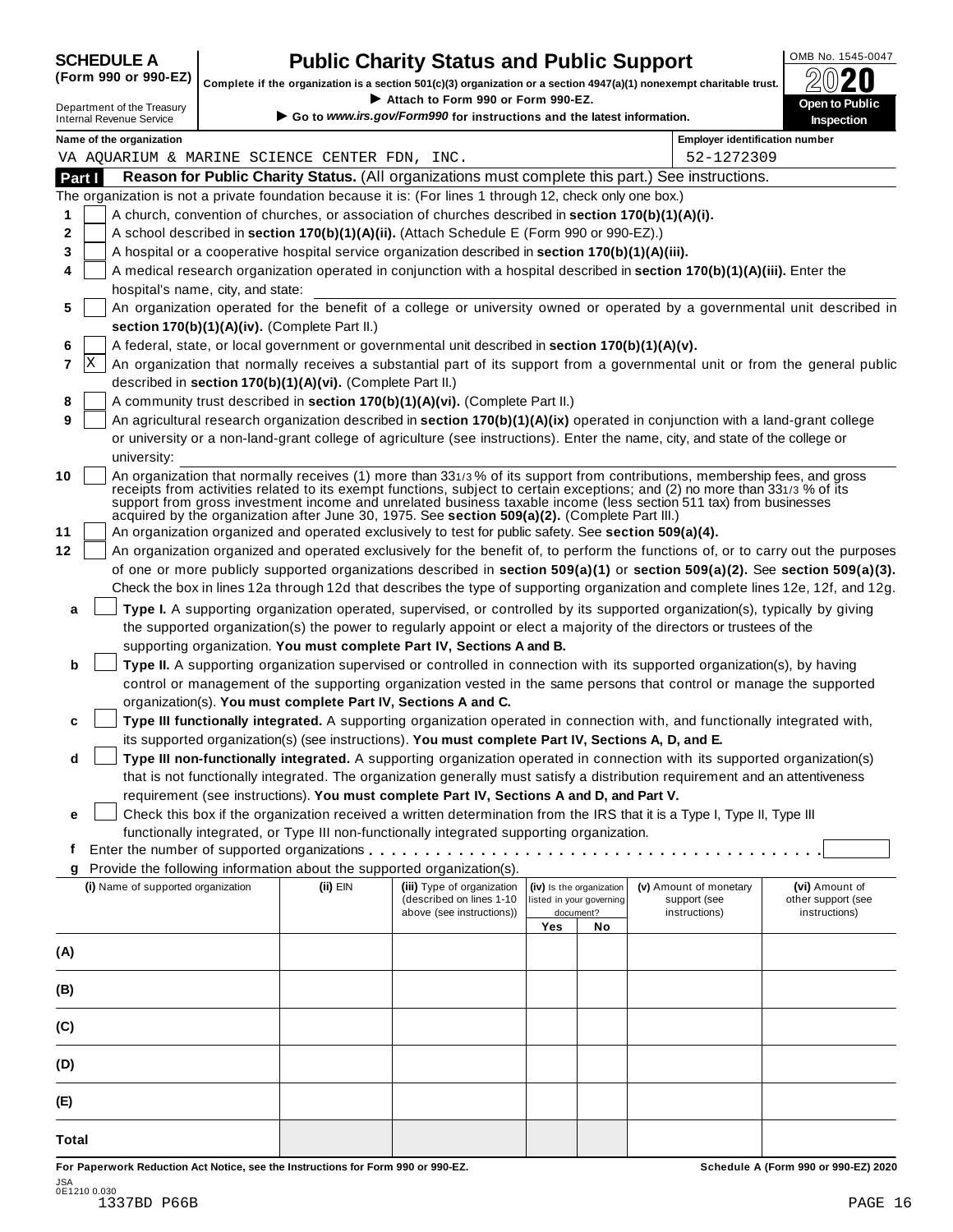Schedule <sup>A</sup> (Form <sup>990</sup> or 990-EZ) <sup>2020</sup> Page **2**

**Support Schedule for Organizations Described in Sections 170(b)(1)(A)(iv) and 170(b)(1)(A)(vi)** (Complete only if you checked the box on line 5, 7, or 8 of Part I or if the organization failed to qualify under Part III. If the organization fails to qualify under the tests listed below, please complete Part III.) **Part II**

|              | <b>Section A. Public Support</b>                                                                                                                                                                                   |            |            |            |            |            |                      |
|--------------|--------------------------------------------------------------------------------------------------------------------------------------------------------------------------------------------------------------------|------------|------------|------------|------------|------------|----------------------|
|              | Calendar year (or fiscal year beginning in) ▶                                                                                                                                                                      | (a) 2016   | (b) 2017   | $(c)$ 2018 | $(d)$ 2019 | (e) 2020   | (f) Total            |
| 1            | Gifts, grants, contributions, and<br>membership fees received. (Do not<br>include any "unusual grants.")                                                                                                           | 3,789,513. | 1,881,052. | 1,293,807. | 1,999,354. | 1,662,505. | 10,626,231.          |
| $\mathbf{2}$ | Tax revenues levied for the<br>organization's benefit and either paid to<br>or expended on its behalf                                                                                                              |            |            |            |            |            | 0.                   |
| 3            | The value of services or facilities<br>furnished by a governmental unit to the<br>organization without charge                                                                                                      |            |            |            |            |            | 0.                   |
| 4            | Total. Add lines 1 through 3                                                                                                                                                                                       | 3,789,513. | 1,881,052. | 1,293,807. | 1,999,354. | 1,662,505. | 10,626,231.          |
| 5            | The portion of total contributions by<br>each person (other than a<br>governmental unit or publicly<br>supported organization) included on<br>line 1 that exceeds 2% of the amount<br>shown on line 11, column (f) |            |            |            |            |            | 2,860,841.           |
| 6            | Public support. Subtract line 5 from line 4                                                                                                                                                                        |            |            |            |            |            | 7,765,390.           |
|              | <b>Section B. Total Support</b>                                                                                                                                                                                    |            |            |            |            |            |                      |
|              | Calendar year (or fiscal year beginning in) ▶                                                                                                                                                                      | (a) 2016   | (b) 2017   | $(c)$ 2018 | $(d)$ 2019 | (e) 2020   | (f) Total            |
| 7            | Amounts from line 4                                                                                                                                                                                                | 3,789,513. | 1,881,052. | 1,293,807. | 1,999,354. | 1,662,505. | 10,626,231.          |
| 8            | Gross income from interest, dividends,<br>payments received on securities loans,<br>rents, royalties, and income from<br>similar sources experiences                                                               | 214,594.   | 259,999.   | 271,071.   | 173,810.   | 107,131.   | 1,026,605.           |
| 9            | Net income from unrelated business<br>activities, whether or not the business<br>is regularly carried on the control of the set of the set of the set of the set of the set of the set of the s                    | 169,636.   | 132,661.   | 122, 419.  | 68,363.    | 221,584.   | 714,663.             |
| 10           | Other income. Do not include gain or<br>loss from the sale of capital assets<br>(Explain in Part VI.) ATCH 1                                                                                                       | 907,124.   | 914,290.   | 830,757.   | 527,461.   | 749,735.   | 3,929,367.           |
| 11           | Total support. Add lines 7 through 10                                                                                                                                                                              |            |            |            |            |            | 16,296,866.          |
| 12           | Gross receipts from related activities, etc. (see instructions)                                                                                                                                                    |            |            |            |            | 12         | 5,736,279.           |
| 13           | First 5 years. If the Form 990 is for the organization's first, second, third, fourth, or fifth tax year as a section 501(c)(3)                                                                                    |            |            |            |            |            |                      |
|              | <b>Section C. Computation of Public Support Percentage</b>                                                                                                                                                         |            |            |            |            |            |                      |
| 14           | Public support percentage for 2020 (line 6, column (f), divided by line 11, column (f)                                                                                                                             |            |            |            |            | 14         | 47.65%               |
| 15           |                                                                                                                                                                                                                    |            |            |            |            | 15         | $\overline{47.08}$ % |
|              | 16a 331/3% support test - 2020. If the organization did not check the box on line 13, and line 14 is 331/3% or more, check this                                                                                    |            |            |            |            |            |                      |
|              | box and stop here. The organization qualifies as a publicly supported organization $\ldots \ldots \ldots \ldots \ldots \ldots \ldots$                                                                              |            |            |            |            |            | Χ                    |
|              | b 331/3% support test - 2019. If the organization did not check a box on line 13 or 16a, and line 15 is 331/3% or more, check                                                                                      |            |            |            |            |            |                      |
|              |                                                                                                                                                                                                                    |            |            |            |            |            |                      |
|              | 17a 10%-facts-and-circumstances test - 2020. If the organization did not check a box on line 13, 16a, or 16b, and line 14 is                                                                                       |            |            |            |            |            |                      |
|              | 10% or more, and if the organization meets the facts-and-circumstances test, check this box and stop here. Explain in                                                                                              |            |            |            |            |            |                      |
|              | Part VI how the organization meets the facts-and-circumstances test. The organization qualifies as a publicly supported                                                                                            |            |            |            |            |            |                      |
|              |                                                                                                                                                                                                                    |            |            |            |            |            |                      |
|              | b 10%-facts-and-circumstances test - 2019. If the organization did not check a box on line 13, 16a, 16b, or 17a, and line                                                                                          |            |            |            |            |            |                      |
|              | 15 is 10% or more, and if the organization meets the facts-and-circumstances test, check this box and stop here. Explain                                                                                           |            |            |            |            |            |                      |
|              | in Part VI how the organization meets the facts-and-circumstances test. The organization qualifies as a publicly supported                                                                                         |            |            |            |            |            |                      |
|              |                                                                                                                                                                                                                    |            |            |            |            |            |                      |
| 18           | Private foundation. If the organization did not check a box on line 13, 16a, 16b, 17a, or 17b, check this box and see                                                                                              |            |            |            |            |            |                      |
|              |                                                                                                                                                                                                                    |            |            |            |            |            |                      |

**Schedule A (Form 990 or 990-EZ) 2020**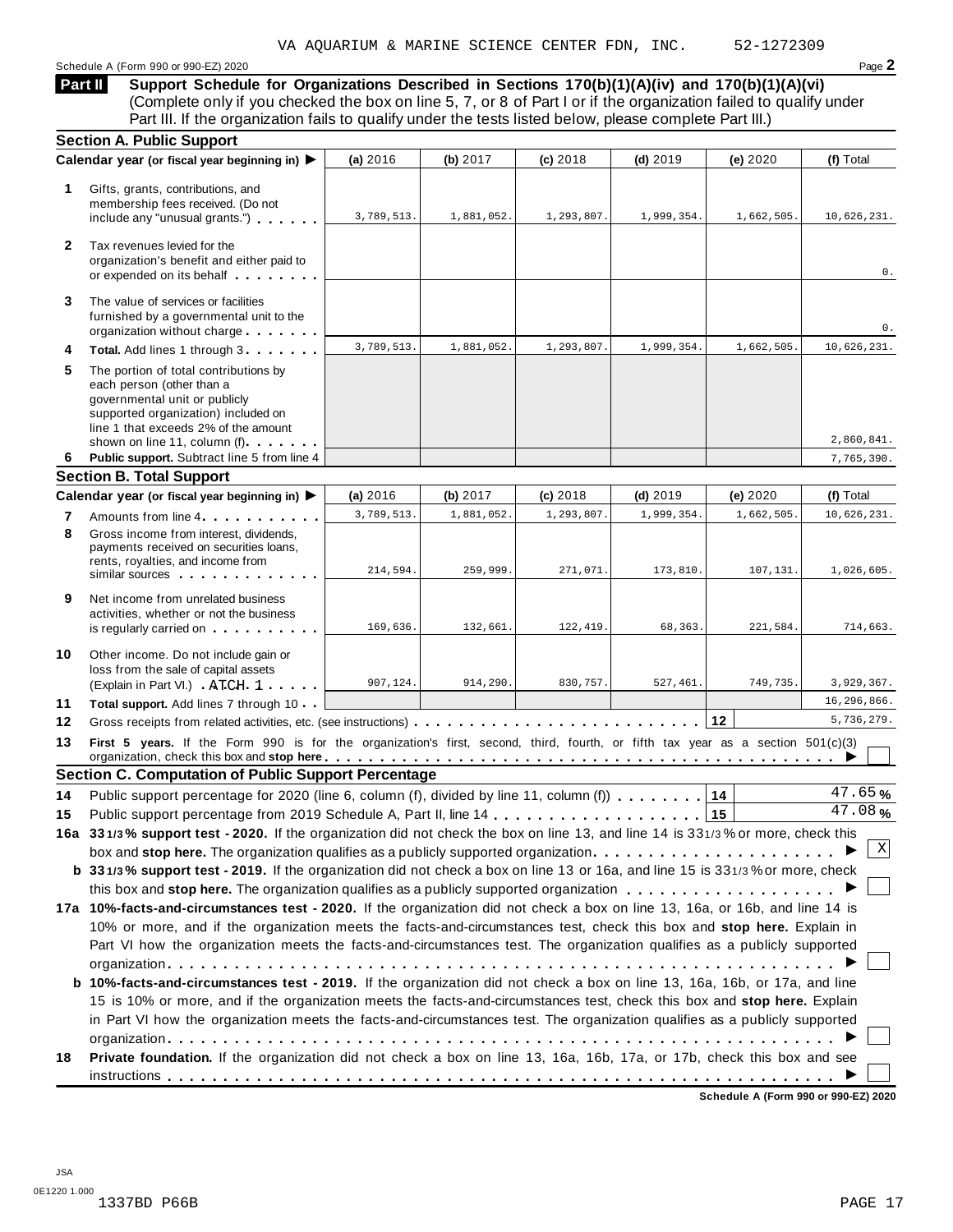Schedule <sup>A</sup> (Form <sup>990</sup> or 990-EZ) <sup>2020</sup> Page **3**

**Support Schedule for Organizations Described in Section 509(a)(2) Part III**

(Complete only if you checked the box on line 10 of Part I or if the organization failed to qualify under Part II. If the organization fails to qualify under the tests listed below, please complete Part II.)

|    | <b>Section A. Public Support</b>                                                                                                                                                                                                     |          |          |            |            |          |           |
|----|--------------------------------------------------------------------------------------------------------------------------------------------------------------------------------------------------------------------------------------|----------|----------|------------|------------|----------|-----------|
|    | Calendar year (or fiscal year beginning in) $\blacktriangleright$                                                                                                                                                                    | (a) 2016 | (b) 2017 | $(c)$ 2018 | $(d)$ 2019 | (e) 2020 | (f) Total |
| 1. | Gifts, grants, contributions, and membership fees                                                                                                                                                                                    |          |          |            |            |          |           |
|    | received. (Do not include any "unusual grants.")                                                                                                                                                                                     |          |          |            |            |          |           |
| 2  | Gross receipts from admissions, merchandise                                                                                                                                                                                          |          |          |            |            |          |           |
|    | sold or services performed, or facilities                                                                                                                                                                                            |          |          |            |            |          |           |
|    | furnished in any activity that is related to the                                                                                                                                                                                     |          |          |            |            |          |           |
|    | organization's tax-exempt purpose                                                                                                                                                                                                    |          |          |            |            |          |           |
| 3  | Gross receipts from activities that are not an                                                                                                                                                                                       |          |          |            |            |          |           |
|    | unrelated trade or business under section 513                                                                                                                                                                                        |          |          |            |            |          |           |
| 4  | Tax revenues levied for the                                                                                                                                                                                                          |          |          |            |            |          |           |
|    | organization's benefit and either paid to                                                                                                                                                                                            |          |          |            |            |          |           |
|    | or expended on its behalf <b>contains the set of the set of the set of the set of the set of the set of the set of the set of the set of the set of the set of the set of the set of the set of the set of the set of the set of</b> |          |          |            |            |          |           |
| 5  | The value of services or facilities                                                                                                                                                                                                  |          |          |            |            |          |           |
|    | furnished by a governmental unit to the                                                                                                                                                                                              |          |          |            |            |          |           |
|    |                                                                                                                                                                                                                                      |          |          |            |            |          |           |
|    | organization without charge                                                                                                                                                                                                          |          |          |            |            |          |           |
| 6  | <b>Total.</b> Add lines 1 through 5                                                                                                                                                                                                  |          |          |            |            |          |           |
|    | 7a Amounts included on lines 1, 2, and 3                                                                                                                                                                                             |          |          |            |            |          |           |
|    | received from disqualified persons<br><b>b</b> Amounts included on lines 2 and 3                                                                                                                                                     |          |          |            |            |          |           |
|    | received from other than disqualified                                                                                                                                                                                                |          |          |            |            |          |           |
|    | persons that exceed the greater of \$5,000                                                                                                                                                                                           |          |          |            |            |          |           |
|    | or 1% of the amount on line 13 for the year                                                                                                                                                                                          |          |          |            |            |          |           |
|    | c Add lines 7a and 7b                                                                                                                                                                                                                |          |          |            |            |          |           |
| 8  | <b>Public support.</b> (Subtract line 7c from                                                                                                                                                                                        |          |          |            |            |          |           |
|    | $line 6.)$                                                                                                                                                                                                                           |          |          |            |            |          |           |
|    | <b>Section B. Total Support</b>                                                                                                                                                                                                      |          |          |            |            |          |           |
|    | Calendar year (or fiscal year beginning in) ▶                                                                                                                                                                                        | (a) 2016 | (b) 2017 | $(c)$ 2018 | $(d)$ 2019 | (e) 2020 | (f) Total |
| 9  | Amounts from line 6 <b>Amounts</b> from line 6                                                                                                                                                                                       |          |          |            |            |          |           |
|    | 10 a Gross income from interest, dividends,                                                                                                                                                                                          |          |          |            |            |          |           |
|    | payments received on securities loans,<br>rents, royalties, and income from similar                                                                                                                                                  |          |          |            |            |          |           |
|    | sources                                                                                                                                                                                                                              |          |          |            |            |          |           |
|    | <b>b</b> Unrelated business taxable income (less                                                                                                                                                                                     |          |          |            |            |          |           |
|    | section 511 taxes) from businesses                                                                                                                                                                                                   |          |          |            |            |          |           |
|    | acquired after June 30, 1975                                                                                                                                                                                                         |          |          |            |            |          |           |
|    | c Add lines 10a and 10b                                                                                                                                                                                                              |          |          |            |            |          |           |
| 11 | Net income from unrelated business                                                                                                                                                                                                   |          |          |            |            |          |           |
|    | activities not included in line 10b, whether                                                                                                                                                                                         |          |          |            |            |          |           |
|    | or not the business is regularly carried on                                                                                                                                                                                          |          |          |            |            |          |           |
|    |                                                                                                                                                                                                                                      |          |          |            |            |          |           |
| 12 | Other income. Do not include gain or                                                                                                                                                                                                 |          |          |            |            |          |           |
|    | loss from the sale of capital assets                                                                                                                                                                                                 |          |          |            |            |          |           |
|    | (Explain in Part VI.) <b>All Accords</b>                                                                                                                                                                                             |          |          |            |            |          |           |
| 13 | Total support. (Add lines 9, 10c, 11,                                                                                                                                                                                                |          |          |            |            |          |           |
|    | and $12.$ ) $\ldots$ $\ldots$ $\ldots$ $\ldots$ $\ldots$                                                                                                                                                                             |          |          |            |            |          |           |
| 14 | First 5 years. If the Form 990 is for the organization's first, second, third, fourth, or fifth tax year as a section 501(c)(3)                                                                                                      |          |          |            |            |          |           |
|    |                                                                                                                                                                                                                                      |          |          |            |            |          |           |
|    | Section C. Computation of Public Support Percentage                                                                                                                                                                                  |          |          |            |            |          |           |
| 15 | Public support percentage for 2020 (line 8, column (f), divided by line 13, column (f)                                                                                                                                               |          |          |            |            | 15       | %         |
| 16 | Public support percentage from 2019 Schedule A, Part III, line 15.                                                                                                                                                                   |          |          |            |            | 16       | %         |
|    | Section D. Computation of Investment Income Percentage                                                                                                                                                                               |          |          |            |            |          |           |
| 17 | Investment income percentage for 2020 (line 10c, column (f), divided by line 13, column (f)), $\ldots$ , , , , , , ,                                                                                                                 |          |          |            |            | 17       | %         |
| 18 | Investment income percentage from 2019 Schedule A, Part III, line 17                                                                                                                                                                 |          |          |            |            | 18       | %         |
|    | 19a 331/3% support tests - 2020. If the organization did not check the box on line 14, and line 15 is more than 331/3%, and line                                                                                                     |          |          |            |            |          |           |
|    |                                                                                                                                                                                                                                      |          |          |            |            |          |           |
|    | 17 is not more than 331/3%, check this box and stop here. The organization qualifies as a publicly supported organization                                                                                                            |          |          |            |            |          |           |
|    | <b>b</b> 331/3% support tests - 2019. If the organization did not check a box on line 14 or line 19a, and line 16 is more than 331/3%, and                                                                                           |          |          |            |            |          |           |
|    | line 18 is not more than 331/3%, check this box and stop here. The organization qualifies as a publicly supported organization                                                                                                       |          |          |            |            |          |           |
| 20 | Private foundation. If the organization did not check a box on line 14, 19a, or 19b, check this box and see instructions                                                                                                             |          |          |            |            |          |           |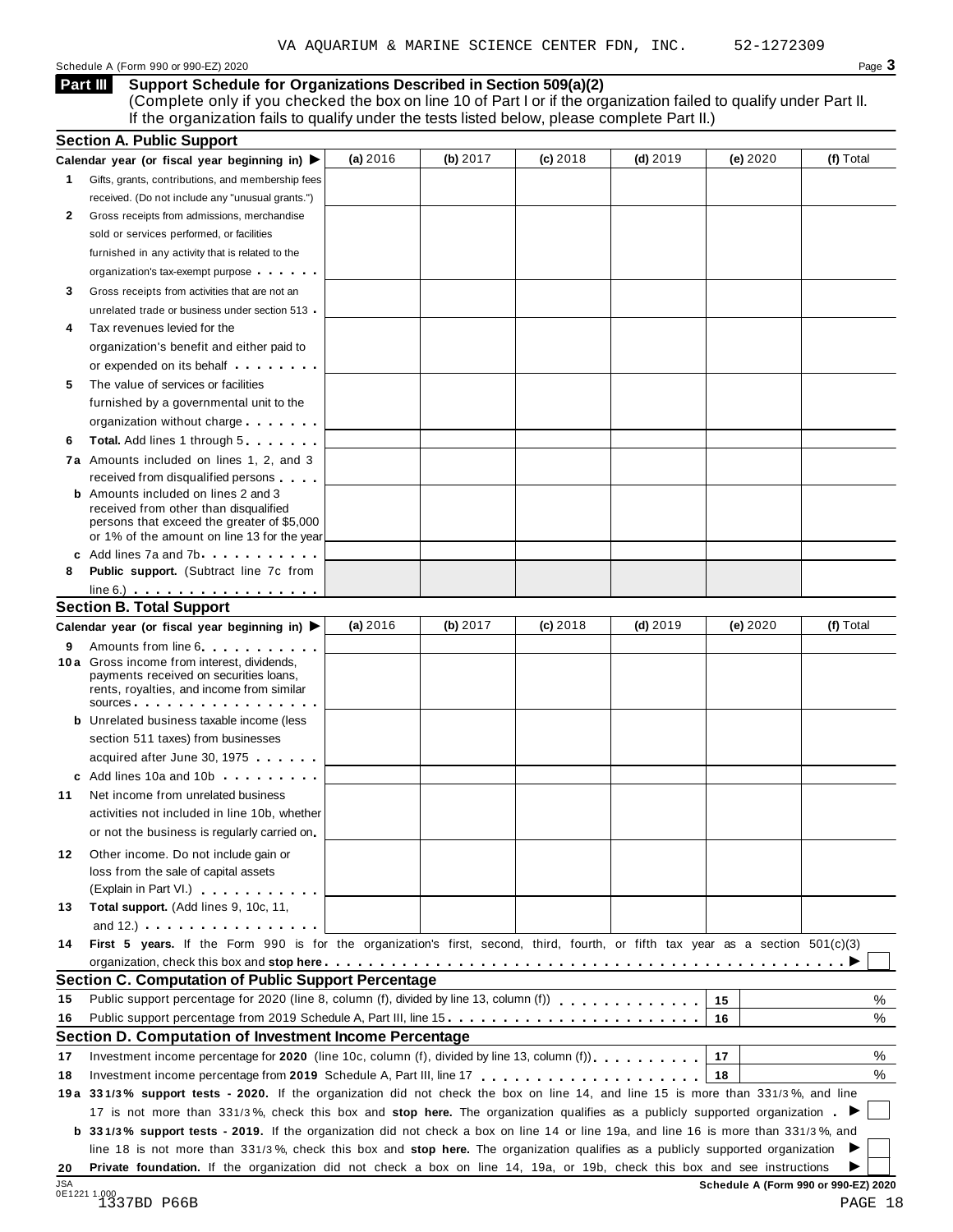#### **Part IV Supporting Organizations**

(Complete only if you checked a box in line 12 on Part I. If you checked box 12a, Part I, complete Sections A and B. If you checked box 12b, Part I, complete Sections A and C. If you checked box 12c, Part I, complete Sections A, D, and E. If you checked box 12d, Part I, complete Sections A and D, and complete Part V.)

### **Section A. All Supporting Organizations**

- **1** Are all of the organization's supported organizations listed by name in the organization's governing documents? *If "No," describe in Part VI how the supported organizations are designated. If designated by class or purpose, describe the designation. If historic and continuing relationship, explain.* **1**
- **2** Did the organization have any supported organization that does not have an IRS determination of status under section 509(a)(1) or (2)? *If"Yes," explain in Part VI how the organization determined that the supported organization was described in section 509(a)(1) or (2).*
- **3 a** Did the organization have a supported organization described in section 501(c)(4), (5), or (6)? *If "Yes," answer lines 3b and 3c below.*
- **b** Did the organization confirm that each supported organization qualified under section 501(c)(4), (5), or (6) and | satisfied the public support tests under section 509(a)(2)? *If "Yes," describe in Part VI when and how the organization made the determination.*
- **c** Did the organization ensure that all support to such organizations was used exclusively for section 170(c)(2)(B) purposes? *If"Yes," explain in Part VI what controls the organization put in place to ensure such use.*
- **4 a** Was any supported organization not organized in the United States ("foreign supported organization")? *If "Yes," and if you checked box 12a or 12b in Part I, answer lines 4b and 4c below.*
- **b** Did the organization have ultimate control and discretion in deciding whether to make grants to the foreign | supported organization? *If "Yes," describe in Part VI how the organization had such control and discretion despite being controlled or supervised by or in connection with its supported organizations.*
- **c** Did the organization support any foreign supported organization that does not have an IRS determination | under sections 501(c)(3) and 509(a)(1) or (2)? *If "Yes," explain in Part VI what controls the organization used to ensure that all support to the foreign supported organization was used exclusively for section 170(c)(2)(B) purposes.*
- **5 a** Did the organization add, substitute, or remove any supported organizations during the tax year? *If "Yes,"* answer lines 5b and 5c below (if applicable). Also, provide detail in Part VI, including (i) the names and EIN *numbers of the supported organizations added, substituted, or removed; (ii) the reasons for each such action;* (iii) the authority under the organization's organizing document authorizing such action; and (iv) how the action *was accomplished (such as by amendment to the organizing document).*
- **b Type I or Type II only.** Was any added or substituted supported organization part of a class already designated in the organization's organizing document?
- **c Substitutions only.** Was the substitution the result of an event beyond the organization's control?
- **6** Did the organization provide support (whether in the form of grants or the provision of services or facilities) to anyone other than (i) its supported organizations, (ii) individuals that are part of the charitable class benefited by one or more of its supported organizations, or (iii) other supporting organizations that also support or benefit one or more of the filing organization's supported organizations? *If"Yes," provide detail in Part VI.*
- **7** Did the organization provide a grant, loan, compensation, or other similar payment to a substantial contributor (as defined in section 4958(c)(3)(C)), a family member of a substantial contributor, or a 35% controlled entity with regard to a substantial contributor? *If"Yes," complete Part I of Schedule L (Form 990 or 990-EZ).*
- **8** Did the organization make a loan to a disqualified person (as defined in section 4958) not described in line 7? *If "Yes," complete Part I of Schedule L (Form 990 or 990-EZ).*
- **9a** Was the organization controlled directly or indirectly at any time during the tax year by one or more | disqualified persons, as defined in section 4946 (other than foundation managers and organizations described in section 509(a)(1) or (2))? *If"Yes," provide detail in Part VI.*
- **b** Did one or more disqualified persons (as defined in line 9a) hold a controlling interest in any entity in which | the supporting organization had an interest? *If"Yes," provide detail in Part VI.*
- **c** Did a disqualified person (as defined in line 9a) have an ownership interest in, or derive any personal benefit from, assets in which the supporting organization also had an interest? *If"Yes," provide detail in Part VI.*
- **10a** Was the organization subject to the excess business holdings rules of section 4943 because of section | 4943(f) (regarding certain Type II supporting organizations, and all Type III non-functionally integrated supporting organizations)? *If"Yes," answer line 10b below.*
	- **b** Did the organization have any excess business holdings in the tax year? *(Use Schedule C, Form 4720, to determine whether the organization had excess business holdings.)*

0E1229 1.010

**2**

**3a**

**3b**

**3c**

**4a**

**4b**

**4c**

**5a**

**5b 5c**

**6**

**7**

**8**

**9a**

**9b**

**9c**

**10a**

**Yes No**

**10b** JSA **Schedule A (Form 990 or 990-EZ) 2020**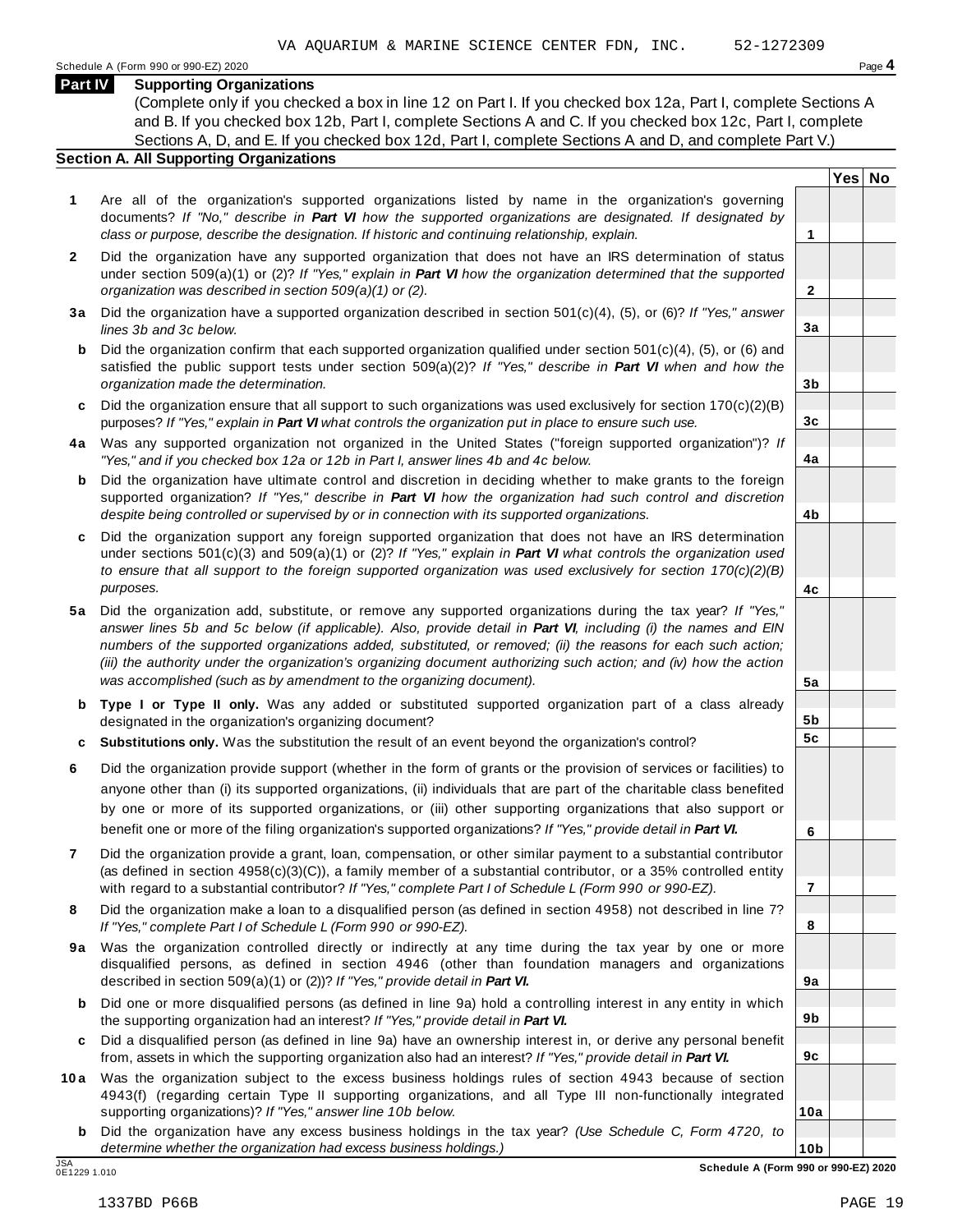Schedule <sup>A</sup> (Form <sup>990</sup> or 990-EZ) <sup>2020</sup> Page **5**

|    |                                                                                                                    |                 | Yes⊺ | No |
|----|--------------------------------------------------------------------------------------------------------------------|-----------------|------|----|
| 11 | Has the organization accepted a gift or contribution from any of the following persons?                            |                 |      |    |
| a  | A person who directly or indirectly controls, either alone or together with persons described in lines 11b and     |                 |      |    |
|    | 11c below, the governing body of a supported organization?                                                         | 11a             |      |    |
| b  | A family member of a person described in line 11a above?                                                           | 11 <sub>b</sub> |      |    |
| c  | A 35% controlled entity of a person described in line 11a or 11b above? If "Yes" to line 11a, 11b, or 11c, provide |                 |      |    |
|    | detail in <b>Part VI.</b>                                                                                          | 11c             |      |    |
|    | <b>Section B. Type I Supporting Organizations</b>                                                                  |                 |      |    |
|    |                                                                                                                    |                 | Yes. |    |

| Did the governing body, members of the governing body, officers acting in their official capacity, or membership of one or<br>more supported organizations have the power to regularly appoint or elect at least a majority of the organization's officers,<br>directors, or trustees at all times during the tax year? If "No," describe in Part VI how the supported organization(s)<br>effectively operated, supervised, or controlled the organization's activities. If the organization had more than one supported<br>organization, describe how the powers to appoint and/or remove officers, directors, or trustees were allocated among the |  |
|------------------------------------------------------------------------------------------------------------------------------------------------------------------------------------------------------------------------------------------------------------------------------------------------------------------------------------------------------------------------------------------------------------------------------------------------------------------------------------------------------------------------------------------------------------------------------------------------------------------------------------------------------|--|
| supported organizations and what conditions or restrictions, if any, applied to such powers during the tax year.                                                                                                                                                                                                                                                                                                                                                                                                                                                                                                                                     |  |
|                                                                                                                                                                                                                                                                                                                                                                                                                                                                                                                                                                                                                                                      |  |

**2** Did the organization operate for the benefit of any supported organization other than the supported organization(s) that operated, supervised, or controlled the supporting organization? *If "Yes," explain in Part VI how providing such benefit carried out the purposes of the supported organization(s) that operated, supervised, or controlled the supporting organization.*

#### **Section C. Type II Supporting Organizations**

**1 Yes No 1** Were a majority of the organization's directors or trustees during the tax year also a majority of the directors or trustees of each of the organization's supported organization(s)? *If"No," describe in Part VI how control or management of the supporting organization was vested in the same persons that controlled or managed the supported organization(s).*

#### **Section D. All Type III Supporting Organizations**

|              |                                                                                                                                                                                                                                                                                                                                                                                                                                                                                          | Yes⊺ |  |
|--------------|------------------------------------------------------------------------------------------------------------------------------------------------------------------------------------------------------------------------------------------------------------------------------------------------------------------------------------------------------------------------------------------------------------------------------------------------------------------------------------------|------|--|
|              | Did the organization provide to each of its supported organizations, by the last day of the fifth month of the<br>organization's tax year, (i) a written notice describing the type and amount of support provided during the prior<br>tax year, (ii) a copy of the Form 990 that was most recently filed as of the date of notification, and (iii) copies of<br>the organization's governing documents in effect on the date of notification, to the extent not previously<br>provided? |      |  |
| $\mathbf{2}$ | Were any of the organization's officers, directors, or trustees either (i) appointed or elected by the supported<br>organization(s) or (ii) serving on the governing body of a supported organization? If "No," explain in <b>Part VI</b> how                                                                                                                                                                                                                                            |      |  |
|              | the organization maintained a close and continuous working relationship with the supported organization(s).                                                                                                                                                                                                                                                                                                                                                                              |      |  |
| 3            | By reason of the relationship described in line 2, above, did the organization's supported organizations have<br>a significant voice in the organization's investment policies and in directing the use of the organization's<br>income or assets at all times during the tax year? If "Yes," describe in Part VI the role the organization's                                                                                                                                            |      |  |
|              | supported organizations played in this regard.                                                                                                                                                                                                                                                                                                                                                                                                                                           |      |  |

#### **Section E. Type III Functionally Integrated Supporting Organizations**

|  | Check the box next to the method that the organization used to satisfy the Integral Part Test during the year (see instructions).                                                                                                 |      |    |
|--|-----------------------------------------------------------------------------------------------------------------------------------------------------------------------------------------------------------------------------------|------|----|
|  | The organization satisfied the Activities Test. Complete line 2 below.                                                                                                                                                            |      |    |
|  | The organization is the parent of each of its supported organizations. Complete line 3 below.                                                                                                                                     |      |    |
|  | The organization supported a governmental entity. Describe in Part VI how you supported a governmental entity (see instructions).                                                                                                 |      |    |
|  | $\mathbf{A}$ . The contract of the contract of the contract of the contract of the contract of the contract of the contract of the contract of the contract of the contract of the contract of the contract of the contract of th | Yesl | No |

|   | ACTIVIDES TEST. AUSWEI IHES Za and ZD DEIDW.                                                                                                                                                                                                                                                                                                                                                                                                              |                |  |
|---|-----------------------------------------------------------------------------------------------------------------------------------------------------------------------------------------------------------------------------------------------------------------------------------------------------------------------------------------------------------------------------------------------------------------------------------------------------------|----------------|--|
| a | Did substantially all of the organization's activities during the tax year directly further the exempt purposes of<br>the supported organization(s) to which the organization was responsive? If "Yes," then in Part VI identify<br>those supported organizations and explain how these activities directly furthered their exempt purposes,<br>how the organization was responsive to those supported organizations, and how the organization determined |                |  |
|   | that these activities constituted substantially all of its activities.                                                                                                                                                                                                                                                                                                                                                                                    | 2a             |  |
| b | Did the activities described in line 2a, above, constitute activities that, but for the organization's involvement,<br>one or more of the organization's supported organization(s) would have been engaged in? If "Yes," explain in<br><b>Part VI</b> the reasons for the organization's position that its supported organization(s) would have engaged in<br>these activities but for the organization's involvement.                                    | 2 <sub>b</sub> |  |
|   |                                                                                                                                                                                                                                                                                                                                                                                                                                                           |                |  |
| 3 | Parent of Supported Organizations. Answer lines 3a and 3b below.                                                                                                                                                                                                                                                                                                                                                                                          |                |  |
| a | Did the organization have the power to regularly appoint or elect a majority of the officers, directors, or<br>trustees of each of the supported organizations? If "Yes" or "No," provide details in Part VI.                                                                                                                                                                                                                                             | 3a             |  |
| b | Did the organization exercise a substantial degree of direction over the policies, programs, and activities of each                                                                                                                                                                                                                                                                                                                                       |                |  |
|   | of its supported organizations? If "Yes," describe in <b>Part VI</b> the role played by the organization in this regard.                                                                                                                                                                                                                                                                                                                                  | 3b             |  |

**2**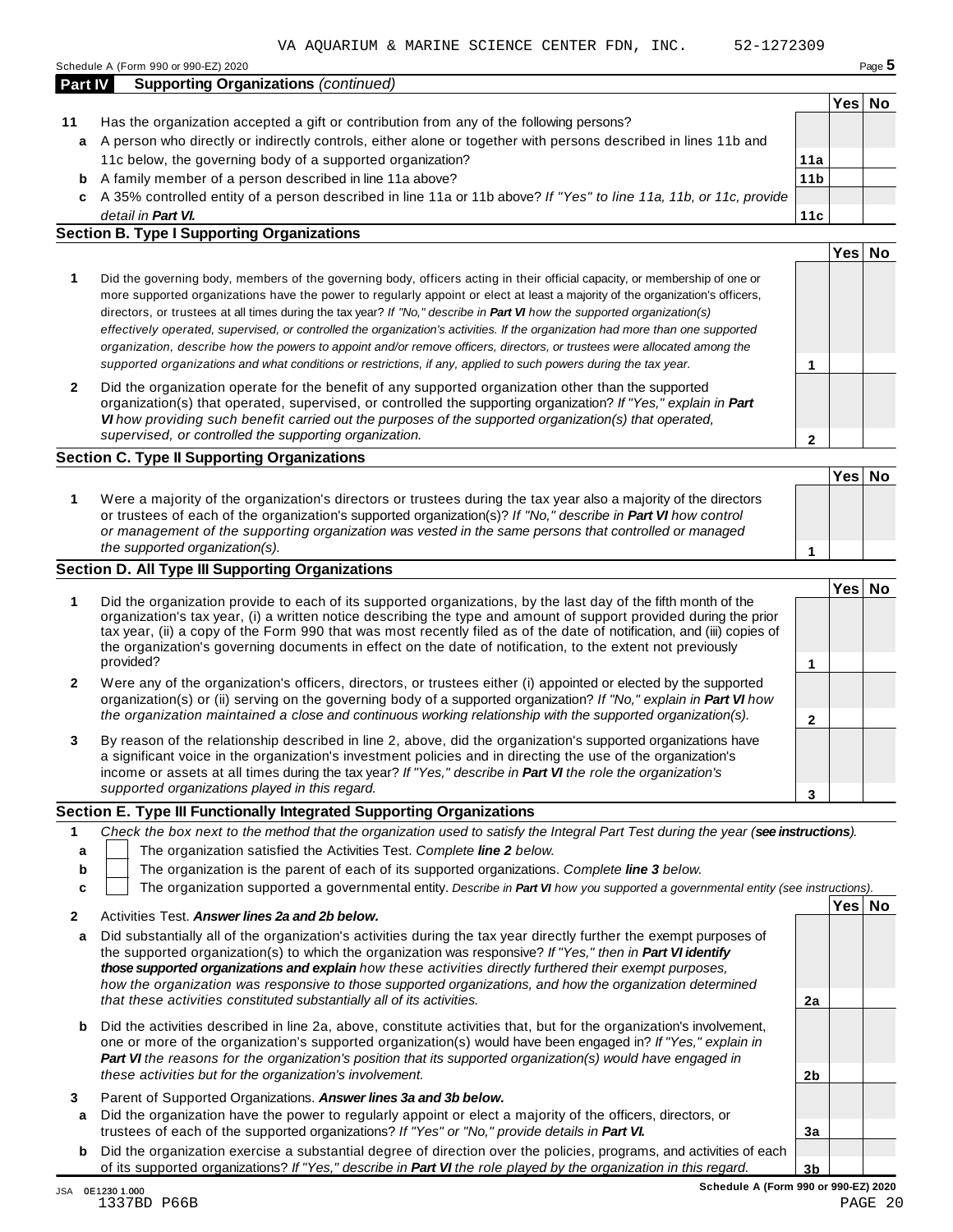Schedule <sup>A</sup> (Form <sup>990</sup> or 990-EZ) <sup>2020</sup> Page **6 Part V Type III Non-Functionally Integrated 509(a)(3) Supporting Organizations 1** Check here if the organization satisfied the Integral Part Test as a qualifying trust on Nov. 20, 1970 (*explain in Part VI*). **See instructions.** All other Type III non-functionally integrated supporting organizations must complete Sections A through E. (B) Current Year **Section <sup>A</sup> - Adjusted Net Income** (A) Prior Year (optional) **1** Net short-term capital gain **1 1 2 3 4 5 2** Recoveries of prior-year distributions **3** Other gross income (see instructions) **4** Add lines 1 through 3. **5** Depreciation and depletion **6** Portion of operating expenses paid or incurred for production or collection of gross income or for management, conservation, or maintenance of property held for production of income (see instructions) **6 7** Other expenses (see instructions) **7 8 Adjusted Net Income** (subtract lines 5, 6, and 7 from line 4) **8** (B) Current Year **Section <sup>B</sup> - Minimum Asset Amount** (A) Prior Year (optional) **1** Aggregate fair market value of all non-exempt-use assets (see instructions for short tax year or assets held for part of year): **a** Average monthly value of securities **1a 1b 1c 1d 1e b** Average monthly cash balances **c** Fair market value of other non-exempt-use assets **d Total** (add lines 1a, 1b, and 1c) **e Discount** claimed for blockage or other factors (*explain in detail in Part VI*): **2** Acquisition indebtedness applicable to non-exempt-use assets **2 3 4 5 6 7 8 3** Subtract line 2 from line 1d. **4** Cash deemed held for exempt use. Enter 0.015 of line 3 (for greater amount, see instructions). **5** Net value of non-exempt-use assets (subtract line 4 from line 3) **6** Multiply line 5 by 0.035. **7** Recoveries of prior-year distributions **8 Minimum Asset Amount** (add line 7 to line 6) **Section C -** Distributable Amount **Current Year** Current Year **Current Year** Current Year **Current Year 1** Adjusted net income for prior year (from Section A, line 8, column A) **1 2 3 4 5 2** Enter 0.85 of line 1. **3** Minimum asset amount for prior year (from Section B, line 8, column A) **4** Enter greater of line 2 or line 3. **5** Income tax imposed in prior year VA AQUARIUM & MARINE SCIENCE CENTER FDN, INC. 52-1272309

**7** Check here if the current year is the organization's first as a non-functionally integrated Type III supporting organization (see instructions).

**6 Distributable Amount.** Subtract line 5 from line 4, unless subject to

emergency temporary reduction (see instructions).

**6**

**Schedule A (Form 990 or 990-EZ) 2020**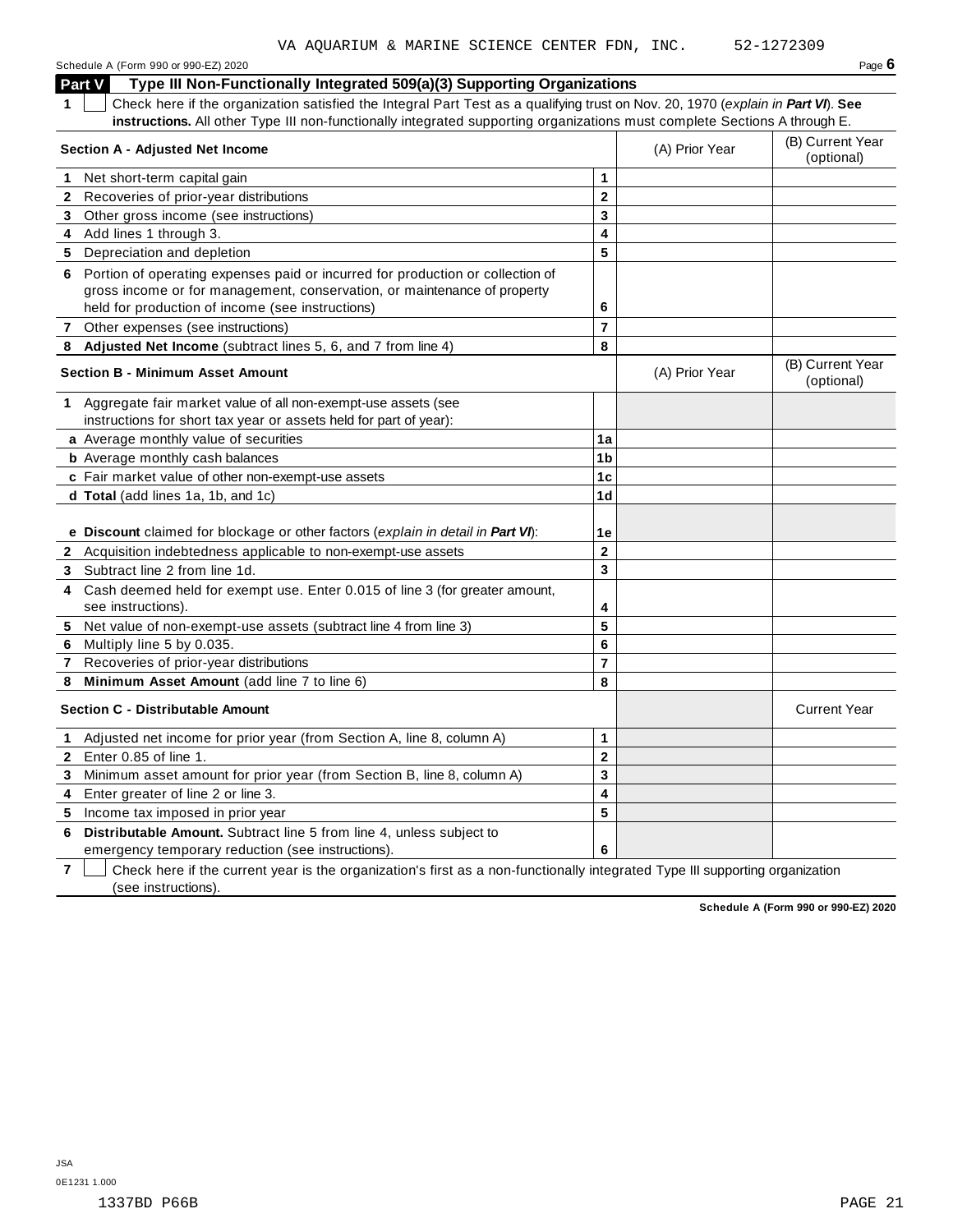|                | Schedule A (Form 990 or 990-EZ) 2020                                                       |                                    |                                                       |                | Page 7                                           |
|----------------|--------------------------------------------------------------------------------------------|------------------------------------|-------------------------------------------------------|----------------|--------------------------------------------------|
| Part V         | Type III Non-Functionally Integrated 509(a)(3) Supporting Organizations (continued)        |                                    |                                                       |                |                                                  |
|                | <b>Section D - Distributions</b>                                                           |                                    |                                                       |                | <b>Current Year</b>                              |
| 1              | Amounts paid to supported organizations to accomplish exempt purposes                      |                                    |                                                       | $\mathbf{1}$   |                                                  |
| $\mathbf{2}$   | Amounts paid to perform activity that directly furthers exempt purposes of supported       |                                    |                                                       |                |                                                  |
|                | organizations, in excess of income from activity                                           |                                    | 2                                                     |                |                                                  |
| 3              | Administrative expenses paid to accomplish exempt purposes of supported organizations      |                                    |                                                       | 3              |                                                  |
| 4              | Amounts paid to acquire exempt-use assets                                                  |                                    |                                                       | 4              |                                                  |
| 5              | Qualified set-aside amounts (prior IRS approval required - provide details in Part VI)     |                                    |                                                       | 5              |                                                  |
| 6              | Other distributions (describe in Part VI). See instructions.                               |                                    |                                                       | 6              |                                                  |
| 7              | Total annual distributions. Add lines 1 through 6.                                         |                                    |                                                       | $\overline{7}$ |                                                  |
| 8              | Distributions to attentive supported organizations to which the organization is responsive |                                    |                                                       |                |                                                  |
|                | (provide details in Part VI). See instructions.                                            |                                    |                                                       | 8              |                                                  |
| 9              | Distributable amount for 2020 from Section C, line 6                                       |                                    |                                                       | 9              |                                                  |
| 10             | Line 8 amount divided by line 9 amount                                                     |                                    |                                                       | 10             |                                                  |
|                | Section E - Distribution Allocations (see instructions)                                    | (i)<br><b>Excess Distributions</b> | (iii)<br><b>Underdistributions</b><br><b>Pre-2020</b> |                | (iii)<br><b>Distributable</b><br>Amount for 2020 |
| 1              | Distributable amount for 2020 from Section C, line 6                                       |                                    |                                                       |                |                                                  |
| $\mathbf{2}$   | Underdistributions, if any, for years prior to 2020                                        |                                    |                                                       |                |                                                  |
|                | (reasonable cause required - explain in Part VI). See                                      |                                    |                                                       |                |                                                  |
|                | instructions.                                                                              |                                    |                                                       |                |                                                  |
| 3              | Excess distributions carryover, if any, to 2020                                            |                                    |                                                       |                |                                                  |
| a              | From 2015 $\frac{1}{2}$                                                                    |                                    |                                                       |                |                                                  |
| b              | From 2016 <b></b>                                                                          |                                    |                                                       |                |                                                  |
| c              | From 2017                                                                                  |                                    |                                                       |                |                                                  |
| d              | From 2018                                                                                  |                                    |                                                       |                |                                                  |
| е              | From 2019 <b></b>                                                                          |                                    |                                                       |                |                                                  |
| f              | Total of lines 3a through 3e                                                               |                                    |                                                       |                |                                                  |
| g              | Applied to underdistributions of prior years                                               |                                    |                                                       |                |                                                  |
| h              | Applied to 2020 distributable amount                                                       |                                    |                                                       |                |                                                  |
| j.             | Carryover from 2015 not applied (see instructions)                                         |                                    |                                                       |                |                                                  |
|                | Remainder. Subtract lines 3g, 3h, and 3i from line 3f.                                     |                                    |                                                       |                |                                                  |
| 4              | Distributions for 2020 from                                                                |                                    |                                                       |                |                                                  |
|                | Section D, line 7:<br>\$                                                                   |                                    |                                                       |                |                                                  |
| a              | Applied to underdistributions of prior years                                               |                                    |                                                       |                |                                                  |
| b              | Applied to 2020 distributable amount                                                       |                                    |                                                       |                |                                                  |
|                | Remainder. Subtract lines 4a and 4b from line 4.                                           |                                    |                                                       |                |                                                  |
| 5              | Remaining underdistributions for years prior to 2020, if                                   |                                    |                                                       |                |                                                  |
|                | any. Subtract lines 3g and 4a from line 2. For result                                      |                                    |                                                       |                |                                                  |
|                | greater than zero, explain in Part VI. See instructions.                                   |                                    |                                                       |                |                                                  |
| 6              | Remaining underdistributions for 2020. Subtract lines 3h                                   |                                    |                                                       |                |                                                  |
|                | and 4b from line 1. For result greater than zero, explain in                               |                                    |                                                       |                |                                                  |
|                | <b>Part VI.</b> See instructions.                                                          |                                    |                                                       |                |                                                  |
| $\overline{7}$ | Excess distributions carryover to 2021. Add lines 3j                                       |                                    |                                                       |                |                                                  |
|                | and 4c.                                                                                    |                                    |                                                       |                |                                                  |
| 8              | Breakdown of line 7:                                                                       |                                    |                                                       |                |                                                  |
| a              | Excess from 2016                                                                           |                                    |                                                       |                |                                                  |
| b              | Excess from 2017                                                                           |                                    |                                                       |                |                                                  |
| c              | Excess from 2018                                                                           |                                    |                                                       |                |                                                  |
| d              | Excess from 2019                                                                           |                                    |                                                       |                |                                                  |
| е              | Excess from 2020                                                                           |                                    |                                                       |                |                                                  |

**Schedule A (Form 990 or 990-EZ) 2020**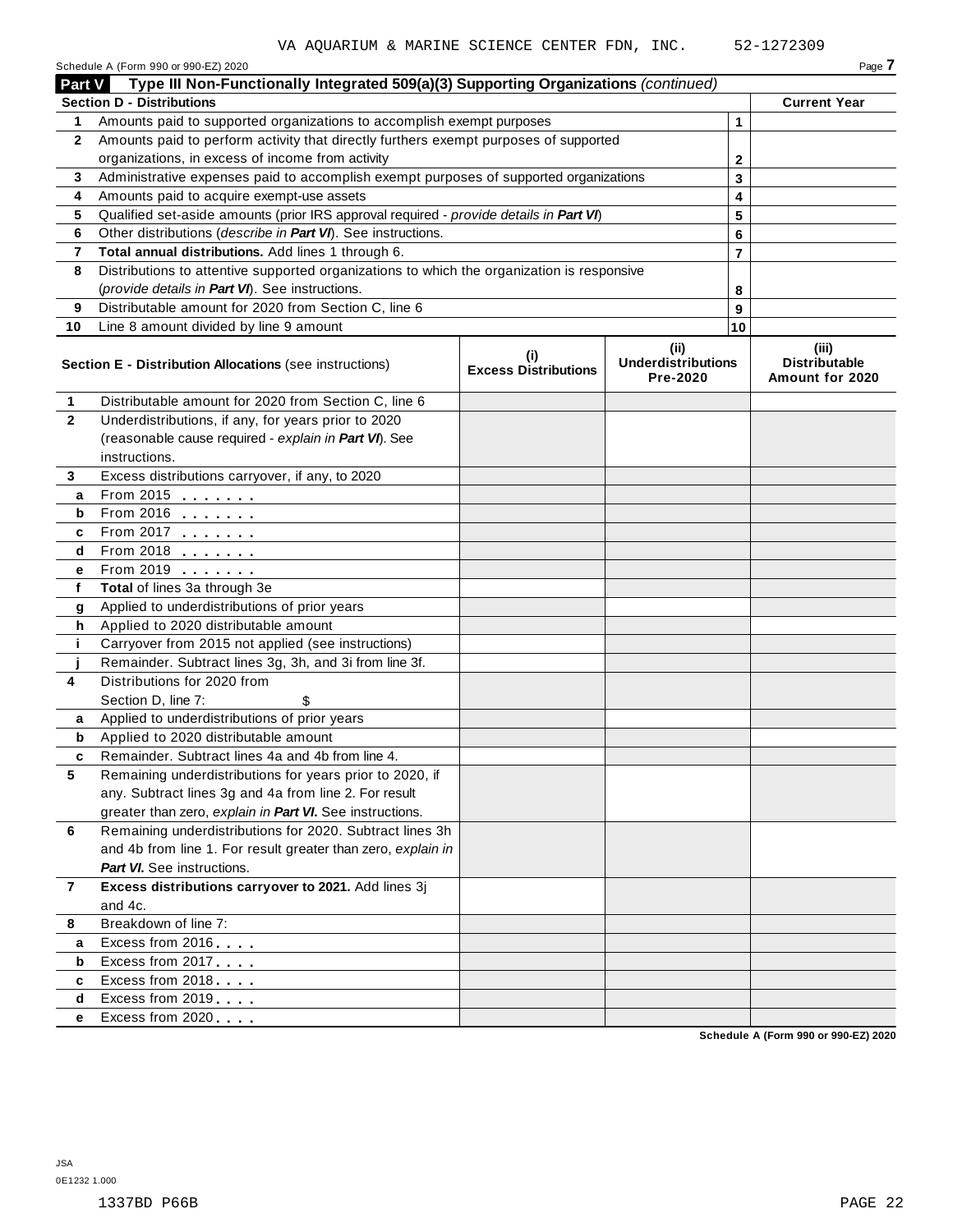<span id="page-20-0"></span>Schedule <sup>A</sup> (Form <sup>990</sup> or 990-EZ) <sup>2020</sup> Page **8**

**Supplemental Information.** Provide the explanations required by Part II, line 10; Part II, line 17a or 17b; Part **Part VI** III, line 12; Part IV, Section A, lines 1, 2, 3b, 3c, 4b, 4c, 5a, 6, 9a, 9b, 9c, 11a, 11b, and 11c; Part IV, Section B, lines 1 and 2; Part IV, Section C, line 1; Part IV, Section D, lines 2 and 3; Part IV, Section E, lines 1c, 2a, 2b, 3a and 3b; Part V, line 1; Part V, Section B, line 1e; Part V, Section D, lines 5, 6, and 8; and Part V, Section E, lines 2, 5, and 6. Also complete this part for any additional information. (See instructions.)

|                                    |           |           |          |           | ATTACHMENT 1 |            |
|------------------------------------|-----------|-----------|----------|-----------|--------------|------------|
| SCHEDULE A, PART II - OTHER INCOME |           |           |          |           |              |            |
| DESCRIPTION                        | 2016      | 2017      | 2018     | 2019      | 2020         | TOTAL      |
| RESTAURANT INCOME                  | 188,992.  | 227,297.  | 190,738. | 100,665.  |              | 707,692.   |
| PHOTO CONCESSIONS                  | 323,089.  | 382,494.  | 406,198. | 248, 113. |              | 1,359,894. |
| OTHER INCOME                       | 15,872.   | 37,335.   | 29,311.  | 30,004.   | 2,933.       | 115,455.   |
| ADVENTURE PARK                     | 379,171.  | 267,164.  | 204,510. | 148,679.  |              | 999,524.   |
| CONCESSIONS                        |           |           |          |           | 746,802.     | 746,802.   |
| TOTALS                             | 907, 124. | 914, 290. | 830,757. | 527,461.  | 749,735.     | 3,929,367. |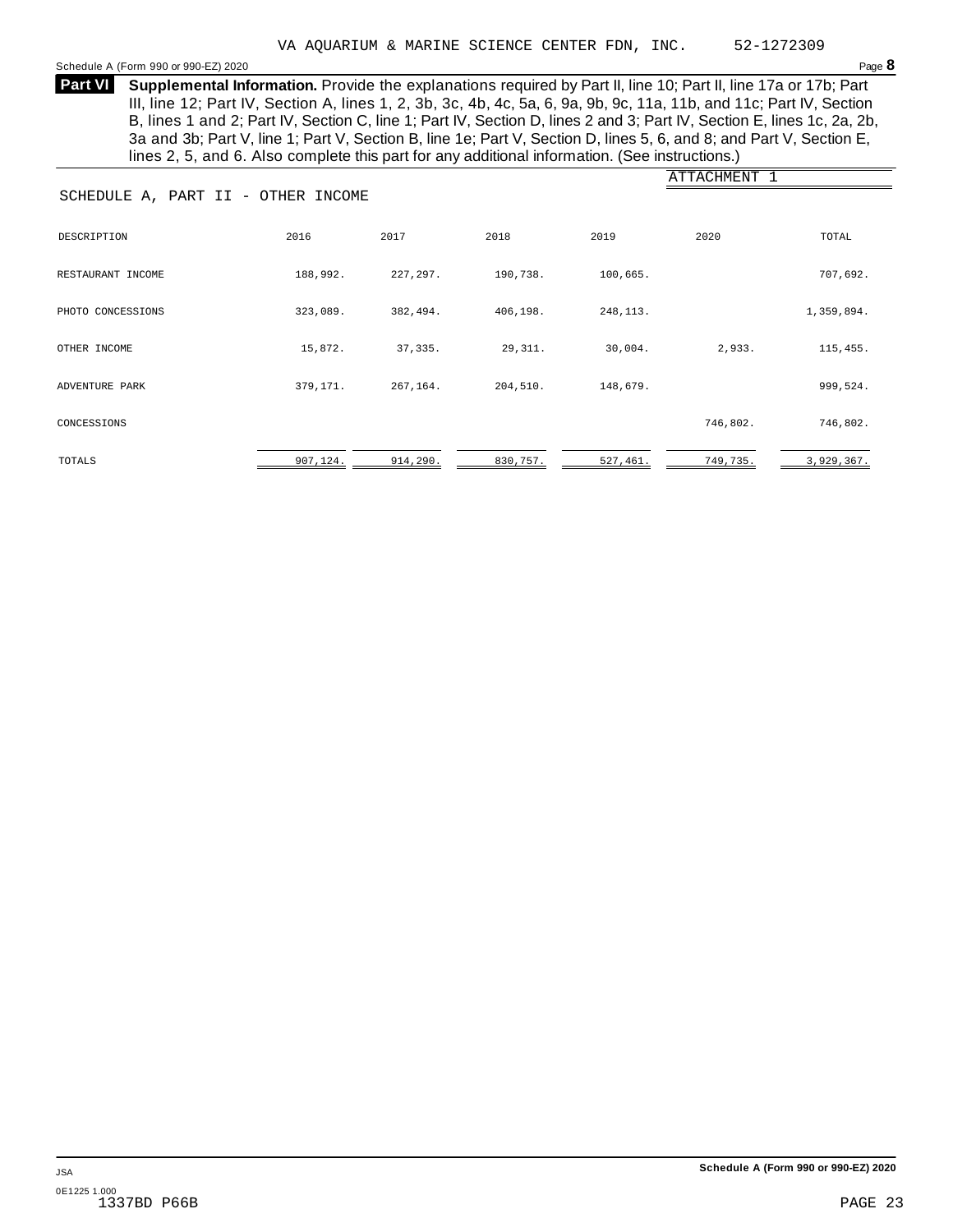**(Form 990, 990-EZ, or 990-PF)** Department of the Treasury<br>Internal Revenue Service

# **Schedule B chedule of Contributors**

**2020** 

(Form 990, 990-EZ,<br>
or 990-PF,<br>
Department of the Treasury **COLOCY**<br>
Internal Revenue Service **COLOCY**<br>
Name of the organization<br>
Name of the organization

VA AQUARIUM & MARINE SCIENCE CENTER FDN, INC.

52-1272309

#### **Organization type** (check one):

| Filers of:         | Section:                                                                    |
|--------------------|-----------------------------------------------------------------------------|
| Form 990 or 990-EZ | $\mathbf{X}$<br>501(c)(3<br>enter number) organization                      |
|                    | $4947(a)(1)$ nonexempt charitable trust not treated as a private foundation |
|                    | 527 political organization                                                  |
| Form 990-PF        | 501(c)(3) exempt private foundation                                         |
|                    | 4947(a)(1) nonexempt charitable trust treated as a private foundation       |
|                    | $501(c)(3)$ taxable private foundation                                      |

Check if your organization is covered by the **General Rule** or a **Special Rule.**

**Note:** Only a section 501(c)(7), (8), or (10) organization can check boxes for both the General Rule and a Special Rule. See instructions.

#### **General Rule**

For an organization filing Form 990, 990-EZ, or 990-PF that received, during the year, contributions totaling \$5,000 or more (in money or property) from any one contributor. Complete Parts I and II. See instructions for determining a contributor's total contributions.

#### **Special Rules**

 $\text{X}$  For an organization described in section 501(c)(3) filing Form 990 or 990-EZ that met the 33 1/3% support test of the regulations under sections 509(a)(1) and 170(b)(1)(A)(vi), that checked Schedule A (Form 990 or 990-EZ), Part II, line 13, 16a, or 16b, and that received from any one contributor, during the year, total contributions of the greater of **(1)** \$5,000; or **(2)** 2% of the amount on (i) Form 990, Part VIII, line 1h; or (ii) Form 990-EZ, line 1. Complete Parts I and II.

For an organization described in section 501(c)(7), (8), or (10) filing Form 990 or 990-EZ that received from any one contributor, during the year, total contributions of more than \$1,000 *exclusively* for religious, charitable, scientific, literary, or educational purposes, or for the prevention of cruelty to children or animals. Complete Parts I (entering "N/A" in column (b) instead of the contributor name and address), II, and III.

For an organization described in section 501(c)(7), (8), or (10) filing Form 990 or 990-EZ that received from any one contributor, during the year, contributions *exclusively* for religious, charitable, etc., purposes, but no such contributions totaled more than \$1,000. If this box is checked, enter here the total contributions that were received during the year for an *exclusively* religious, charitable, etc., purpose. Don't complete any of the parts unless the **General Rule** applies to this organization because it received *nonexclusively* religious, charitable, etc., contributions totaling \$5,000 or more during the year  $\ldots \ldots \ldots \ldots \ldots \ldots \ldots \ldots \ldots \vdots$ 

**Caution:** An organization that isn't covered by the General Rule and/or the Special Rules doesn't file Schedule B (Form 990, 990-EZ, or 990-PF), but it **must** answer "No" on Part IV, line 2, of its Form 990; or check the box on line H of its Form 990-EZ or on its Form 990-PF, Part I, line 2, to certify that it doesn't meet the filing requirements of Schedule B (Form 990, 990-EZ, or 990-PF).

0E1251 1.000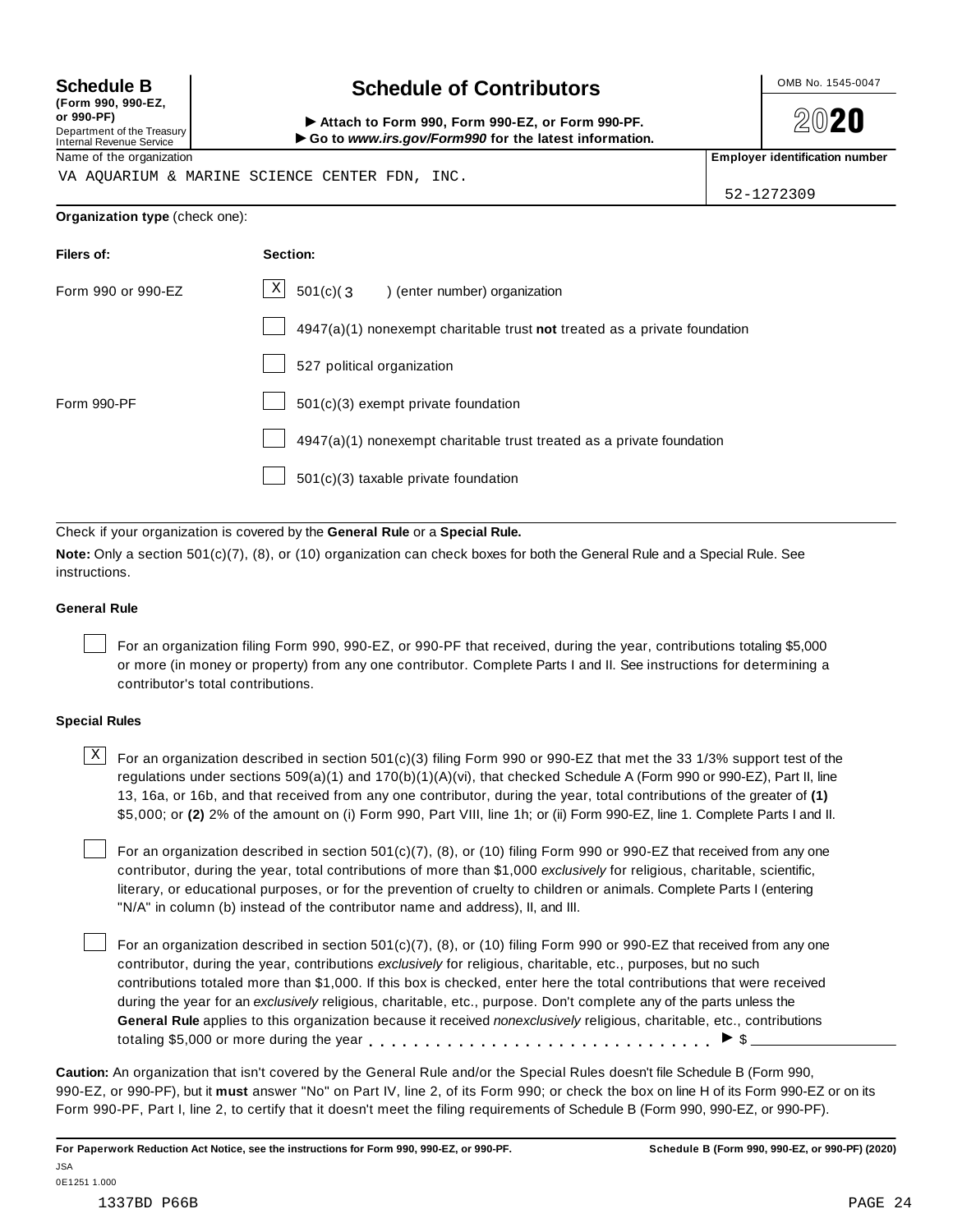| Part I     | Contributors (see instructions). Use duplicate copies of Part I if additional space is needed. |                                   |                                                                                                 |
|------------|------------------------------------------------------------------------------------------------|-----------------------------------|-------------------------------------------------------------------------------------------------|
| (a)<br>No. | (b)<br>Name, address, and ZIP + 4                                                              | (c)<br><b>Total contributions</b> | (d)<br>Type of contribution                                                                     |
| 1          | N/A                                                                                            | 484,555.<br>\$                    | $\mathbf X$<br>Person<br>Payroll<br>Noncash<br>(Complete Part II for<br>noncash contributions.) |
| (a)<br>No. | (b)<br>Name, address, and ZIP + 4                                                              | (c)<br><b>Total contributions</b> | (d)<br>Type of contribution                                                                     |
| 2          | N/A                                                                                            | 37,095.<br>\$                     | $\mathbf X$<br>Person<br>Payroll<br>Noncash<br>(Complete Part II for<br>noncash contributions.) |
| (a)<br>No. | (b)<br>Name, address, and ZIP + 4                                                              | (c)<br><b>Total contributions</b> | (d)<br>Type of contribution                                                                     |
| 3          | N/A                                                                                            | 75,000.<br>\$                     | $\mathbf X$<br>Person<br>Payroll<br>Noncash<br>(Complete Part II for<br>noncash contributions.) |
| (a)<br>No. | (b)<br>Name, address, and ZIP + 4                                                              | (c)<br><b>Total contributions</b> | (d)<br>Type of contribution                                                                     |
| 4          | N/A                                                                                            | 154,932.<br>\$                    | $\mathbf X$<br>Person<br>Payroll<br>Noncash<br>(Complete Part II for<br>noncash contributions.) |
| (a)<br>No. | (b)<br>Name, address, and ZIP + 4                                                              | (c)<br><b>Total contributions</b> | (d)<br>Type of contribution                                                                     |
| 5          | N/A                                                                                            | 133,565.<br>\$                    | Χ<br>Person<br>Payroll<br><b>Noncash</b><br>(Complete Part II for<br>noncash contributions.)    |
| (a)<br>No. | (b)<br>Name, address, and ZIP + 4                                                              | (c)<br><b>Total contributions</b> | (d)<br>Type of contribution                                                                     |
| 6          | N/A                                                                                            | 50,000.<br>\$                     | $\mathbf X$<br>Person<br>Payroll<br>Noncash<br>(Complete Part II for<br>noncash contributions.) |

**Schedule B (Form 990, 990-EZ, or 990-PF) (2020)** JSA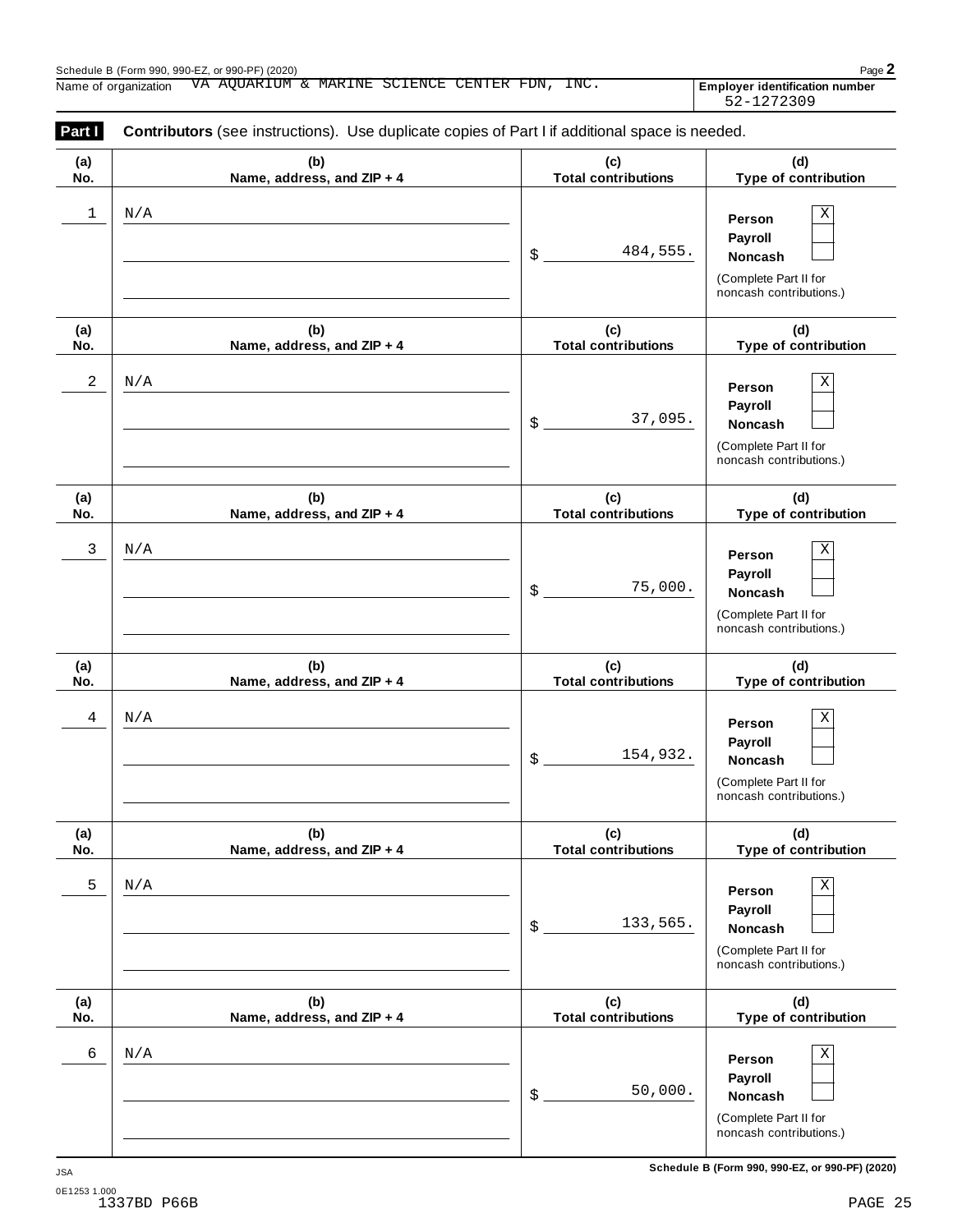| Part I     | Contributors (see instructions). Use duplicate copies of Part I if additional space is needed. |                                   |                                                                                         |
|------------|------------------------------------------------------------------------------------------------|-----------------------------------|-----------------------------------------------------------------------------------------|
| (a)<br>No. | (b)<br>Name, address, and ZIP + 4                                                              | (c)<br><b>Total contributions</b> | (d)<br>Type of contribution                                                             |
| 7          | N/A                                                                                            | 172,000.<br>\$                    | Χ<br>Person<br>Payroll<br>Noncash<br>(Complete Part II for<br>noncash contributions.)   |
| (a)<br>No. | (b)<br>Name, address, and ZIP + 4                                                              | (c)<br><b>Total contributions</b> | (d)<br>Type of contribution                                                             |
|            |                                                                                                | \$                                | Person<br>Payroll<br>Noncash<br>(Complete Part II for<br>noncash contributions.)        |
| (a)<br>No. | (b)<br>Name, address, and ZIP + 4                                                              | (c)<br><b>Total contributions</b> | (d)<br>Type of contribution                                                             |
|            |                                                                                                | \$                                | Person<br>Payroll<br>Noncash<br>(Complete Part II for<br>noncash contributions.)        |
| (a)<br>No. | (b)<br>Name, address, and ZIP + 4                                                              | (c)<br><b>Total contributions</b> | (d)<br>Type of contribution                                                             |
|            |                                                                                                | \$                                | Person<br>Payroll<br>Noncash<br>(Complete Part II for<br>noncash contributions.)        |
| (a)<br>No. | (b)<br>Name, address, and ZIP + 4                                                              | (c)<br><b>Total contributions</b> | (d)<br>Type of contribution                                                             |
|            |                                                                                                | \$                                | Person<br>Payroll<br><b>Noncash</b><br>(Complete Part II for<br>noncash contributions.) |
| (a)<br>No. | (b)<br>Name, address, and ZIP + 4                                                              | (c)<br><b>Total contributions</b> | (d)<br>Type of contribution                                                             |
|            |                                                                                                | \$                                | Person<br>Payroll<br>Noncash<br>(Complete Part II for<br>noncash contributions.)        |

**Schedule B (Form 990, 990-EZ, or 990-PF) (2020)** JSA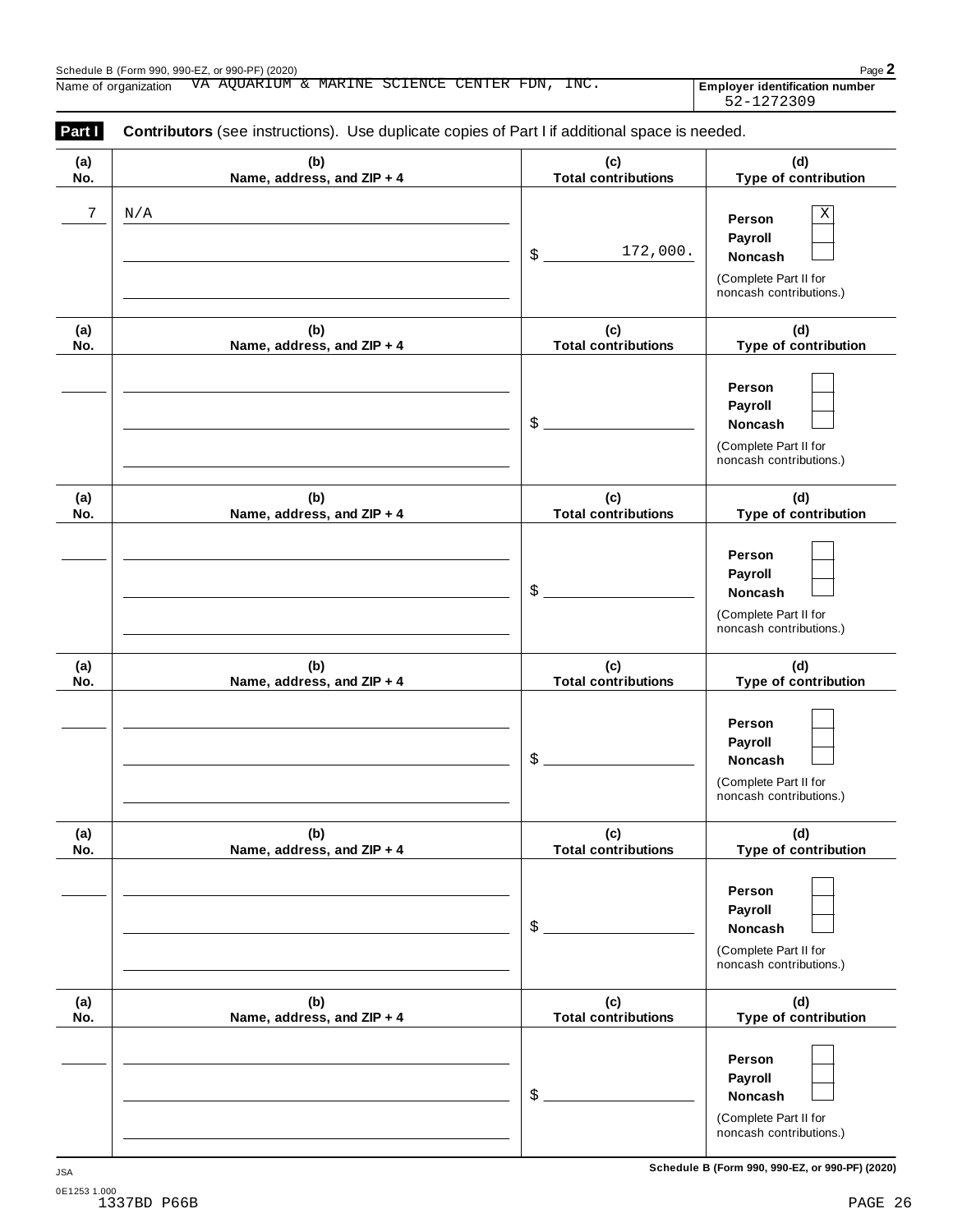Schedule B (Form 990, 990-EZ, or 990-PF) (2020)<br>Name of organization VA AQUARIUM & MARINE SCIENCE CENTER FDN, INC. **Page 3**<br>Name of organization VA AQUARIUM & MARINE SCIENCE CENTER FDN, INC. **Page 1** Name of organization VA AQUARIUM & MARINE SCIENCE CENTER FDN, INC. **Employer identification number** 

52-1272309

| (a) No.<br>from<br>Part I | (b)<br>Description of noncash property given | (c)<br>FMV (or estimate)<br>(See instructions.) | (d)<br>Date received |
|---------------------------|----------------------------------------------|-------------------------------------------------|----------------------|
|                           |                                              | $\frac{1}{2}$                                   |                      |
| (a) No.<br>from<br>Part I | (b)<br>Description of noncash property given | (c)<br>FMV (or estimate)<br>(See instructions.) | (d)<br>Date received |
|                           |                                              | $\frac{1}{2}$                                   |                      |
| (a) No.<br>from<br>Part I | (b)<br>Description of noncash property given | (c)<br>FMV (or estimate)<br>(See instructions.) | (d)<br>Date received |
|                           |                                              | $\delta$                                        |                      |
| (a) No.<br>from<br>Part I | (b)<br>Description of noncash property given | (c)<br>FMV (or estimate)<br>(See instructions.) | (d)<br>Date received |
|                           |                                              | \$                                              |                      |
| (a) No.<br>from<br>Part I | (b)<br>Description of noncash property given | (c)<br>FMV (or estimate)<br>(See instructions.) | (d)<br>Date received |
|                           |                                              | \$                                              |                      |
| (a) No.<br>from<br>Part I | (b)<br>Description of noncash property given | (c)<br>FMV (or estimate)<br>(See instructions.) | (d)<br>Date received |
|                           |                                              | $$$ .                                           |                      |

**Schedule B (Form 990, 990-EZ, or 990-PF) (2020)** JSA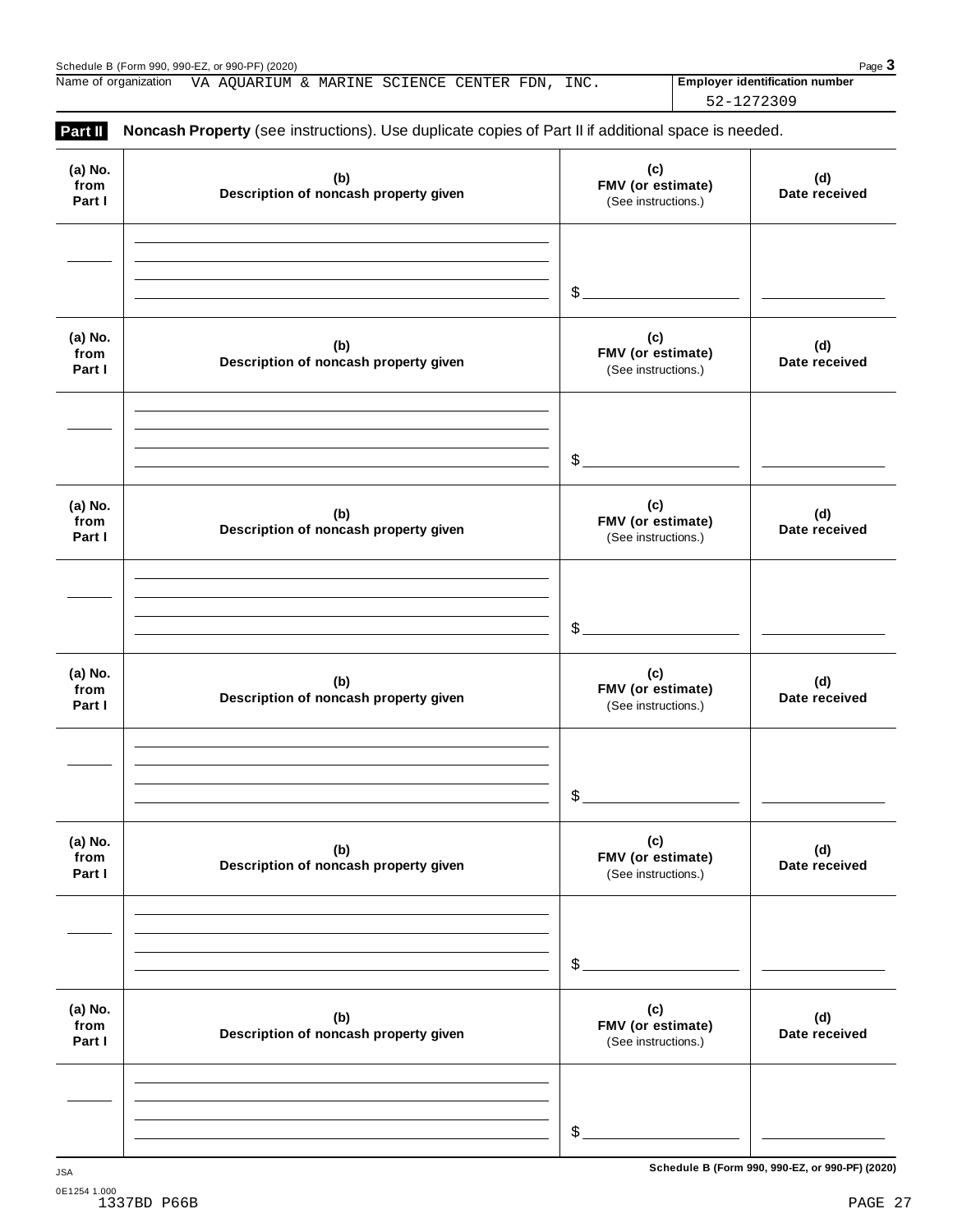| Schedule B (Form 990, 990-EZ, or 990-PF) (2020)                                                                                                                                                                                                                                                                                                                                                                                         | Page 4                                |
|-----------------------------------------------------------------------------------------------------------------------------------------------------------------------------------------------------------------------------------------------------------------------------------------------------------------------------------------------------------------------------------------------------------------------------------------|---------------------------------------|
| Name of organization VA AQUARIUM & MARINE SCIENCE CENTER FDN, INC.                                                                                                                                                                                                                                                                                                                                                                      | <b>Employer identification number</b> |
|                                                                                                                                                                                                                                                                                                                                                                                                                                         | 52-1272309                            |
| Exclusively religious, charitable, etc., contributions to organizations described in section 501(c)(7), (8), or<br><b>Part III</b>                                                                                                                                                                                                                                                                                                      |                                       |
| (10) that total more than \$1,000 for the year from any one contributor. Complete columns (a) through (e) and<br>the following line entry. For organizations completing Part III, enter the total of exclusively religious, charitable, etc.,<br>contributions of \$1,000 or less for the year. (Enter this information once. See instructions.) $\triangleright$ \$<br>Use duplicate copies of Part III if additional space is needed. |                                       |
| $(A)$ No                                                                                                                                                                                                                                                                                                                                                                                                                                |                                       |

| $(a)$ No.<br>from<br>Part I | (b) Purpose of gift                     | (c) Use of gift      | (d) Description of how gift is held             |
|-----------------------------|-----------------------------------------|----------------------|-------------------------------------------------|
|                             |                                         |                      |                                                 |
|                             |                                         |                      |                                                 |
|                             |                                         |                      |                                                 |
|                             |                                         | (e) Transfer of gift |                                                 |
|                             | Transferee's name, address, and ZIP + 4 |                      | Relationship of transferor to transferee        |
|                             |                                         |                      |                                                 |
|                             |                                         |                      |                                                 |
|                             |                                         |                      |                                                 |
| $(a)$ No.<br>from<br>Part I | (b) Purpose of gift                     | (c) Use of gift      | (d) Description of how gift is held             |
|                             |                                         |                      |                                                 |
|                             |                                         |                      |                                                 |
|                             |                                         |                      |                                                 |
|                             |                                         | (e) Transfer of gift |                                                 |
|                             | Transferee's name, address, and ZIP + 4 |                      | Relationship of transferor to transferee        |
|                             |                                         |                      |                                                 |
|                             |                                         |                      |                                                 |
|                             |                                         |                      |                                                 |
| $(a)$ No.<br>from<br>Part I | (b) Purpose of gift                     | (c) Use of gift      | (d) Description of how gift is held             |
|                             |                                         |                      |                                                 |
|                             |                                         |                      |                                                 |
|                             |                                         |                      |                                                 |
|                             |                                         | (e) Transfer of gift |                                                 |
|                             | Transferee's name, address, and ZIP + 4 |                      | Relationship of transferor to transferee        |
|                             |                                         |                      |                                                 |
|                             |                                         |                      |                                                 |
|                             |                                         |                      |                                                 |
| (a) No.<br>from<br>Part I   | (b) Purpose of gift                     | (c) Use of gift      | (d) Description of how gift is held             |
|                             |                                         |                      |                                                 |
|                             |                                         |                      |                                                 |
|                             |                                         |                      |                                                 |
|                             |                                         |                      |                                                 |
|                             |                                         | (e) Transfer of gift |                                                 |
|                             | Transferee's name, address, and ZIP + 4 |                      | Relationship of transferor to transferee        |
|                             |                                         |                      |                                                 |
|                             |                                         |                      |                                                 |
|                             |                                         |                      |                                                 |
| <b>JSA</b>                  |                                         |                      | Schedule B (Form 990, 990-EZ, or 990-PF) (2020) |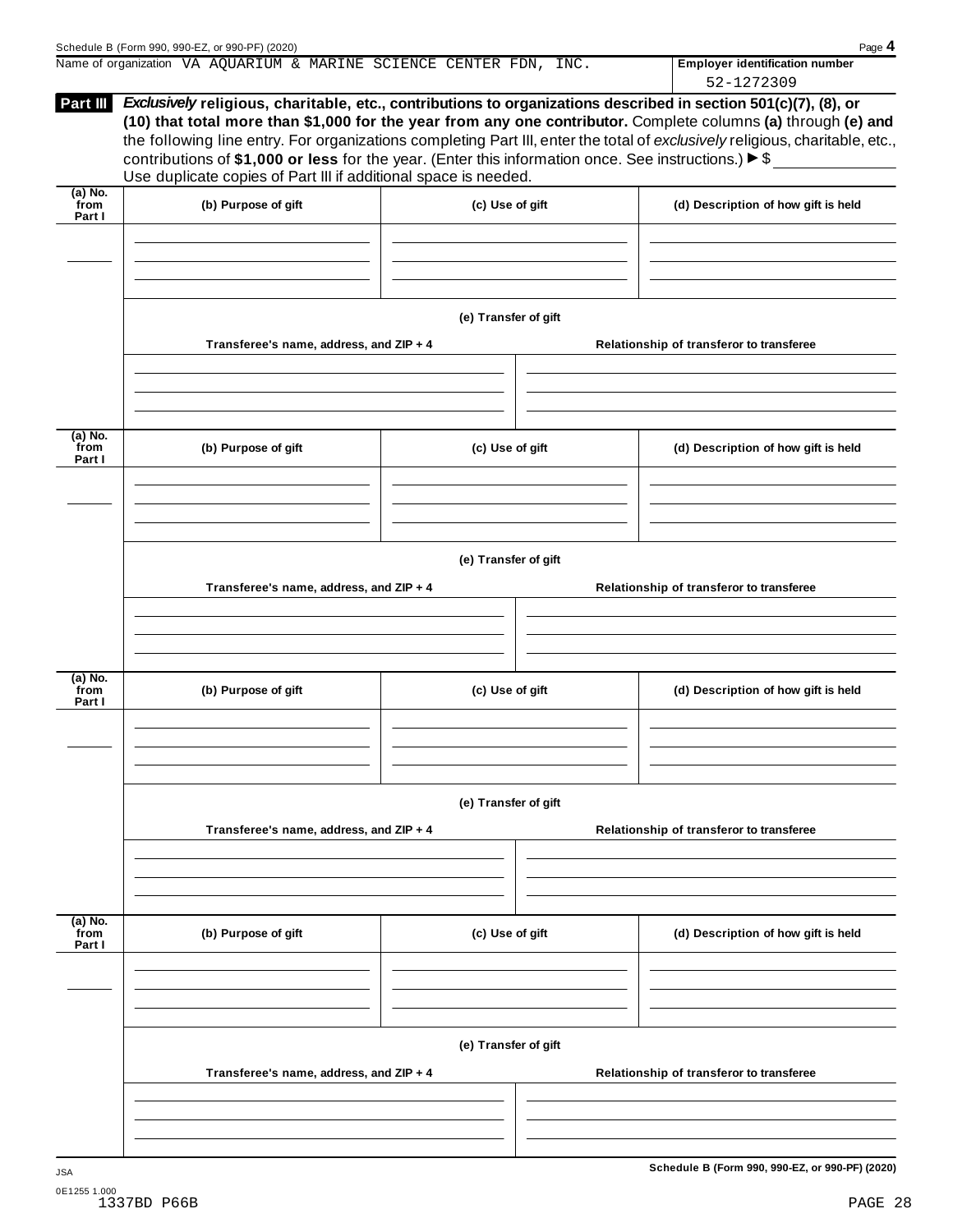| <b>SCHEDULE D</b><br>(Form 990)                               |                                           |                                                                                                                                                                                                                                                                                                                                  | <b>Supplemental Financial Statements</b><br>Complete if the organization answered "Yes" on Form 990,<br>Part IV, line 6, 7, 8, 9, 10, 11a, 11b, 11c, 11d, 11e, 11f, 12a, or 12b. |                                                    | OMB No. 1545-0047<br>$20$ 20               |
|---------------------------------------------------------------|-------------------------------------------|----------------------------------------------------------------------------------------------------------------------------------------------------------------------------------------------------------------------------------------------------------------------------------------------------------------------------------|----------------------------------------------------------------------------------------------------------------------------------------------------------------------------------|----------------------------------------------------|--------------------------------------------|
| Department of the Treasury<br><b>Internal Revenue Service</b> |                                           |                                                                                                                                                                                                                                                                                                                                  | Attach to Form 990.<br>Go to www.irs.gov/Form990 for instructions and the latest information.                                                                                    |                                                    | <b>Open to Public</b><br><b>Inspection</b> |
|                                                               | Name of the organization                  |                                                                                                                                                                                                                                                                                                                                  |                                                                                                                                                                                  | <b>Employer identification number</b>              |                                            |
|                                                               |                                           | VA AQUARIUM & MARINE SCIENCE CENTER FDN, INC.                                                                                                                                                                                                                                                                                    |                                                                                                                                                                                  | 52-1272309                                         |                                            |
| Part I                                                        |                                           | Organizations Maintaining Donor Advised Funds or Other Similar Funds or Accounts.<br>Complete if the organization answered "Yes" on Form 990, Part IV, line 6.                                                                                                                                                                   |                                                                                                                                                                                  |                                                    |                                            |
|                                                               |                                           |                                                                                                                                                                                                                                                                                                                                  | (a) Donor advised funds                                                                                                                                                          | (b) Funds and other accounts                       |                                            |
|                                                               |                                           |                                                                                                                                                                                                                                                                                                                                  |                                                                                                                                                                                  |                                                    |                                            |
| 1                                                             |                                           | Total number at end of year entitled as a set of the set of year                                                                                                                                                                                                                                                                 |                                                                                                                                                                                  |                                                    |                                            |
| $\mathbf{2}$<br>3                                             |                                           | Aggregate value of contributions to (during year)                                                                                                                                                                                                                                                                                |                                                                                                                                                                                  |                                                    |                                            |
| 4                                                             |                                           | Aggregate value of grants from (during year)<br>Aggregate value at end of year                                                                                                                                                                                                                                                   |                                                                                                                                                                                  |                                                    |                                            |
| 5                                                             |                                           | Did the organization inform all donors and donor advisors in writing that the assets held in donor advised                                                                                                                                                                                                                       |                                                                                                                                                                                  |                                                    |                                            |
|                                                               |                                           | funds are the organization's property, subject to the organization's exclusive legal control?                                                                                                                                                                                                                                    |                                                                                                                                                                                  |                                                    | Yes<br>No                                  |
| 6                                                             |                                           | Did the organization inform all grantees, donors, and donor advisors in writing that grant funds can be used                                                                                                                                                                                                                     |                                                                                                                                                                                  |                                                    |                                            |
|                                                               |                                           | only for charitable purposes and not for the benefit of the donor or donor advisor, or for any other purpose                                                                                                                                                                                                                     |                                                                                                                                                                                  |                                                    |                                            |
|                                                               |                                           |                                                                                                                                                                                                                                                                                                                                  |                                                                                                                                                                                  |                                                    | <b>Yes</b><br><b>No</b>                    |
| Part II                                                       |                                           | <b>Conservation Easements.</b>                                                                                                                                                                                                                                                                                                   |                                                                                                                                                                                  |                                                    |                                            |
|                                                               |                                           | Complete if the organization answered "Yes" on Form 990, Part IV, line 7.                                                                                                                                                                                                                                                        |                                                                                                                                                                                  |                                                    |                                            |
| 1                                                             |                                           | Purpose(s) of conservation easements held by the organization (check all that apply).                                                                                                                                                                                                                                            |                                                                                                                                                                                  |                                                    |                                            |
|                                                               |                                           | Preservation of land for public use (for example, recreation or education)                                                                                                                                                                                                                                                       |                                                                                                                                                                                  | Preservation of a historically important land area |                                            |
|                                                               |                                           | Protection of natural habitat                                                                                                                                                                                                                                                                                                    |                                                                                                                                                                                  | Preservation of a certified historic structure     |                                            |
|                                                               |                                           | Preservation of open space                                                                                                                                                                                                                                                                                                       |                                                                                                                                                                                  |                                                    |                                            |
| $\mathbf{2}$                                                  |                                           | Complete lines 2a through 2d if the organization held a qualified conservation contribution in the form of a conservation                                                                                                                                                                                                        |                                                                                                                                                                                  |                                                    |                                            |
|                                                               |                                           | easement on the last day of the tax year.                                                                                                                                                                                                                                                                                        |                                                                                                                                                                                  |                                                    | Held at the End of the Tax Year            |
| a                                                             |                                           |                                                                                                                                                                                                                                                                                                                                  |                                                                                                                                                                                  | 2a                                                 |                                            |
| b                                                             |                                           |                                                                                                                                                                                                                                                                                                                                  |                                                                                                                                                                                  | 2b                                                 |                                            |
| c                                                             |                                           | Number of conservation easements on a certified historic structure included in (a)                                                                                                                                                                                                                                               |                                                                                                                                                                                  | 2c                                                 |                                            |
| d                                                             |                                           | Number of conservation easements included in (c) acquired after 7/25/06, and not on a                                                                                                                                                                                                                                            |                                                                                                                                                                                  |                                                    |                                            |
|                                                               |                                           | historic structure listed in the National Register                                                                                                                                                                                                                                                                               |                                                                                                                                                                                  | 2d                                                 |                                            |
| 3                                                             |                                           | Number of conservation easements modified, transferred, released, extinguished, or terminated by the organization during the                                                                                                                                                                                                     |                                                                                                                                                                                  |                                                    |                                            |
|                                                               | $\mathsf{tax}$ vear $\blacktriangleright$ |                                                                                                                                                                                                                                                                                                                                  |                                                                                                                                                                                  |                                                    |                                            |
| 4                                                             |                                           | Number of states where property subject to conservation easement is located ▶ _                                                                                                                                                                                                                                                  |                                                                                                                                                                                  |                                                    |                                            |
| 5                                                             |                                           | Does the organization have a written policy regarding the periodic monitoring, inspection, handling of                                                                                                                                                                                                                           |                                                                                                                                                                                  |                                                    |                                            |
|                                                               |                                           | violations, and enforcement of the conservation easements it holds?                                                                                                                                                                                                                                                              |                                                                                                                                                                                  |                                                    | <b>Yes</b><br>No                           |
| 6                                                             |                                           | Staff and volunteer hours devoted to monitoring, inspecting, handling of violations, and enforcing conservation easements during the year                                                                                                                                                                                        |                                                                                                                                                                                  |                                                    |                                            |
|                                                               |                                           |                                                                                                                                                                                                                                                                                                                                  |                                                                                                                                                                                  |                                                    |                                            |
| $\overline{7}$                                                |                                           | Amount of expenses incurred in monitoring, inspecting, handling of violations, and enforcing conservation easements during the year                                                                                                                                                                                              |                                                                                                                                                                                  |                                                    |                                            |
|                                                               | $\triangleright$ \$                       |                                                                                                                                                                                                                                                                                                                                  |                                                                                                                                                                                  |                                                    |                                            |
| 8                                                             |                                           | Does each conservation easement reported on line 2(d) above satisfy the requirements of section 170(h)(4)(B)(i)                                                                                                                                                                                                                  |                                                                                                                                                                                  |                                                    |                                            |
|                                                               |                                           |                                                                                                                                                                                                                                                                                                                                  |                                                                                                                                                                                  |                                                    | <b>No</b><br><b>Yes</b>                    |
| 9                                                             |                                           | In Part XIII, describe how the organization reports conservation easements in its revenue and expense statement and                                                                                                                                                                                                              |                                                                                                                                                                                  |                                                    |                                            |
|                                                               |                                           | balance sheet, and include, if applicable, the text of the footnote to the organization's financial statements that describes the                                                                                                                                                                                                |                                                                                                                                                                                  |                                                    |                                            |
|                                                               |                                           | organization's accounting for conservation easements.                                                                                                                                                                                                                                                                            |                                                                                                                                                                                  |                                                    |                                            |
|                                                               | <b>Part III</b>                           | Organizations Maintaining Collections of Art, Historical Treasures, or Other Similar Assets.                                                                                                                                                                                                                                     |                                                                                                                                                                                  |                                                    |                                            |
|                                                               |                                           | Complete if the organization answered "Yes" on Form 990, Part IV, line 8.                                                                                                                                                                                                                                                        |                                                                                                                                                                                  |                                                    |                                            |
| 1a                                                            |                                           | If the organization elected, as permitted under FASB ASC 958, not to report in its revenue statement and balance sheet works of art, historical treasures, or other similar assets held for public exhibition, education, or r                                                                                                   |                                                                                                                                                                                  |                                                    |                                            |
| b                                                             |                                           | If the organization elected, as permitted under FASB ASC 958, to report in its revenue statement and balance sheet works of<br>art, historical treasures, or other similar assets held for public exhibition, education, or research in furtherance of public service,<br>provide the following amounts relating to these items: |                                                                                                                                                                                  |                                                    |                                            |
|                                                               |                                           |                                                                                                                                                                                                                                                                                                                                  |                                                                                                                                                                                  |                                                    |                                            |
|                                                               |                                           | (ii) Assets included in Form 990, Part X $\ldots \ldots \ldots \ldots \ldots \ldots \ldots \ldots \ldots \ldots \ldots \ldots \blacktriangleright$ \$ $\ldots$ $\blacktriangleright$ 5                                                                                                                                           |                                                                                                                                                                                  |                                                    |                                            |
| $\mathbf{2}$                                                  |                                           | If the organization received or held works of art, historical treasures, or other similar assets for financial gain, provide the                                                                                                                                                                                                 |                                                                                                                                                                                  |                                                    |                                            |
|                                                               |                                           | following amounts required to be reported under FASB ASC 958 relating to these items:                                                                                                                                                                                                                                            |                                                                                                                                                                                  |                                                    |                                            |
| a                                                             |                                           |                                                                                                                                                                                                                                                                                                                                  |                                                                                                                                                                                  |                                                    |                                            |
|                                                               |                                           | $\frac{1}{2}$ and $\frac{1}{2}$ is the state of $\frac{1}{2}$ in Figure 0.00. Deat $\frac{1}{2}$                                                                                                                                                                                                                                 |                                                                                                                                                                                  |                                                    |                                            |

**For Paperwork Reduction Act Notice, see the Instructions for Form 990. Schedule D (Form 990) 2020**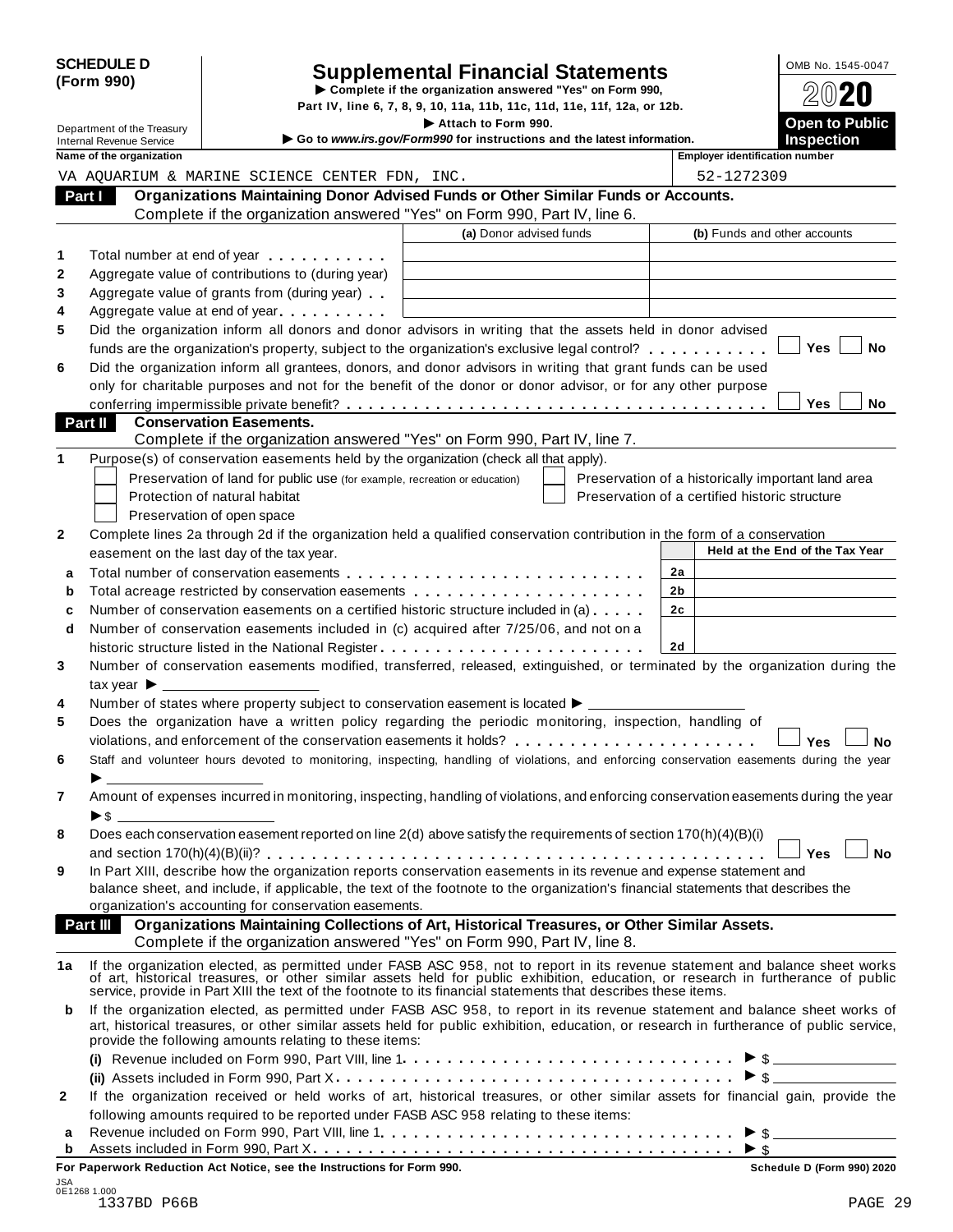VA AQUARIUM & MARINE SCIENCE CENTER FDN, INC. 52-1272309

|    | Schedule D (Form 990) 2020                                                                                                                                      |                         |                |          |                          |            |                      |                |                     | Page 2       |
|----|-----------------------------------------------------------------------------------------------------------------------------------------------------------------|-------------------------|----------------|----------|--------------------------|------------|----------------------|----------------|---------------------|--------------|
|    | Organizations Maintaining Collections of Art, Historical Treasures, or Other Similar Assets (continued)<br>Part III                                             |                         |                |          |                          |            |                      |                |                     |              |
| 3  | Using the organization's acquisition, accession, and other records, check any of the following that make significant use of its                                 |                         |                |          |                          |            |                      |                |                     |              |
|    | collection items (check all that apply):                                                                                                                        |                         |                |          |                          |            |                      |                |                     |              |
| a  | Public exhibition<br>Χ                                                                                                                                          |                         | d              |          | Loan or exchange program |            |                      |                |                     |              |
| b  | Scholarly research                                                                                                                                              |                         | е              | Other    |                          |            |                      |                |                     |              |
| c  | Preservation for future generations                                                                                                                             |                         |                |          |                          |            |                      |                |                     |              |
| 4  | Provide a description of the organization's collections and explain how they further the organization's exempt purpose in Part                                  |                         |                |          |                          |            |                      |                |                     |              |
|    | XIII.                                                                                                                                                           |                         |                |          |                          |            |                      |                |                     |              |
| 5  | During the year, did the organization solicit or receive donations of art, historical treasures, or other similar                                               |                         |                |          |                          |            |                      |                |                     |              |
|    | assets to be sold to raise funds rather than to be maintained as part of the organization's collection?                                                         |                         |                |          |                          |            |                      | <b>Yes</b>     | $\mathbf{X}$        | No           |
|    | <b>Escrow and Custodial Arrangements.</b><br><b>Part IV</b>                                                                                                     |                         |                |          |                          |            |                      |                |                     |              |
|    | Complete if the organization answered "Yes" on Form 990, Part IV, line 9, or reported an amount on Form                                                         |                         |                |          |                          |            |                      |                |                     |              |
|    | 990, Part X, line 21.                                                                                                                                           |                         |                |          |                          |            |                      |                |                     |              |
|    | 1a Is the organization an agent, trustee, custodian or other intermediary for contributions or other assets not                                                 |                         |                |          |                          |            |                      |                |                     |              |
|    |                                                                                                                                                                 |                         |                |          |                          |            |                      | Yes            |                     | No           |
| b  | If "Yes," explain the arrangement in Part XIII and complete the following table:                                                                                |                         |                |          |                          |            |                      |                |                     |              |
|    |                                                                                                                                                                 |                         |                |          |                          |            |                      | Amount         |                     |              |
| c  |                                                                                                                                                                 |                         |                |          |                          |            |                      |                |                     |              |
|    |                                                                                                                                                                 |                         |                |          | 1 <sub>d</sub>           |            |                      |                |                     |              |
| е  |                                                                                                                                                                 |                         |                |          | 1е                       |            |                      |                |                     |              |
|    |                                                                                                                                                                 |                         |                |          | 1f                       |            |                      |                |                     |              |
| 2a | Did the organization include an amount on Form 990, Part X, line 21, for escrow or custodial account liability?                                                 |                         |                |          |                          |            |                      | Yes            |                     | No           |
| b  | If "Yes," explain the arrangement in Part XIII. Check here if the explanation has been provided on Part XIII                                                    |                         |                |          |                          |            |                      |                |                     |              |
|    | <b>Endowment Funds.</b><br><b>Part V</b>                                                                                                                        |                         |                |          |                          |            |                      |                |                     |              |
|    | Complete if the organization answered "Yes" on Form 990, Part IV, line 10.                                                                                      |                         |                |          |                          |            |                      |                |                     |              |
|    |                                                                                                                                                                 | (a) Current year        | (b) Prior year |          | (c) Two years back       |            | (d) Three years back |                | (e) Four years back |              |
|    |                                                                                                                                                                 | 3,300,832.              | 2,597,076.     |          |                          | 2,574,459. | 2,448,420.           |                |                     | 2, 251, 514. |
| 1a | Beginning of year balance                                                                                                                                       | 154,931.                |                | 750,181. |                          |            | 36,595.              |                |                     | 17,769.      |
| b  | Contributions <b>Contributions</b>                                                                                                                              |                         |                |          |                          |            |                      |                |                     |              |
| c  | Net investment earnings, gains,                                                                                                                                 |                         |                |          |                          |            |                      |                |                     |              |
|    | and losses experiences and losses                                                                                                                               | 762,799.                |                | 79,711.  |                          | 153,410.   | 232,489.             |                |                     | 262,627.     |
| d  | Grants or scholarships                                                                                                                                          |                         |                |          |                          |            |                      |                |                     |              |
| е  | Other expenditures for facilities                                                                                                                               |                         |                |          |                          |            |                      |                |                     |              |
|    | and programs                                                                                                                                                    | 148,666.                |                | 126,136. |                          | 130,793.   | 143,045.             |                |                     | 83,490.      |
|    | Administrative expenses                                                                                                                                         | 4,069,896.              | 3,300,832.     |          |                          |            |                      |                |                     | 2,448,420.   |
| a  | End of year balance                                                                                                                                             |                         |                |          |                          | 2,597,076. | 2,574,459.           |                |                     |              |
| 2  | Provide the estimated percentage of the current year end balance (line 1g, column (a)) held as:                                                                 |                         |                |          |                          |            |                      |                |                     |              |
| a  | Board designated or quasi-endowment $\triangleright$ 24.0100 %                                                                                                  |                         |                |          |                          |            |                      |                |                     |              |
| b  | Permanent endowment >                                                                                                                                           | 50.6800 $%$             |                |          |                          |            |                      |                |                     |              |
| c  | Term endowment $\triangleright$ 25.3100 %                                                                                                                       |                         |                |          |                          |            |                      |                |                     |              |
|    | The percentages on lines 2a, 2b, and 2c should equal 100%.                                                                                                      |                         |                |          |                          |            |                      |                |                     |              |
|    | 3a Are there endowment funds not in the possession of the organization that are held and administered for the                                                   |                         |                |          |                          |            |                      |                |                     |              |
|    | organization by:                                                                                                                                                |                         |                |          |                          |            |                      |                | Yes                 | No           |
|    |                                                                                                                                                                 |                         |                |          |                          |            |                      | 3a(i)          |                     | Χ            |
|    |                                                                                                                                                                 |                         |                |          |                          |            |                      | 3a(ii)         |                     | X            |
| b  | If "Yes" on line 3a(ii), are the related organizations listed as required on Schedule R?                                                                        |                         |                |          |                          |            |                      | 3b             |                     |              |
| 4  | Describe in Part XIII the intended uses of the organization's endowment funds.                                                                                  |                         |                |          |                          |            |                      |                |                     |              |
|    | Land, Buildings, and Equipment.<br>Complete if the organization answered "Yes" on Form 990, Part IV, line 11a. See Form 990, Part X, line 10.<br><b>Part VI</b> |                         |                |          |                          |            |                      |                |                     |              |
|    | Description of property                                                                                                                                         | (a) Cost or other basis |                |          | (b) Cost or other basis  |            | (c) Accumulated      | (d) Book value |                     |              |
|    |                                                                                                                                                                 | (investment)            |                |          | (other)                  |            | depreciation         |                |                     |              |
| 1a |                                                                                                                                                                 |                         |                |          |                          |            |                      |                |                     |              |
| b  | Buildings                                                                                                                                                       |                         |                |          |                          |            |                      |                |                     |              |
| c  | Leasehold improvements experiences                                                                                                                              |                         |                |          | 210,891.                 |            | 33,681               |                | 177, 210.           |              |
| d  | Equipment experience in the set of the set of the set of the set of the set of the set of the set of the set o                                                  |                         |                |          | 26,623,467.              |            | 7,380,230            |                | 19, 243, 237.       |              |
| е  |                                                                                                                                                                 |                         |                |          |                          |            |                      |                |                     |              |
|    | Total. Add lines 1a through 1e. (Column (d) must equal Form 990, Part X, column (B), line 10c.)                                                                 |                         |                |          |                          |            | ▶                    |                | 19,420,447.         |              |

**Schedule D (Form 990) 2020**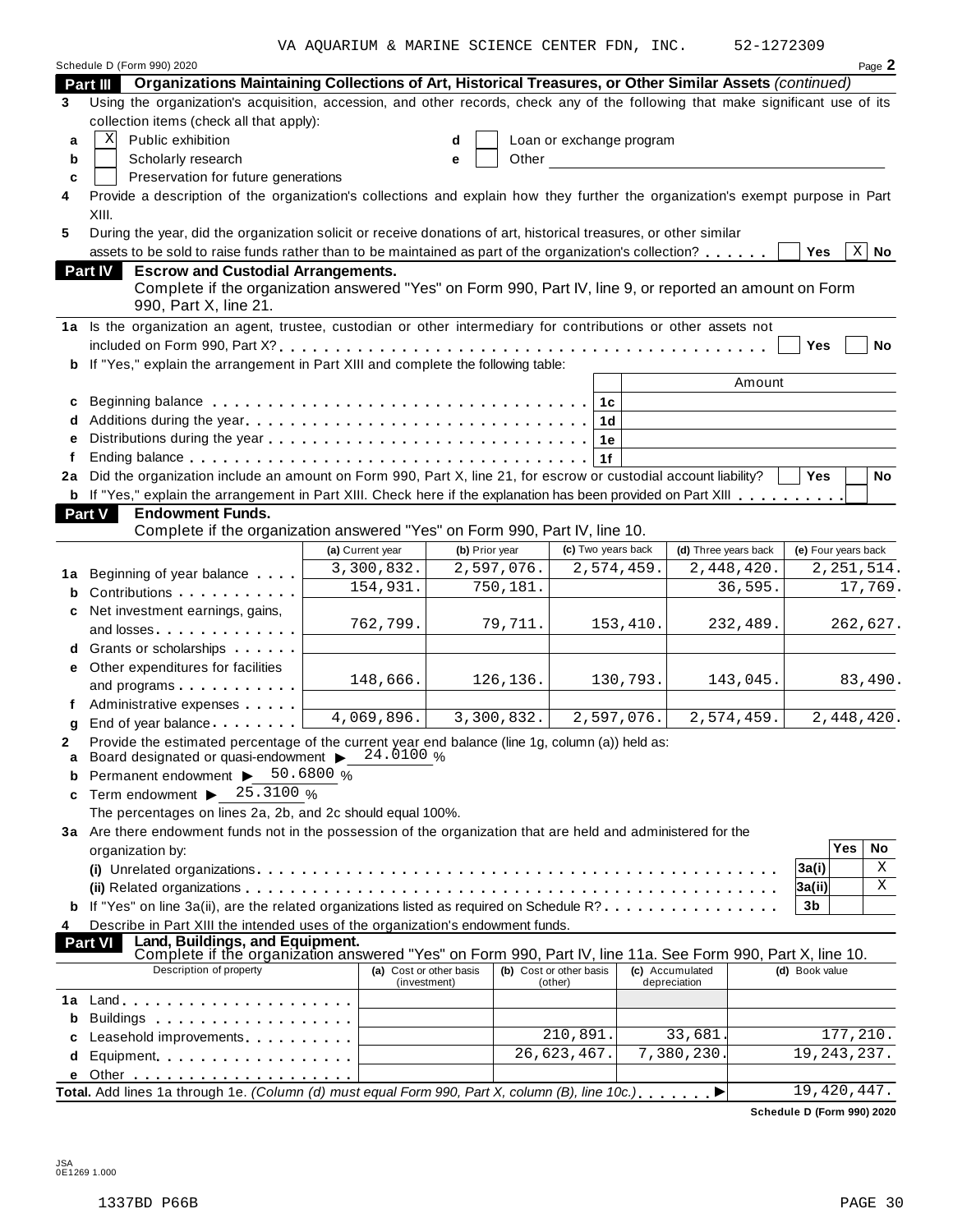Schedule <sup>D</sup> (Form 990) <sup>2020</sup> Page **3**

| Part VII         | <b>Investments - Other Securities.</b><br>Complete if the organization answered "Yes" on Form 990, Part IV, line 11b. See Form 990, Part X, line 12. |                              |                                                              |                |
|------------------|------------------------------------------------------------------------------------------------------------------------------------------------------|------------------------------|--------------------------------------------------------------|----------------|
|                  | (a) Description of security or category<br>(including name of security)                                                                              | (b) Book value               | (c) Method of valuation:<br>Cost or end-of-year market value |                |
|                  | (1) Financial derivatives                                                                                                                            |                              |                                                              |                |
|                  | (2) Closely held equity interests                                                                                                                    |                              |                                                              |                |
| $(3)$ Other      |                                                                                                                                                      |                              |                                                              |                |
| (A)              |                                                                                                                                                      |                              |                                                              |                |
| (B)              |                                                                                                                                                      |                              |                                                              |                |
| (C)              |                                                                                                                                                      |                              |                                                              |                |
| (D)              |                                                                                                                                                      |                              |                                                              |                |
| (E)              |                                                                                                                                                      |                              |                                                              |                |
| (F)              |                                                                                                                                                      |                              |                                                              |                |
| (G)              |                                                                                                                                                      |                              |                                                              |                |
| (H)              |                                                                                                                                                      |                              |                                                              |                |
|                  | Total. (Column (b) must equal Form 990, Part X, col. (B) line 12.) $\blacktriangleright$                                                             |                              |                                                              |                |
| <b>Part VIII</b> | <b>Investments - Program Related.</b><br>Complete if the organization answered "Yes" on Form 990, Part IV, line 11c. See Form 990, Part X, line 13.  |                              |                                                              |                |
|                  |                                                                                                                                                      |                              |                                                              |                |
|                  | (a) Description of investment                                                                                                                        | (b) Book value               | (c) Method of valuation:<br>Cost or end-of-year market value |                |
|                  |                                                                                                                                                      |                              |                                                              |                |
| (1)              |                                                                                                                                                      |                              |                                                              |                |
| (2)              |                                                                                                                                                      |                              |                                                              |                |
| (3)              |                                                                                                                                                      |                              |                                                              |                |
| (4)              |                                                                                                                                                      |                              |                                                              |                |
| (5)<br>(6)       |                                                                                                                                                      |                              |                                                              |                |
| (7)              |                                                                                                                                                      |                              |                                                              |                |
| (8)              |                                                                                                                                                      |                              |                                                              |                |
| (9)              |                                                                                                                                                      |                              |                                                              |                |
|                  | Total. (Column (b) must equal Form 990, Part X, col. (B) line $13$ .)                                                                                |                              |                                                              |                |
| Part IX          | Other Assets.<br>Complete if the organization answered "Yes" on Form 990, Part IV, line 11d. See Form 990, Part X, line 15.                          |                              |                                                              |                |
|                  |                                                                                                                                                      | (a) Description              |                                                              | (b) Book value |
| (1)              |                                                                                                                                                      |                              |                                                              |                |
| (2)              |                                                                                                                                                      |                              |                                                              |                |
| (3)              |                                                                                                                                                      |                              |                                                              |                |
| (4)              |                                                                                                                                                      |                              |                                                              |                |
| <u>(5)</u>       |                                                                                                                                                      |                              |                                                              |                |
| (6)              |                                                                                                                                                      |                              |                                                              |                |
| (7)              |                                                                                                                                                      |                              |                                                              |                |
| (8)              |                                                                                                                                                      |                              |                                                              |                |
| (9)              |                                                                                                                                                      |                              |                                                              |                |
|                  | Total. (Column (b) must equal Form 990, Part X, col. (B) line 15.)                                                                                   |                              |                                                              |                |
| Part X           | <b>Other Liabilities.</b><br>Complete if the organization answered "Yes" on Form 990, Part IV, line 11e or 11f. See Form 990, Part X,<br>line 25.    |                              |                                                              |                |
| 1.               |                                                                                                                                                      | (a) Description of liability |                                                              | (b) Book value |
| (1)              | Federal income taxes                                                                                                                                 |                              |                                                              |                |
| (2)              |                                                                                                                                                      |                              |                                                              |                |
| (3)              |                                                                                                                                                      |                              |                                                              |                |
| (4)              |                                                                                                                                                      |                              |                                                              |                |
| (5)              |                                                                                                                                                      |                              |                                                              |                |
| (6)              |                                                                                                                                                      |                              |                                                              |                |
| (7)              |                                                                                                                                                      |                              |                                                              |                |
| (8)              |                                                                                                                                                      |                              |                                                              |                |
| (9)              |                                                                                                                                                      |                              |                                                              |                |
|                  |                                                                                                                                                      |                              |                                                              |                |
|                  | 2. Liability for uncertain tax positions. In Part XIII, provide the text of the footnote to the organization's financial statements that reports the |                              |                                                              |                |

organization's liability for uncertain tax positions under FASB ASC 740. Check here if the text of the footnote has been provided in Part XIII

 $\boxed{\text{X}}$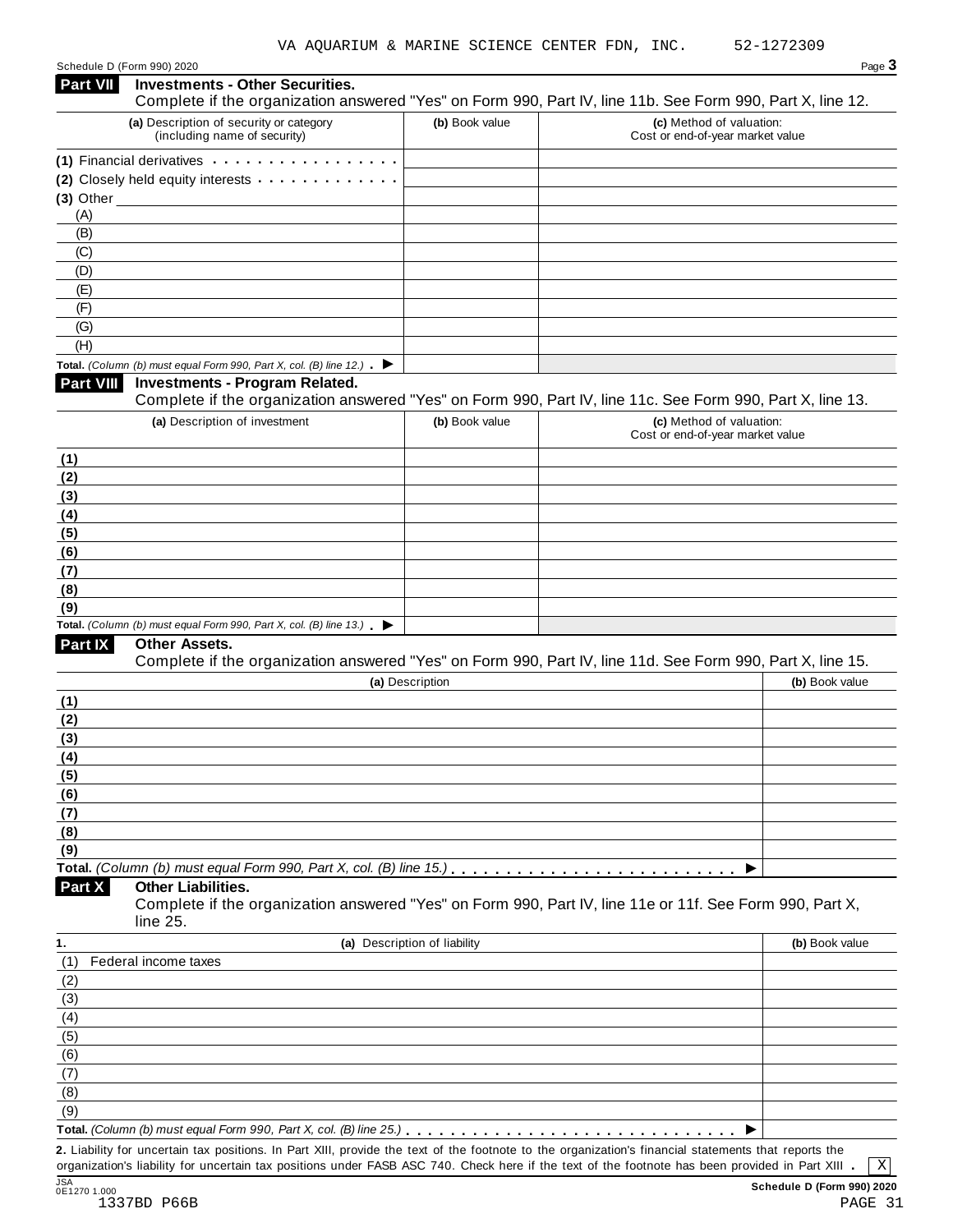|                 | Schedule D (Form 990) 2020                                                                                                                                           |              | Page 4       |
|-----------------|----------------------------------------------------------------------------------------------------------------------------------------------------------------------|--------------|--------------|
| Part XI         | Reconciliation of Revenue per Audited Financial Statements With Revenue per Return.<br>Complete if the organization answered "Yes" on Form 990, Part IV, line 12a.   |              |              |
| 1               | Total revenue, gains, and other support per audited financial statements                                                                                             | $\mathbf{1}$ | 6,302,107.   |
| 2               | Amounts included on line 1 but not on Form 990, Part VIII, line 12:                                                                                                  |              |              |
| a               | 975,761.<br>2a                                                                                                                                                       |              |              |
| b               | 1,407,127.<br>2 <sub>b</sub>                                                                                                                                         |              |              |
| c               | 2c                                                                                                                                                                   |              |              |
| d               | 2d                                                                                                                                                                   |              |              |
| e               |                                                                                                                                                                      | 2e           | 2,382,888.   |
| 3               |                                                                                                                                                                      | 3            | 3,919,219.   |
| 4               | Amounts included on Form 990, Part VIII, line 12, but not on line 1:                                                                                                 |              |              |
| a               | 40,249.<br>4a<br>Investment expenses not included on Form 990, Part VIII, line 7b                                                                                    |              |              |
| b               | $-137,506.$                                                                                                                                                          |              |              |
| C               |                                                                                                                                                                      | 4c           | $-97,257.$   |
| 5.              | Total revenue. Add lines 3 and 4c. (This must equal Form 990, Part I, line 12.)                                                                                      |              | 3,821,962.   |
| <b>Part XII</b> | Reconciliation of Expenses per Audited Financial Statements With Expenses per Return.<br>Complete if the organization answered "Yes" on Form 990, Part IV, line 12a. |              |              |
| 1               |                                                                                                                                                                      | 1            | 4, 227, 731. |
| 2               | Amounts included on line 1 but not on Form 990, Part IX, line 25:                                                                                                    |              |              |
| a               | 1,407,127.<br>2a                                                                                                                                                     |              |              |
| b               | 2 <sub>b</sub>                                                                                                                                                       |              |              |
| c               | 2c                                                                                                                                                                   |              |              |
| d               | 140,255.<br>2d                                                                                                                                                       |              |              |
| e               |                                                                                                                                                                      | 2e           | 1,547,382.   |
| 3               |                                                                                                                                                                      | 3            | 2,680,349.   |
| 4               | Amounts included on Form 990, Part IX, line 25, but not on line 1:                                                                                                   |              |              |
| a               | 40,249.<br>4a<br>Investment expenses not included on Form 990, Part VIII, line 7b                                                                                    |              |              |
| b               | 2,749.<br>4b                                                                                                                                                         |              |              |
| C               |                                                                                                                                                                      | 4c           | 42,998.      |
| 5.              | Total expenses. Add lines 3 and 4c. (This must equal Form 990, Part I, line 18.)                                                                                     | 5            | 2,723,347.   |
|                 | <b>Part XIII</b> Supplemental Information.                                                                                                                           |              |              |
|                 | Drougle the decorretions required for Dart II, lines 2, E, and 0; Dart III, lines 10, and 4; Dart IV, lines 1b, and 2b; Dart V, line, 4; Dart V, line                |              |              |

Provide the descriptions required for Part II, lines 3, 5, and 9; Part III, lines 1a and 4; Part IV, lines 1b and 2b; Part V, line 4; Part X, line 2; Part XI, lines 2d and 4b; and Part XII, lines 2d and 4b. Also complete this part to provide any additional information.

SEE PAGE 5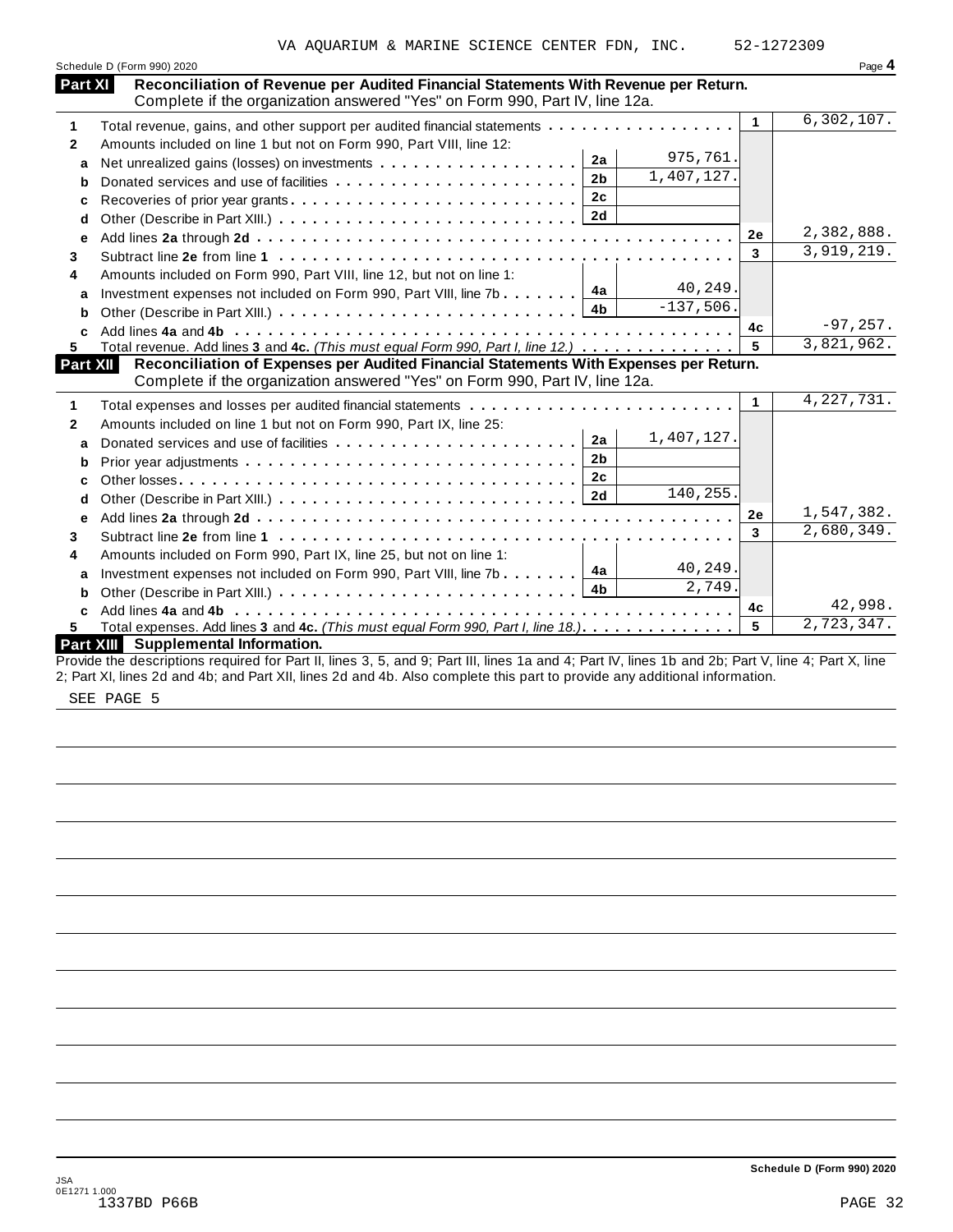Schedule D (Form 990) 2020 Page **5** VA AQUARIUM & MARINE SCIENCE CENTER FDN, INC. 52-1272309 **Part XIII Supplemental Information** *(continued)*

ANIMAL COLLECTIONS, SCH D, PART III LINE 1A IN ACCORDANCE WITH INDUSTRY PRACTICE, THE FOUNDATION'S COLLECTIONS OF MARINE ANIMALS ARE NOT CAPITALIZED AND RECOGNIZED AS ASSETS IN THE STATEMENTS OF FINANCIAL POSITION. THE FOUNDATION HOLDS ITS COLLECTIONS FOR PUBLIC EXHIBITION, EDUCATION AND RESEARCH RATHER THAN FOR FINANCIAL GAIN. IT PROTECTS, CARES FOR, PRESERVES AND KEEPS ITS COLLECTIONS UNENCUMBERED. ADDITIONALLY, IT IS IMPRACTICABLE TO ATTEMPT TO ASSIGN VALUES TO THE COLLECTION BECAUSE THE ANIMALS HAVE CERTAIN ATTRIBUTES, SUCH AS SPECIES, SEX, AGE, BREEDING POTENTIAL, AND RELATIONSHIP TO OTHERS IN THE ECOSYSTEM THAT MAKE IT DIFFICULT TO DETERMINE AN OBJECTIVE BASIS FOR VALUATION. THE COST OF COLLECTION ITEMS PURCHASED BY THE FOUNDATION IS REPORTED IN THE ACCOMPANYING STATEMENTS OF ACTIVITIES AS COLLECTIONS. CONTRIBUTED COLLECTION ITEMS ARE NOT REFLECTED IN THE FINANCIAL STATEMENTS. THE FOUNDATION DOES NOT DEACCESSION THEIR MARINE ANIMAL COLLECTION.

#### EXEMPT PURPOSE, SCH D, PART III LINE 4

THE CITY OF VIRGINIA BEACH OWNS AND OPERATES THE VIRGINIA AQUARIUM INFRASTRUCTURE AND FACILITIES. THE VIRGINIA AQUARIUM & MARINE SCIENCE CENTER FOUNDATION, INC.OWNS THE AQUARIUM EXHIBITS, CONDUCTS EDUCATIONAL PROGRAMS, DIRECTS RESEARCH AND CONSERVATION EFFORTS, AND CONDUCTS FUNDRAISING ACTIVITIES FOR THE AQUARIUM. FINANCIAL RESULTS FROM THE AQUARIUM FUND ARE REPORTED IN ACCORDANCE WITH THE REQUIREMENTS OF THE GOVERNMENTAL ACCOUNTING STANDARDS BOARD. SINCE ITS OPENING IN 1986, VIRGINIA AQUARIUM & MARINE SCIENCE CENTER'S MISSION HAS BEEN TO INCREASE THE PUBLIC'S KNOWLEDGE AND APPRECIATION OF THE MARINE ENVIRONMENT AND INSPIRE COMMITMENT TO PRESERVE ITS EXISTENCE. RECOGNIZING THAT MARINE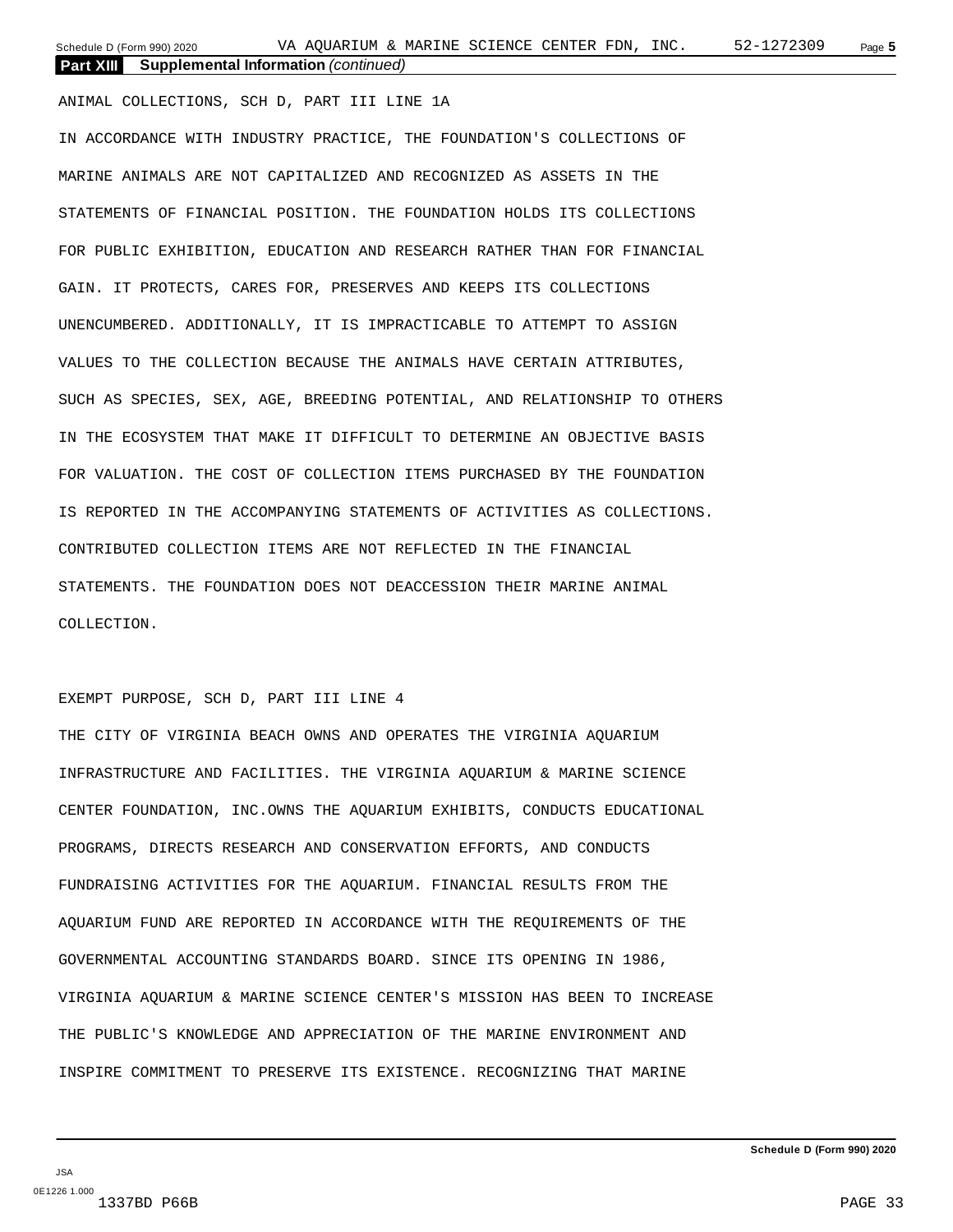| Schedule D (Form 990) 2020 |                                             | VA AOUARIUM & MARINE SCIENCE CENTER FDN. |  |  | INC. | 52-1272309 | Page 5 |  |
|----------------------------|---------------------------------------------|------------------------------------------|--|--|------|------------|--------|--|
| Part XIII                  | <b>Supplemental Information</b> (continued) |                                          |  |  |      |            |        |  |

CONSERVATION EXTENDS WELL BEYOND VIRGINIA'S SHORES, THE AQUARIUM ANNOUNCED IN 2011 THAT IT WOULD EXPAND ITS FOCUS TO INSPIRE CONSERVATION OF THE MARINE ENVIRONMENT THROUGH EDUCATION, RESEARCH, AND SUSTAINABLE PRACTICES.

THE COLLECTION OF ANIMALS ENABLES THE FOUNDATION TO ATTRACT THE PUBLIC TO BUY TICKETS IN ORDER TO INSPIRE CONSERVATION OF THE MARINE ENVIRONMENT THROUGH EDUCATION, RESEARCH, AND SUSTAINABLE PRACTICES. AOSSOCIATION OF ZOOS AND AQUARIUMS-SANCTIONED BREEDING PROGRAMS FOR ENDANGERED SPECIES, SUCH AS TOMISTOMA CROCODILES, ENABLES STAFF TO CONDUCT IMPORTANT RESEARCH FOR TERNATIONAL CONSERVATION, AND THEY ARE ONE OF THE "SIGNATURE" COLLECTION ANIMALS WHICH ENCOURAGE VISITORS TO CONTRIBUTE DIRECTLY TO CONSERVATION AT POINT

FIN 48 TAX POSITIONS, SCH D, PART X, LINE 2 MANAGEMENT CONTINUALLY EVALUATES TAX POSITIONS REFLECTED IN THE FOUNDATION'S TAX FILINGS AND DOES NOT BELIEVE THAT ANY MATERIAL UNCERTAIN TAX POSITIONS EXIST.

RECONCILIATION SCHEDULE D PART XI 4B: THIS INCLUDES THE LOSS ON DISPOSITON OF DEPRECIABLE ASSETS OF (\$140,255) AND AN IN-KIND ADJUSTMENT OF \$2,749.

RECONCILIATION SCHEDULE D PART XII LINE 2D THIS INCLUDES THE LOSS ON DISPOSITON OF DEPRECIABLE ASSETS OF \$140,255.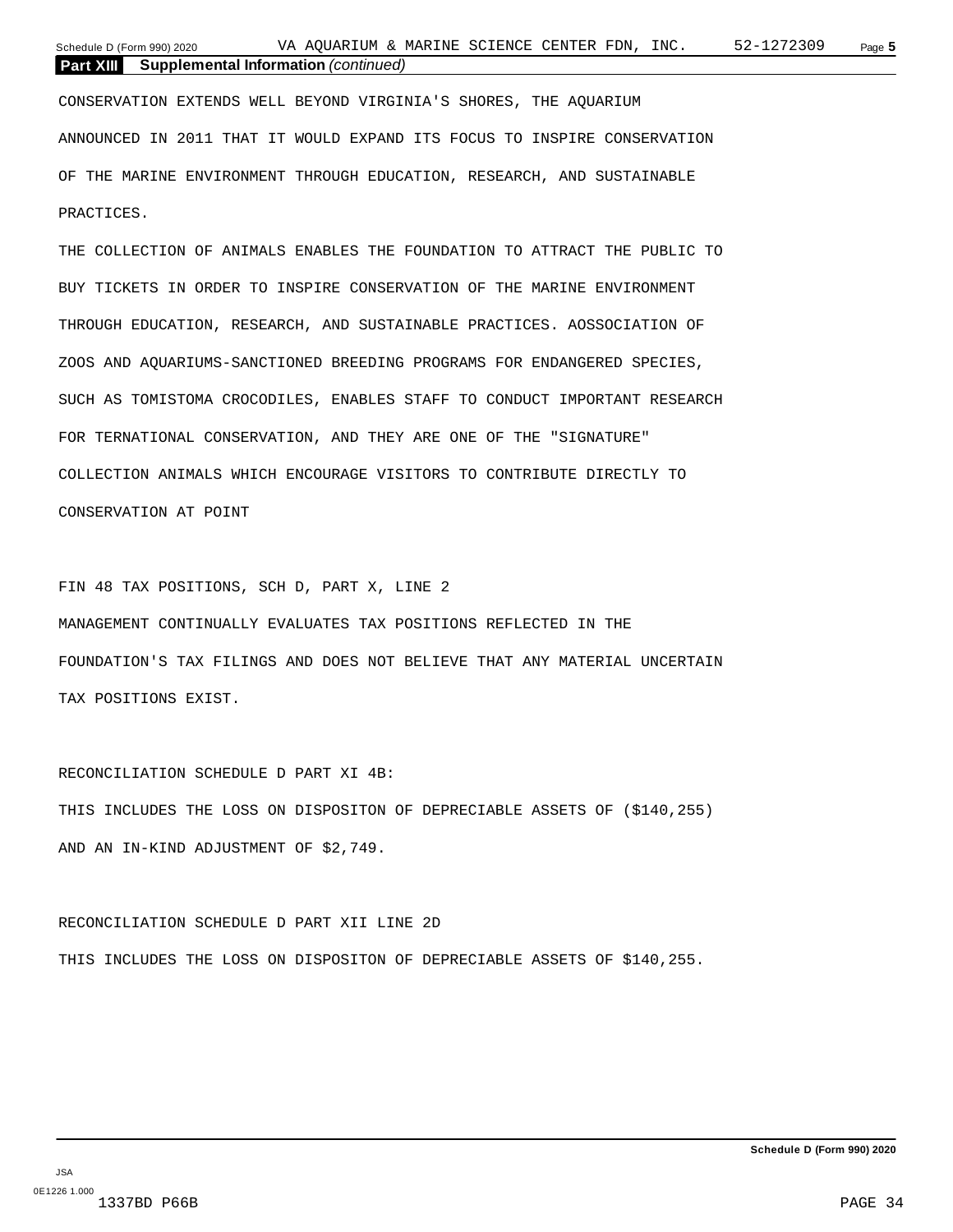RECONCILIATION SCHEDULE D XII LINE 4B

THIS INCLUDES AN IN-KIND ADJUSTMENT OF \$2,749.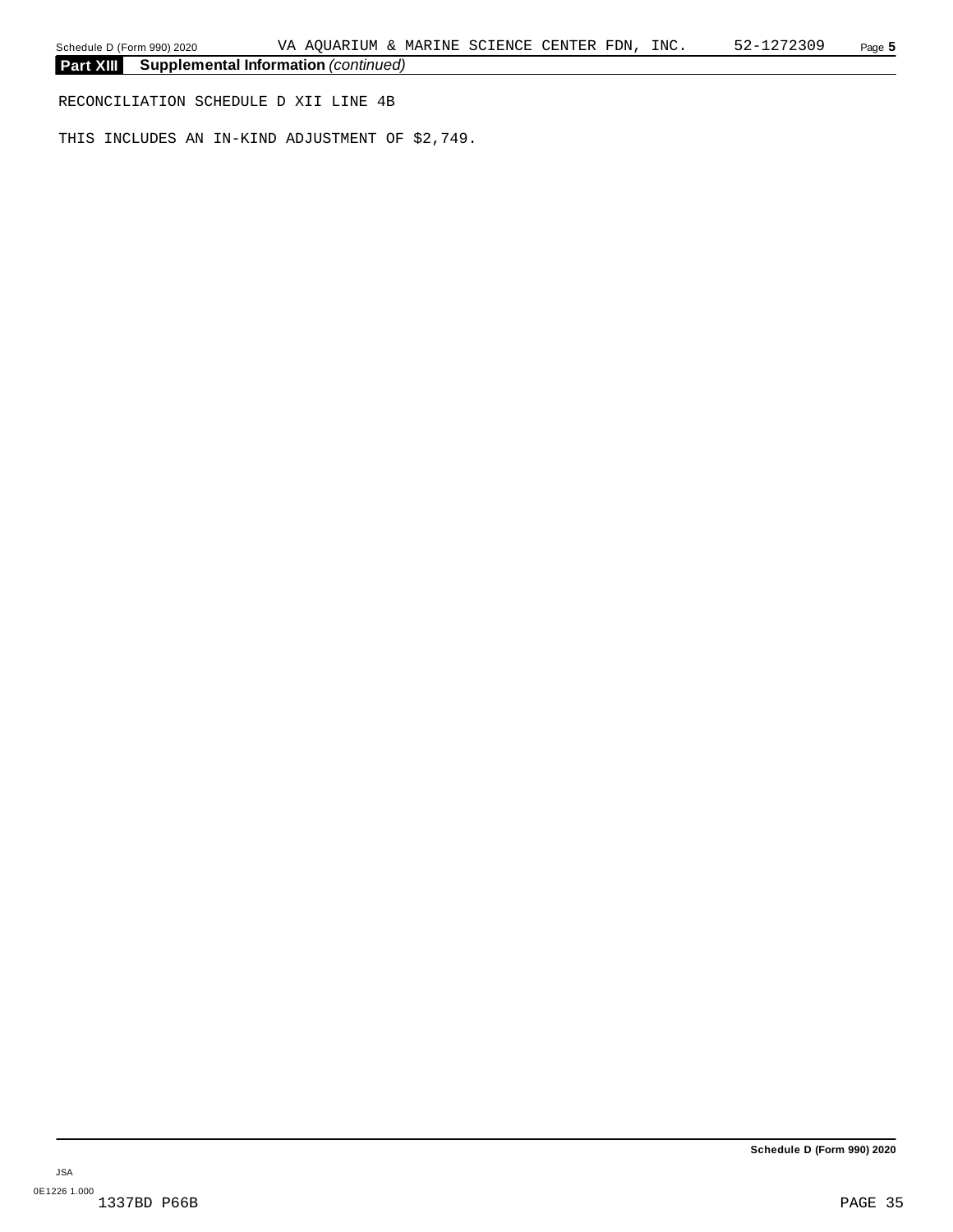| <b>Supplemental Information Regarding Fundraising or Gaming Activities</b><br><b>SCHEDULE G</b><br>Complete if the organization answered "Yes" on Form 990, Part IV, line 17, 18, or 19, or if the<br>(Form 990 or 990-EZ)<br>organization entered more than \$15,000 on Form 990-EZ, line 6a.<br>Attach to Form 990 or Form 990-EZ.<br>Open to Public<br>Department of the Treasury<br>Go to www.irs.gov/Form990 for instructions and the latest information.<br>Inspection<br><b>Internal Revenue Service</b><br><b>Employer identification number</b><br>Name of the organization<br>52-1272309<br>VA AQUARIUM & MARINE SCIENCE CENTER FDN, INC.<br>Fundraising Activities. Complete if the organization answered "Yes" on Form 990, Part IV, line 17.<br>Part I<br>Form 990-EZ filers are not required to complete this part.<br>Indicate whether the organization raised funds through any of the following activities. Check all that apply.<br>1<br>Mail solicitations<br>Solicitation of non-government grants<br>a<br>е<br>Solicitation of government grants<br>Internet and email solicitations<br>f<br>b<br>Special fundraising events<br>Phone solicitations<br>g<br>c<br>In-person solicitations<br>d<br>2a Did the organization have a written or oral agreement with any individual (including officers, directors, trustees,<br>or key employees listed in Form 990, Part VII) or entity in connection with professional fundraising services?<br>Yes<br><b>b</b> If "Yes," list the 10 highest paid individuals or entities (fundraisers) pursuant to agreements under which the fundraiser is to be<br>compensated at least \$5,000 by the organization.<br>(v) Amount paid to<br>(iii) Did fundraiser have<br>(iv) Gross receipts<br>(or retained by)<br>(i) Name and address of individual<br>custody or control of<br>(ii) Activity<br>from activity<br>fundraiser listed in<br>or entity (fundraiser)<br>contributions? |                                                         |  |  |
|-----------------------------------------------------------------------------------------------------------------------------------------------------------------------------------------------------------------------------------------------------------------------------------------------------------------------------------------------------------------------------------------------------------------------------------------------------------------------------------------------------------------------------------------------------------------------------------------------------------------------------------------------------------------------------------------------------------------------------------------------------------------------------------------------------------------------------------------------------------------------------------------------------------------------------------------------------------------------------------------------------------------------------------------------------------------------------------------------------------------------------------------------------------------------------------------------------------------------------------------------------------------------------------------------------------------------------------------------------------------------------------------------------------------------------------------------------------------------------------------------------------------------------------------------------------------------------------------------------------------------------------------------------------------------------------------------------------------------------------------------------------------------------------------------------------------------------------------------------------------------------------------------------------------------------------------------|---------------------------------------------------------|--|--|
|                                                                                                                                                                                                                                                                                                                                                                                                                                                                                                                                                                                                                                                                                                                                                                                                                                                                                                                                                                                                                                                                                                                                                                                                                                                                                                                                                                                                                                                                                                                                                                                                                                                                                                                                                                                                                                                                                                                                               |                                                         |  |  |
|                                                                                                                                                                                                                                                                                                                                                                                                                                                                                                                                                                                                                                                                                                                                                                                                                                                                                                                                                                                                                                                                                                                                                                                                                                                                                                                                                                                                                                                                                                                                                                                                                                                                                                                                                                                                                                                                                                                                               |                                                         |  |  |
|                                                                                                                                                                                                                                                                                                                                                                                                                                                                                                                                                                                                                                                                                                                                                                                                                                                                                                                                                                                                                                                                                                                                                                                                                                                                                                                                                                                                                                                                                                                                                                                                                                                                                                                                                                                                                                                                                                                                               |                                                         |  |  |
|                                                                                                                                                                                                                                                                                                                                                                                                                                                                                                                                                                                                                                                                                                                                                                                                                                                                                                                                                                                                                                                                                                                                                                                                                                                                                                                                                                                                                                                                                                                                                                                                                                                                                                                                                                                                                                                                                                                                               |                                                         |  |  |
|                                                                                                                                                                                                                                                                                                                                                                                                                                                                                                                                                                                                                                                                                                                                                                                                                                                                                                                                                                                                                                                                                                                                                                                                                                                                                                                                                                                                                                                                                                                                                                                                                                                                                                                                                                                                                                                                                                                                               |                                                         |  |  |
|                                                                                                                                                                                                                                                                                                                                                                                                                                                                                                                                                                                                                                                                                                                                                                                                                                                                                                                                                                                                                                                                                                                                                                                                                                                                                                                                                                                                                                                                                                                                                                                                                                                                                                                                                                                                                                                                                                                                               |                                                         |  |  |
|                                                                                                                                                                                                                                                                                                                                                                                                                                                                                                                                                                                                                                                                                                                                                                                                                                                                                                                                                                                                                                                                                                                                                                                                                                                                                                                                                                                                                                                                                                                                                                                                                                                                                                                                                                                                                                                                                                                                               |                                                         |  |  |
|                                                                                                                                                                                                                                                                                                                                                                                                                                                                                                                                                                                                                                                                                                                                                                                                                                                                                                                                                                                                                                                                                                                                                                                                                                                                                                                                                                                                                                                                                                                                                                                                                                                                                                                                                                                                                                                                                                                                               |                                                         |  |  |
|                                                                                                                                                                                                                                                                                                                                                                                                                                                                                                                                                                                                                                                                                                                                                                                                                                                                                                                                                                                                                                                                                                                                                                                                                                                                                                                                                                                                                                                                                                                                                                                                                                                                                                                                                                                                                                                                                                                                               |                                                         |  |  |
|                                                                                                                                                                                                                                                                                                                                                                                                                                                                                                                                                                                                                                                                                                                                                                                                                                                                                                                                                                                                                                                                                                                                                                                                                                                                                                                                                                                                                                                                                                                                                                                                                                                                                                                                                                                                                                                                                                                                               |                                                         |  |  |
|                                                                                                                                                                                                                                                                                                                                                                                                                                                                                                                                                                                                                                                                                                                                                                                                                                                                                                                                                                                                                                                                                                                                                                                                                                                                                                                                                                                                                                                                                                                                                                                                                                                                                                                                                                                                                                                                                                                                               |                                                         |  |  |
|                                                                                                                                                                                                                                                                                                                                                                                                                                                                                                                                                                                                                                                                                                                                                                                                                                                                                                                                                                                                                                                                                                                                                                                                                                                                                                                                                                                                                                                                                                                                                                                                                                                                                                                                                                                                                                                                                                                                               | No                                                      |  |  |
| col. (i)                                                                                                                                                                                                                                                                                                                                                                                                                                                                                                                                                                                                                                                                                                                                                                                                                                                                                                                                                                                                                                                                                                                                                                                                                                                                                                                                                                                                                                                                                                                                                                                                                                                                                                                                                                                                                                                                                                                                      | (vi) Amount paid to<br>(or retained by)<br>organization |  |  |
| Yes<br>No                                                                                                                                                                                                                                                                                                                                                                                                                                                                                                                                                                                                                                                                                                                                                                                                                                                                                                                                                                                                                                                                                                                                                                                                                                                                                                                                                                                                                                                                                                                                                                                                                                                                                                                                                                                                                                                                                                                                     |                                                         |  |  |
| 1                                                                                                                                                                                                                                                                                                                                                                                                                                                                                                                                                                                                                                                                                                                                                                                                                                                                                                                                                                                                                                                                                                                                                                                                                                                                                                                                                                                                                                                                                                                                                                                                                                                                                                                                                                                                                                                                                                                                             |                                                         |  |  |
| $\mathbf{2}$                                                                                                                                                                                                                                                                                                                                                                                                                                                                                                                                                                                                                                                                                                                                                                                                                                                                                                                                                                                                                                                                                                                                                                                                                                                                                                                                                                                                                                                                                                                                                                                                                                                                                                                                                                                                                                                                                                                                  |                                                         |  |  |
|                                                                                                                                                                                                                                                                                                                                                                                                                                                                                                                                                                                                                                                                                                                                                                                                                                                                                                                                                                                                                                                                                                                                                                                                                                                                                                                                                                                                                                                                                                                                                                                                                                                                                                                                                                                                                                                                                                                                               |                                                         |  |  |
| 3                                                                                                                                                                                                                                                                                                                                                                                                                                                                                                                                                                                                                                                                                                                                                                                                                                                                                                                                                                                                                                                                                                                                                                                                                                                                                                                                                                                                                                                                                                                                                                                                                                                                                                                                                                                                                                                                                                                                             |                                                         |  |  |
| 4                                                                                                                                                                                                                                                                                                                                                                                                                                                                                                                                                                                                                                                                                                                                                                                                                                                                                                                                                                                                                                                                                                                                                                                                                                                                                                                                                                                                                                                                                                                                                                                                                                                                                                                                                                                                                                                                                                                                             |                                                         |  |  |
|                                                                                                                                                                                                                                                                                                                                                                                                                                                                                                                                                                                                                                                                                                                                                                                                                                                                                                                                                                                                                                                                                                                                                                                                                                                                                                                                                                                                                                                                                                                                                                                                                                                                                                                                                                                                                                                                                                                                               |                                                         |  |  |
| 5                                                                                                                                                                                                                                                                                                                                                                                                                                                                                                                                                                                                                                                                                                                                                                                                                                                                                                                                                                                                                                                                                                                                                                                                                                                                                                                                                                                                                                                                                                                                                                                                                                                                                                                                                                                                                                                                                                                                             |                                                         |  |  |
| 6                                                                                                                                                                                                                                                                                                                                                                                                                                                                                                                                                                                                                                                                                                                                                                                                                                                                                                                                                                                                                                                                                                                                                                                                                                                                                                                                                                                                                                                                                                                                                                                                                                                                                                                                                                                                                                                                                                                                             |                                                         |  |  |
| $\overline{7}$                                                                                                                                                                                                                                                                                                                                                                                                                                                                                                                                                                                                                                                                                                                                                                                                                                                                                                                                                                                                                                                                                                                                                                                                                                                                                                                                                                                                                                                                                                                                                                                                                                                                                                                                                                                                                                                                                                                                |                                                         |  |  |
| 8                                                                                                                                                                                                                                                                                                                                                                                                                                                                                                                                                                                                                                                                                                                                                                                                                                                                                                                                                                                                                                                                                                                                                                                                                                                                                                                                                                                                                                                                                                                                                                                                                                                                                                                                                                                                                                                                                                                                             |                                                         |  |  |
| 9                                                                                                                                                                                                                                                                                                                                                                                                                                                                                                                                                                                                                                                                                                                                                                                                                                                                                                                                                                                                                                                                                                                                                                                                                                                                                                                                                                                                                                                                                                                                                                                                                                                                                                                                                                                                                                                                                                                                             |                                                         |  |  |
| 10                                                                                                                                                                                                                                                                                                                                                                                                                                                                                                                                                                                                                                                                                                                                                                                                                                                                                                                                                                                                                                                                                                                                                                                                                                                                                                                                                                                                                                                                                                                                                                                                                                                                                                                                                                                                                                                                                                                                            |                                                         |  |  |
|                                                                                                                                                                                                                                                                                                                                                                                                                                                                                                                                                                                                                                                                                                                                                                                                                                                                                                                                                                                                                                                                                                                                                                                                                                                                                                                                                                                                                                                                                                                                                                                                                                                                                                                                                                                                                                                                                                                                               |                                                         |  |  |
| Total                                                                                                                                                                                                                                                                                                                                                                                                                                                                                                                                                                                                                                                                                                                                                                                                                                                                                                                                                                                                                                                                                                                                                                                                                                                                                                                                                                                                                                                                                                                                                                                                                                                                                                                                                                                                                                                                                                                                         |                                                         |  |  |
| List all states in which the organization is registered or licensed to solicit contributions or has been notified it is exempt from<br>3<br>registration or licensing.                                                                                                                                                                                                                                                                                                                                                                                                                                                                                                                                                                                                                                                                                                                                                                                                                                                                                                                                                                                                                                                                                                                                                                                                                                                                                                                                                                                                                                                                                                                                                                                                                                                                                                                                                                        |                                                         |  |  |

For Paperwork Reduction Act Notice, see the Instructions for Form 990 or 990-EZ. Schedule G (Form 990 or 990-EZ) 2020 JSA 0E1281 1.000 1337BD P66B PAGE 36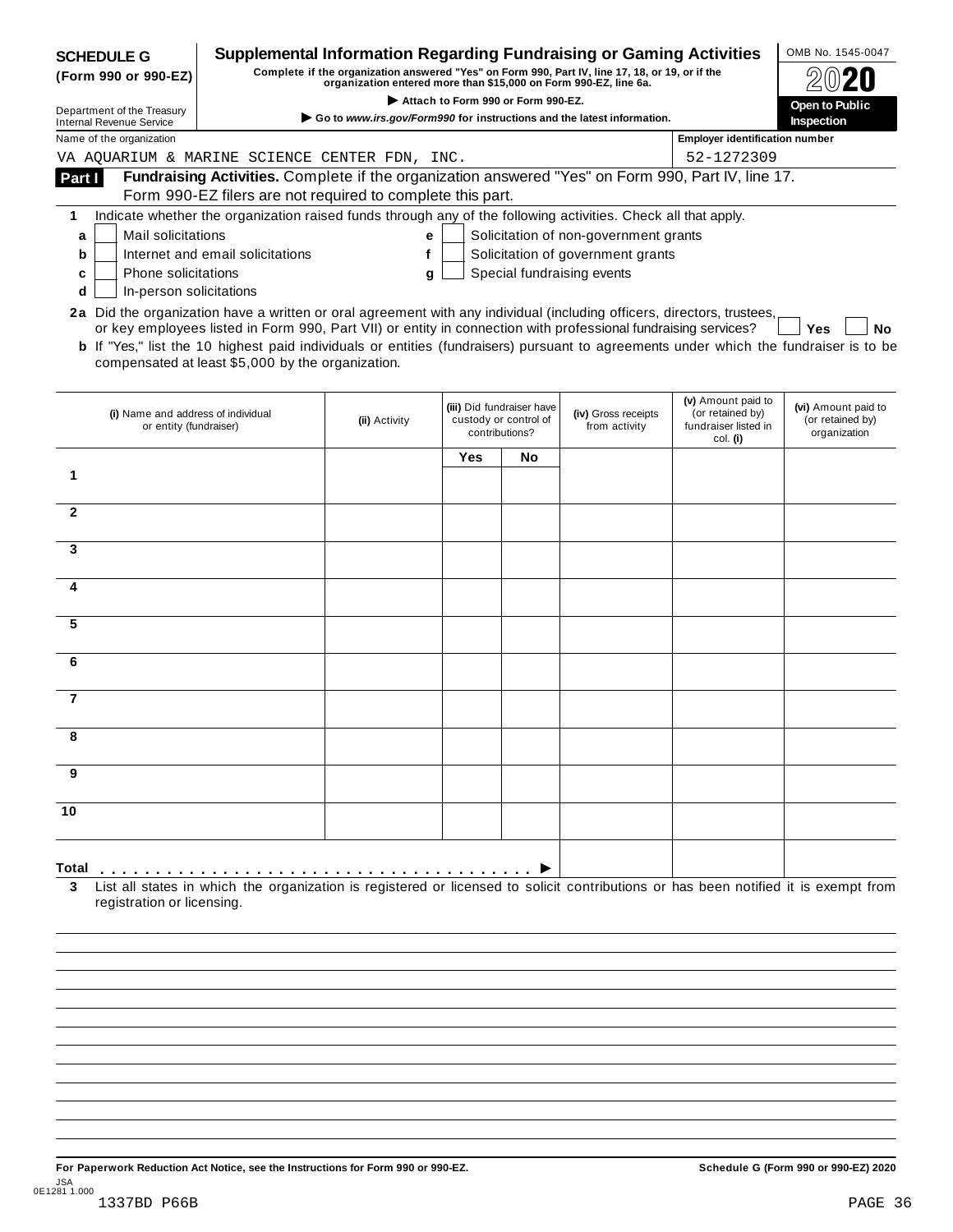#### Schedule <sup>G</sup> (Form <sup>990</sup> or 990-EZ) <sup>2020</sup> Page **2**

| Part II |  |
|---------|--|
|         |  |
|         |  |

Fundraising Events. Complete if the organization answered "Yes" on Form 990, Part IV, line 18, or reported more than \$15,000 of fundraising event contributions and gross income on Form 990-EZ, lines 1 and 6b. List events with gross receipts greater than \$5,000.

|                 |                                                                                                                                                                                                                                | (a) Event $#1$                                               | (b) Event $#2$                                   | (c) Other events     | (d) Total events                                     |
|-----------------|--------------------------------------------------------------------------------------------------------------------------------------------------------------------------------------------------------------------------------|--------------------------------------------------------------|--------------------------------------------------|----------------------|------------------------------------------------------|
|                 |                                                                                                                                                                                                                                | NIGHT AT AQUAR. GOLF                                         |                                                  | 1.                   | (add col. (a) through                                |
|                 |                                                                                                                                                                                                                                | (event type)                                                 | (event type)                                     | (total number)       | col. (c)                                             |
| Revenue         | 1 Gross receipts [1] [1] Gross receipts                                                                                                                                                                                        | 143,140.                                                     | 165, 486.                                        | 11,045.              | 319,671.                                             |
|                 | 2 Less: Contributions                                                                                                                                                                                                          |                                                              |                                                  |                      |                                                      |
|                 | 3 Gross income (line 1 minus<br>$line 2)$                                                                                                                                                                                      | 143, 140.                                                    | 165, 486.                                        | 11,045.              | 319,671.                                             |
|                 |                                                                                                                                                                                                                                |                                                              |                                                  |                      |                                                      |
|                 |                                                                                                                                                                                                                                |                                                              |                                                  |                      |                                                      |
|                 | 6 Rent/facility costs $\ldots \ldots \ldots$                                                                                                                                                                                   |                                                              |                                                  |                      |                                                      |
| Direct Expenses | 7 Food and beverages equal to the set of the set of the set of the set of the set of the set of the set of the set of the set of the set of the set of the set of the set of the set of the set of the set of the set of the s |                                                              |                                                  |                      |                                                      |
|                 |                                                                                                                                                                                                                                |                                                              |                                                  |                      |                                                      |
|                 | 9 Other direct expenses $\begin{array}{ c c c c c }\n\hline\n34,322.\n\hline\n\end{array}$                                                                                                                                     |                                                              | 58,880.                                          | 4,885.               | 98,087.                                              |
|                 | 10 Direct expense summary. Add lines 4 through 9 in column (d) $\ldots$ ,,,,,,,,,,,,,,,                                                                                                                                        |                                                              |                                                  |                      | 98,087.                                              |
|                 | 11 Net income summary. Subtract line 10 from line 3, column (d) $\ldots$                                                                                                                                                       |                                                              |                                                  |                      | 221,584.                                             |
|                 | Part III<br>Gaming. Complete if the organization answered "Yes" on Form 990, Part IV, line 19, or reported more than<br>\$15,000 on Form 990-EZ, line 6a.                                                                      |                                                              |                                                  |                      |                                                      |
|                 |                                                                                                                                                                                                                                | (a) Bingo                                                    | (b) Pull tabs/instant<br>bingo/progressive bingo | (c) Other gaming     | (d) Total gaming (add<br>col. (a) through col. $(c)$ |
| Revenue         | 1 Gross revenue                                                                                                                                                                                                                |                                                              |                                                  |                      |                                                      |
|                 |                                                                                                                                                                                                                                |                                                              |                                                  |                      |                                                      |
|                 | 2 Cash prizes <b>contained 2</b> Cash prizes                                                                                                                                                                                   | the control of the control of the control of                 |                                                  |                      |                                                      |
|                 |                                                                                                                                                                                                                                |                                                              |                                                  |                      |                                                      |
| Direct Expenses | 4 Rent/facility costs [                                                                                                                                                                                                        |                                                              |                                                  |                      |                                                      |
|                 |                                                                                                                                                                                                                                |                                                              |                                                  |                      |                                                      |
|                 | 5 Other direct expenses                                                                                                                                                                                                        | Yes<br>%                                                     | <b>Yes</b><br>$\frac{9}{6}$                      | Yes<br>$\frac{0}{0}$ |                                                      |
|                 | 6 Volunteer labor and contact the state of the state of the state of the state of the state of the state of the state of the state of the state of the state of the state of the state of the state of the state of the state  | <b>No</b>                                                    | <b>No</b>                                        | <b>No</b>            |                                                      |
|                 | 7 Direct expense summary. Add lines 2 through 5 in column (d)                                                                                                                                                                  |                                                              |                                                  | . <b>.</b> .         |                                                      |
|                 | 8 Net gaming income summary. Subtract line 7 from line 1, column (d)                                                                                                                                                           |                                                              |                                                  |                      |                                                      |
| 9<br>a<br>b     | Enter the state(s) in which the organization conducts gaming activities:<br>Is the organization licensed to conduct gaming activities in each of these states?<br>If "No," explain:                                            | <u> 1980 - Johann Barbara, martxa eta idazlea (h. 1980).</u> |                                                  |                      | $\overline{Yes}$<br><b>No</b>                        |

**Schedule G (Form 990 or 990-EZ) 2020**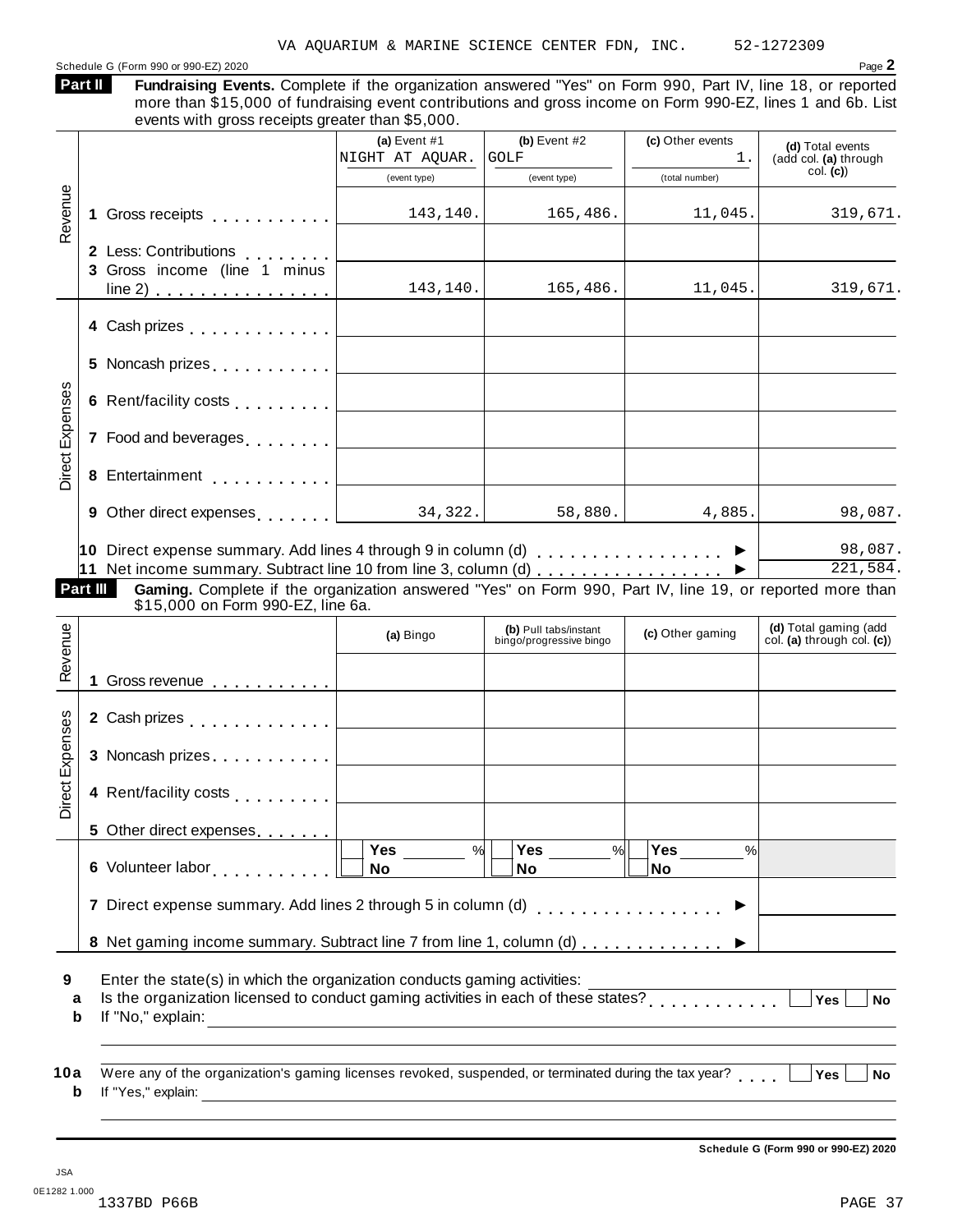|                                      | VA AOUARIUM & MARINE SCIENCE CENTER FDN, INC. |  |  | 52-1272309 |          |
|--------------------------------------|-----------------------------------------------|--|--|------------|----------|
| Schedule G (Form 990 or 990-EZ) 2020 |                                               |  |  |            | Page $3$ |
|                                      |                                               |  |  | 'Yes⊣      | ∣ No     |

| 11      | <b>Yes</b><br>No                                                                                                                                                                                                                              |
|---------|-----------------------------------------------------------------------------------------------------------------------------------------------------------------------------------------------------------------------------------------------|
| 12      | Is the organization a grantor, beneficiary or trustee of a trust or a member of a partnership or other entity                                                                                                                                 |
|         | Yes<br><b>No</b>                                                                                                                                                                                                                              |
| 13      | Indicate the percentage of gaming activity conducted in:                                                                                                                                                                                      |
| a       | The organization's facility enterpreeding to the set of the organization's facility of the set of the set of the original $\mathbf{a}$<br>%                                                                                                   |
| b       | $\%$<br>An outside facility enterpreened and the series of the contract of the contract of the contract of the contract $\vert$ 13b $\vert$                                                                                                   |
| 14      | Enter the name and address of the person who prepares the organization's gaming/special events books and                                                                                                                                      |
|         | records:                                                                                                                                                                                                                                      |
|         |                                                                                                                                                                                                                                               |
|         |                                                                                                                                                                                                                                               |
|         | 15a Does the organization have a contract with a third party from whom the organization receives gaming                                                                                                                                       |
|         | Yes No                                                                                                                                                                                                                                        |
|         | <b>b</b> If "Yes," enter the amount of gaming revenue received by the organization $\triangleright$ \$______________ and the                                                                                                                  |
|         | amount of gaming revenue retained by the third party $\triangleright$ \$ _______________.                                                                                                                                                     |
|         | c If "Yes," enter name and address of the third party:                                                                                                                                                                                        |
|         |                                                                                                                                                                                                                                               |
|         |                                                                                                                                                                                                                                               |
|         |                                                                                                                                                                                                                                               |
| 16      | Gaming manager information:                                                                                                                                                                                                                   |
|         |                                                                                                                                                                                                                                               |
|         | Gaming manager compensation $\triangleright$ \$ _______________                                                                                                                                                                               |
|         |                                                                                                                                                                                                                                               |
|         | Employee<br>Director/officer<br>Independent contractor                                                                                                                                                                                        |
| 17      | Mandatory distributions:                                                                                                                                                                                                                      |
| a       | Is the organization required under state law to make charitable distributions from the gaming proceeds to                                                                                                                                     |
|         | Yes<br><b>No</b>                                                                                                                                                                                                                              |
| b       | Enter the amount of distributions required under state law to be distributed to other exempt organizations                                                                                                                                    |
|         | or spent in the organization's own exempt activities during the tax year $\triangleright$ \$                                                                                                                                                  |
| Part IV | Supplemental Information. Provide the explanation required by Part I, line 2b, columns (iii) and (v), and<br>Part III, lines 9, 9b, 10b, 15b, 15c, 16, and 17b, as applicable. Also provide any additional information<br>(see instructions). |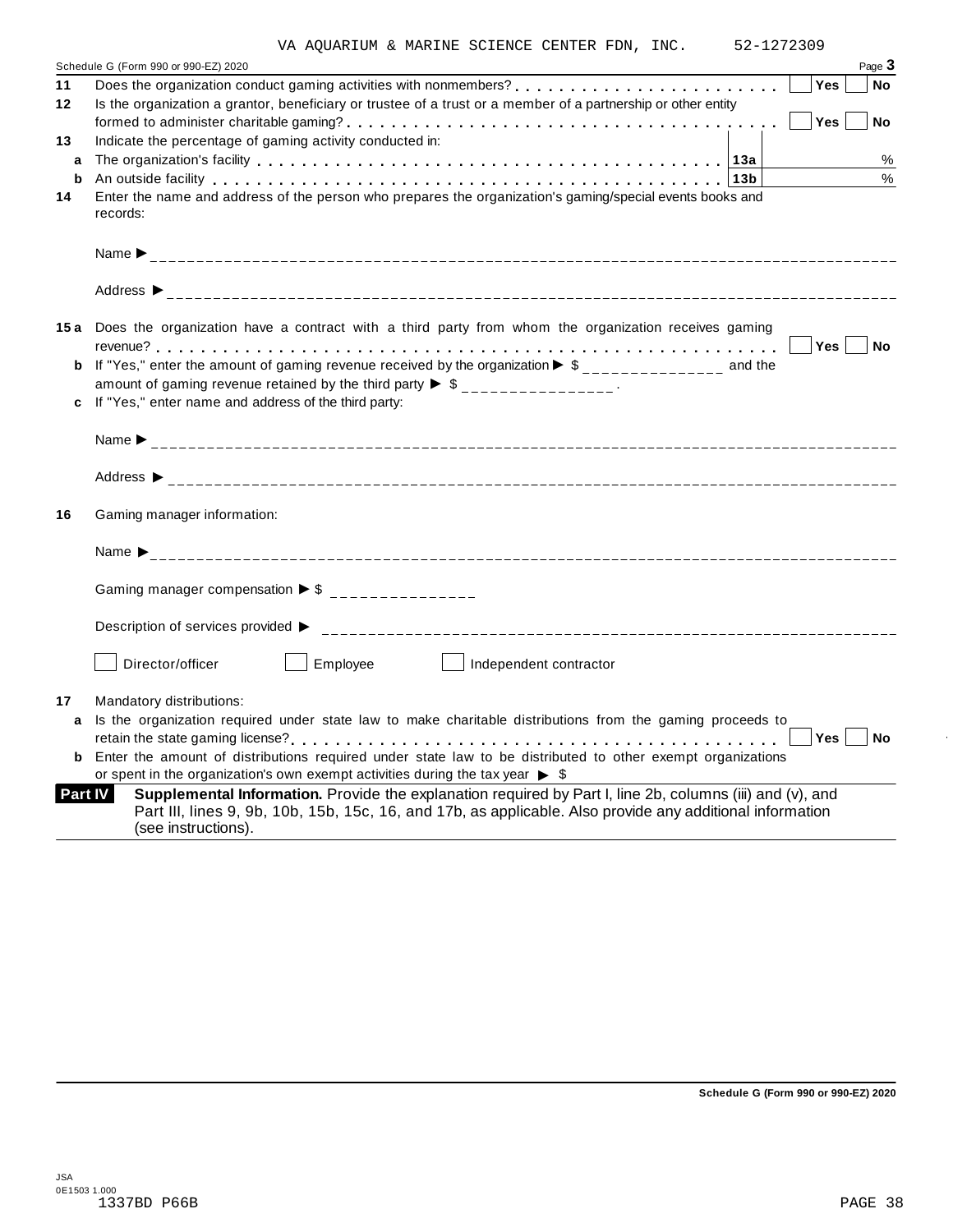| <b>SCHEDULE I</b><br>(Form 990)                                                                                                                                                                                                                                                              |            |                 | <b>Grants and Other Assistance to Organizations,</b><br>Governments, and Individuals in the United States |                    |                                                             |                                       | OMB No. 1545-0047<br>$20$ 20 |
|----------------------------------------------------------------------------------------------------------------------------------------------------------------------------------------------------------------------------------------------------------------------------------------------|------------|-----------------|-----------------------------------------------------------------------------------------------------------|--------------------|-------------------------------------------------------------|---------------------------------------|------------------------------|
| Complete if the organization answered "Yes" on Form 990, Part IV, line 21 or 22.                                                                                                                                                                                                             |            |                 |                                                                                                           |                    |                                                             |                                       |                              |
| Department of the Treasury                                                                                                                                                                                                                                                                   |            |                 | Attach to Form 990.                                                                                       |                    |                                                             |                                       | <b>Open to Public</b>        |
| <b>Internal Revenue Service</b>                                                                                                                                                                                                                                                              |            |                 | Go to www.irs.gov/Form990 for the latest information.                                                     |                    |                                                             |                                       | <b>Inspection</b>            |
| Name of the organization                                                                                                                                                                                                                                                                     |            |                 |                                                                                                           |                    |                                                             | <b>Employer identification number</b> |                              |
| VA AQUARIUM & MARINE SCIENCE CENTER FDN, INC.                                                                                                                                                                                                                                                |            |                 |                                                                                                           |                    |                                                             | 52-1272309                            |                              |
| <b>General Information on Grants and Assistance</b><br>Part I                                                                                                                                                                                                                                |            |                 |                                                                                                           |                    |                                                             |                                       |                              |
| Does the organization maintain records to substantiate the amount of the grants or assistance, the grantees' eligibility for the grants or assistance, and<br>$\mathbf 1$<br>2 Describe in Part IV the organization's procedures for monitoring the use of grant funds in the United States. |            |                 |                                                                                                           |                    |                                                             |                                       | $X$ No<br><b>Yes</b>         |
| Grants and Other Assistance to Domestic Organizations and Domestic Governments. Complete if the organization answered "Yes" on Form 990,<br>Part II                                                                                                                                          |            |                 |                                                                                                           |                    |                                                             |                                       |                              |
| Part IV, line 21, for any recipient that received more than \$5,000. Part II can be duplicated if additional space is needed.<br>1 (a) Name and address of organization                                                                                                                      | $(b)$ EIN  | (c) IRC section | (d) Amount of cash                                                                                        | (e) Amount of non- |                                                             | (g) Description of                    | (h) Purpose of grant         |
| or government                                                                                                                                                                                                                                                                                |            | (if applicable) | grant                                                                                                     | cash assistance    | (f) Method of valuation<br>(book, FMV, appraisal,<br>other) | noncash assistance                    | or assistance                |
| (1) CITY OF VIRGINIA BEACH                                                                                                                                                                                                                                                                   |            |                 |                                                                                                           |                    |                                                             |                                       |                              |
| 2401 COURT. DR, BLDG 1 VA BEACH, VA 23456                                                                                                                                                                                                                                                    | 54-0722061 |                 | 187,000.                                                                                                  |                    |                                                             |                                       | PURCHASE APPLIANCES          |
| (2)                                                                                                                                                                                                                                                                                          |            |                 |                                                                                                           |                    |                                                             |                                       |                              |
|                                                                                                                                                                                                                                                                                              |            |                 |                                                                                                           |                    |                                                             |                                       |                              |
| (3)                                                                                                                                                                                                                                                                                          |            |                 |                                                                                                           |                    |                                                             |                                       |                              |
| (4)                                                                                                                                                                                                                                                                                          |            |                 |                                                                                                           |                    |                                                             |                                       |                              |
| (5)                                                                                                                                                                                                                                                                                          |            |                 |                                                                                                           |                    |                                                             |                                       |                              |
| (6)                                                                                                                                                                                                                                                                                          |            |                 |                                                                                                           |                    |                                                             |                                       |                              |
| (7)                                                                                                                                                                                                                                                                                          |            |                 |                                                                                                           |                    |                                                             |                                       |                              |
| (8)                                                                                                                                                                                                                                                                                          |            |                 |                                                                                                           |                    |                                                             |                                       |                              |
| (9)                                                                                                                                                                                                                                                                                          |            |                 |                                                                                                           |                    |                                                             |                                       |                              |
|                                                                                                                                                                                                                                                                                              |            |                 |                                                                                                           |                    |                                                             |                                       |                              |
| (10)                                                                                                                                                                                                                                                                                         |            |                 |                                                                                                           |                    |                                                             |                                       |                              |
| (11)                                                                                                                                                                                                                                                                                         |            |                 |                                                                                                           |                    |                                                             |                                       |                              |
| (12)                                                                                                                                                                                                                                                                                         |            |                 |                                                                                                           |                    |                                                             |                                       |                              |
| 3                                                                                                                                                                                                                                                                                            |            |                 |                                                                                                           |                    |                                                             |                                       | 1.                           |

JSA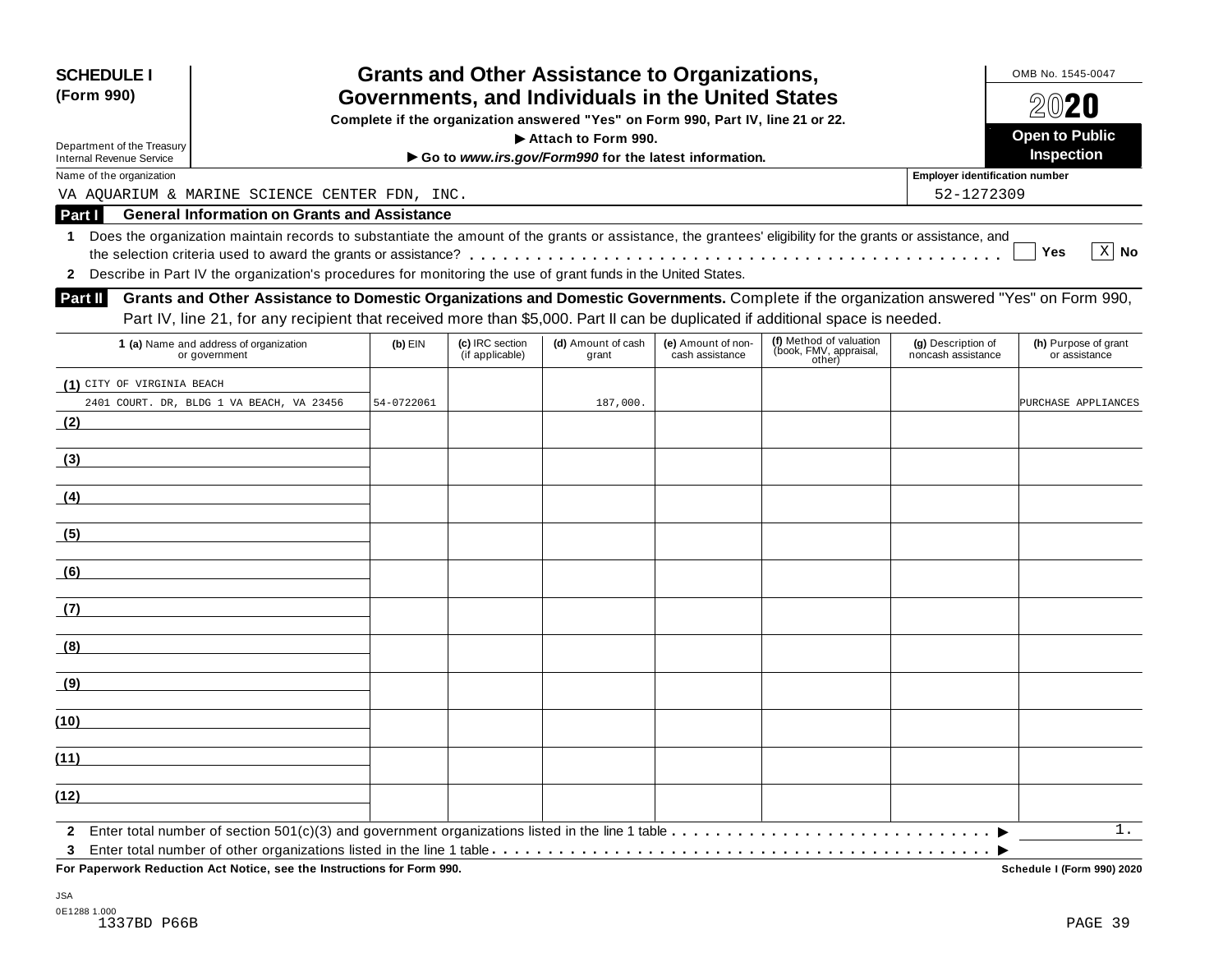#### **Part III** Grants and Other Assistance to Domestic Individuals. Complete if the organization answered "Yes" on Form 990, Part IV, line 22. Part III can be duplicated if additional space is needed.

| (a) Type of grant or assistance                                                                                                                                | (b) Number of<br>recipients | (c) Amount of<br>cash grant | (d) Amount of<br>non-cash assistance | (e) Method of valuation (book,<br>FMV, appraisal, other) | (f) Description of non-cash assistance |
|----------------------------------------------------------------------------------------------------------------------------------------------------------------|-----------------------------|-----------------------------|--------------------------------------|----------------------------------------------------------|----------------------------------------|
|                                                                                                                                                                |                             |                             |                                      |                                                          |                                        |
|                                                                                                                                                                |                             |                             |                                      |                                                          |                                        |
|                                                                                                                                                                |                             |                             |                                      |                                                          |                                        |
|                                                                                                                                                                |                             |                             |                                      |                                                          |                                        |
| 5                                                                                                                                                              |                             |                             |                                      |                                                          |                                        |
| 6                                                                                                                                                              |                             |                             |                                      |                                                          |                                        |
|                                                                                                                                                                |                             |                             |                                      |                                                          |                                        |
| Supplemental Information. Provide the information required in Part I, line 2, Part III, column (b); and any other additional<br><b>Part IV</b><br>information. |                             |                             |                                      |                                                          |                                        |